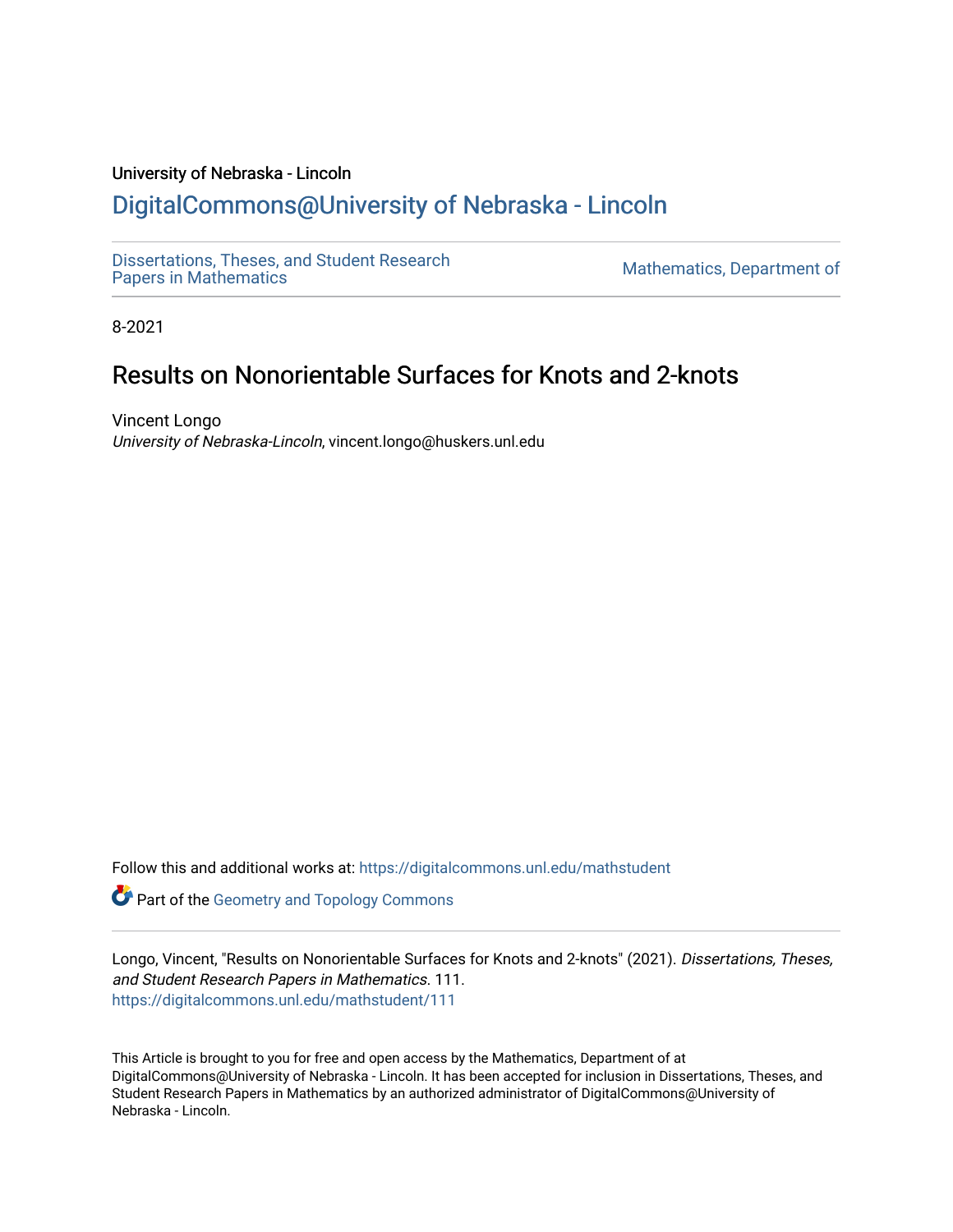# RESULTS ON NONORIENTABLE SURFACES FOR KNOTS AND 2-KNOTS

by

Vincent Longo

#### A DISSERTATION

Presented to the Faculty of

The Graduate College at the University of Nebraska

In Partial Fulfillment of Requirements

For the Degree of Doctor of Philosophy

Major: Mathematics

Under the Supervision of Professors Alex Zupan and Mark Brittenham

Lincoln, Nebraska

May, 2021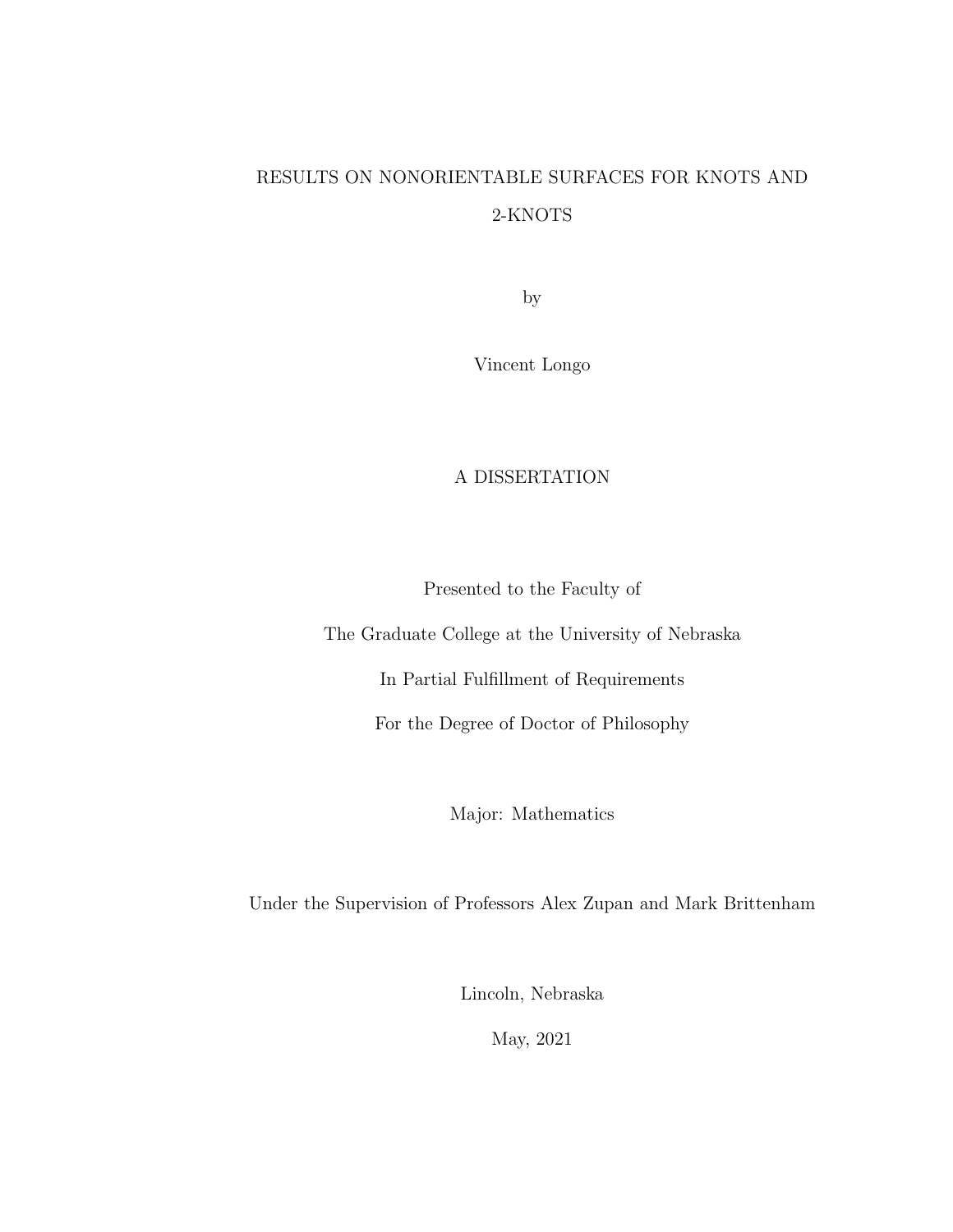# RESULTS ON NONORIENTABLE SURFACES FOR KNOTS AND 2-KNOTS

Vincent Longo, Ph.D.

University of Nebraska, 2021

Advisor: Alex Zupan and Mark Brittenham

A *classical knot* is a smooth embedding of the circle  $S^1$  into the 3-sphere  $S^3$ . We can also consider embeddings of arbitrary surfaces (possibly nonorientable) into a 4-manifold, called *knotted surfaces*. In this thesis, we give an introduction to some of the basics of the studies of classical knots and knotted surfaces, then present some results about nonorientable surfaces bounded by classical knots and embeddings of nonorientable knotted surfaces.

First, we generalize a result of Satoh about connected sums of projective planes and twist spun knots. Specifically, we will show that for any odd natural n, the connected sum of the n-twist spun sphere of a knot  $K$  and an unknotted projective plane in the 4-sphere becomes equivalent to the same unknotted projective plane after a single trivial stabilization. We additionally provide a fix to a small error in Satoh's proof of the case that  $K$  is a 2-bridge knot.

Additionally, we show that the band unknotting number of a classical knot is an upper bound for the unknotting number of any twist spin of the classical knot. This result is also motivated by a result of Satoh which states that for a classical knot, the unknotting number and the bridge number minus one are both upper bounds for the twist spin of the classical knot.

Milnor's conjecture, first proved by Kronheimer and Mrowka in 1993, states that the 4-ball genus of a torus knot  $T(p,q)$  is equal to  $\frac{(p-1)(q-1)}{2}$ . Batson's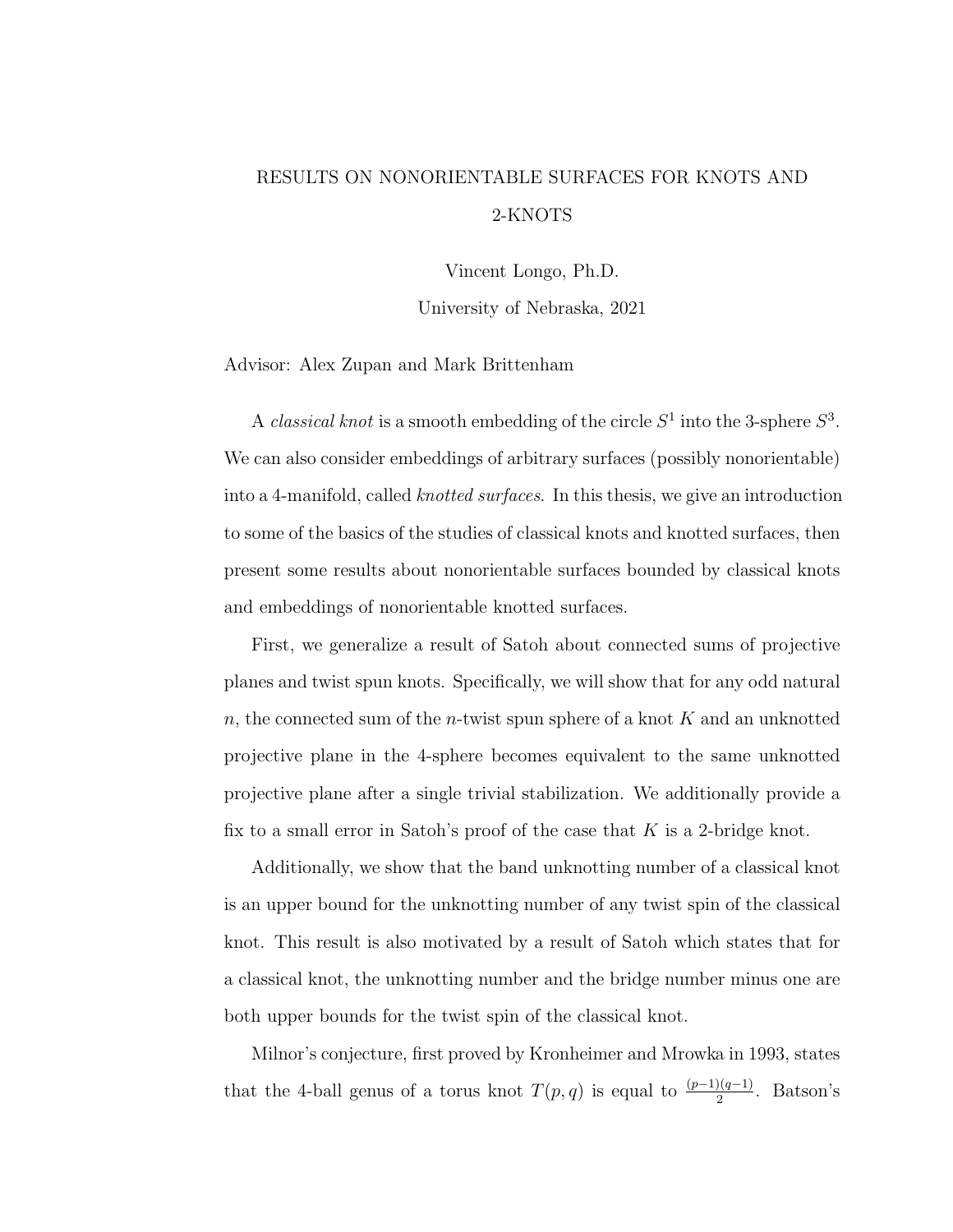conjecture is a nonorientable version of Milnor's conjecture which states that the nonorientable 4-ball genus is equal to the pinch number of a torus knot, i.e. the number of a specific type of (nonorientable) band surgeries needed to obtain the unknot. The conjecture was recently proved to be false by Lobb. We will show that Lobb's counterexample fits into an infinite family of counterexamples.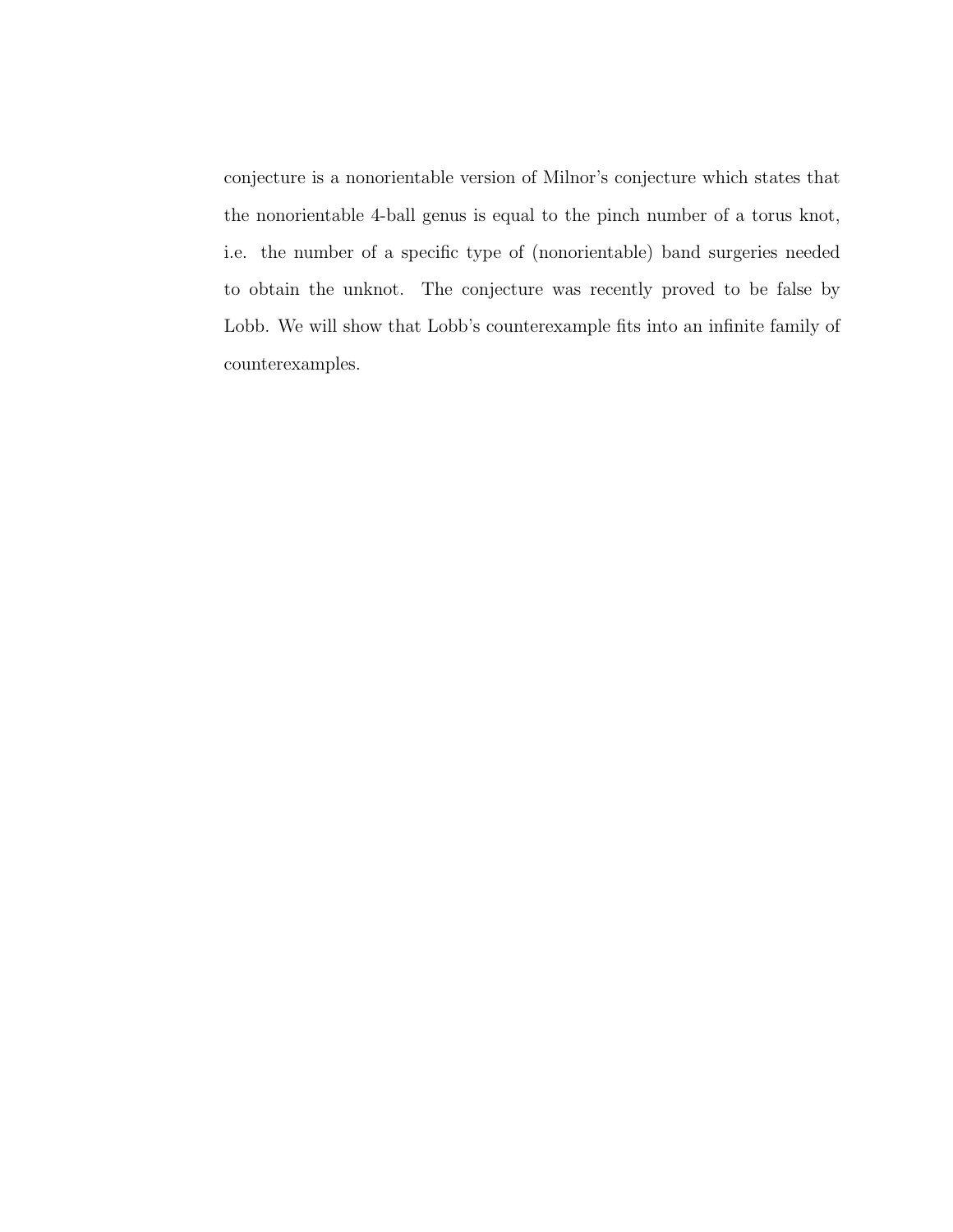#### ACKNOWLEDGMENTS

I feel incredibly fortunate to be in the position I am in, and in my mind there is no doubt I would not be in this position without the unbelievable amount of support I've received from those around me. This accomplishment belongs to all of you just as much as it does me. Throughout graduate school, I have learned so much from my advisors Alex and Mark. They gave me all of the guidance, direction, and support I ever needed to get to this point. Their incredible amount of knowledge and resourcefulness has been so helpful, and they essentially never let a question go by without an answer. They've also opened up many doors for me, supporting me to go to many conferences and meet many friends and collaborators in my research field.

Speaking of friends, I'd like to thank everyone I've met in graduate school that has helped keep me sane throughout these past six years! My time in graduate school has often been challenging and exhausting, and making it through all of that would be near impossible without the support from everyone close to me. My friends I've made in Nebraska have been incredibly supportive and I wouldn't be here without them. I would also like to thank my friends in my research community, as they have been amazing friends and resources to me as both a person and a mathematician. Some of my favorite memories from graduate school were spent with them at conferences, and I will always be thankful for that.

I would also be remiss if I didn't mention those who supported me throughout my undergraduate career at TCNJ. You all helped me grow into the person I am today and prepared me for the rigors of graduate school, and for that I cannot thank you enough.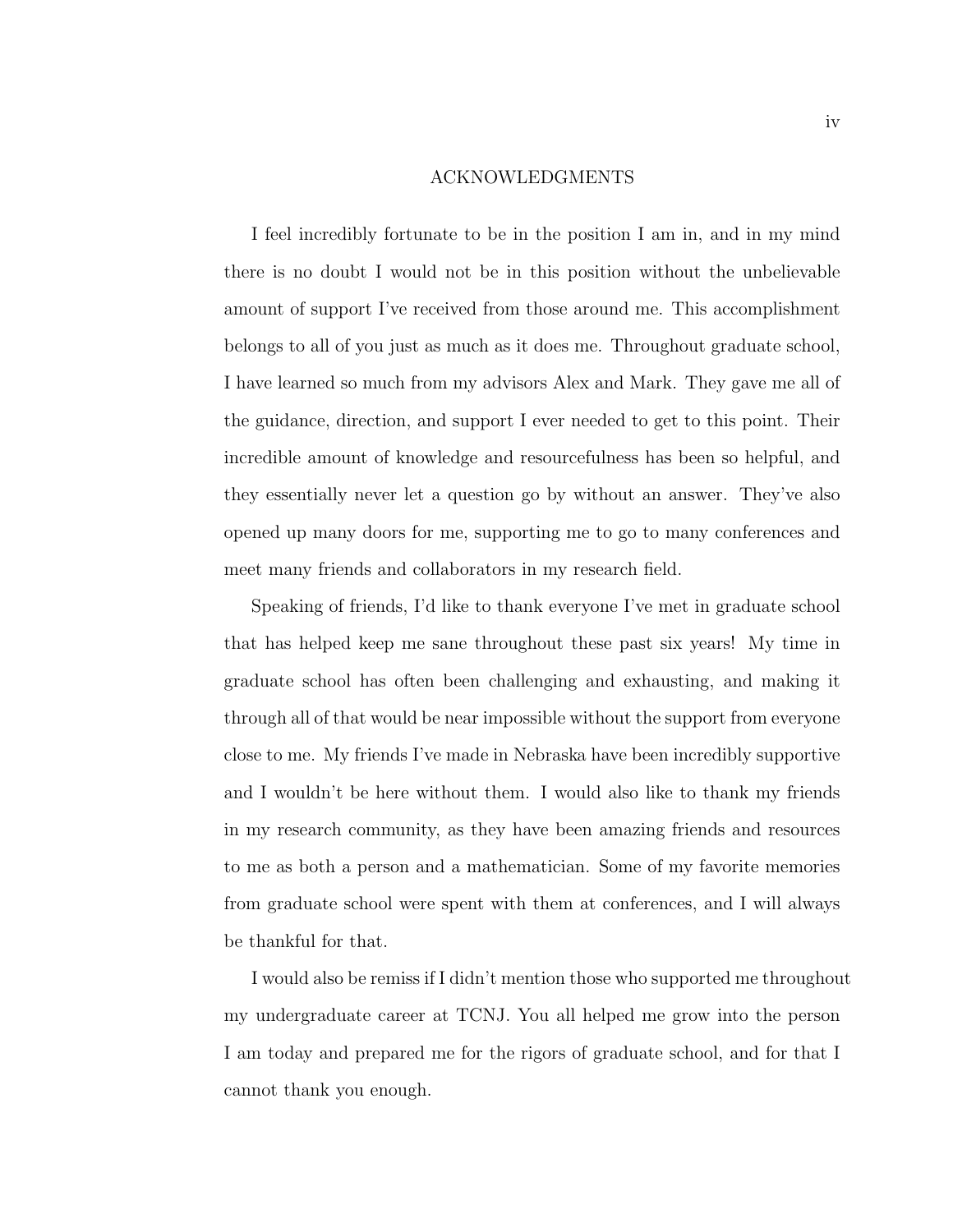Lastly, I would like to thank my family for supporting me throughout this process. I would especially like to thank my mom who, in the face of her own challenges, has been the most incredibly supportive person I could ever ask for. I would like to dedicate this thesis to my dad and step dad, both of whom passed away during my time in graduate school. Thank you both for everything you've done for me. I wouldn't be the person I am today without you.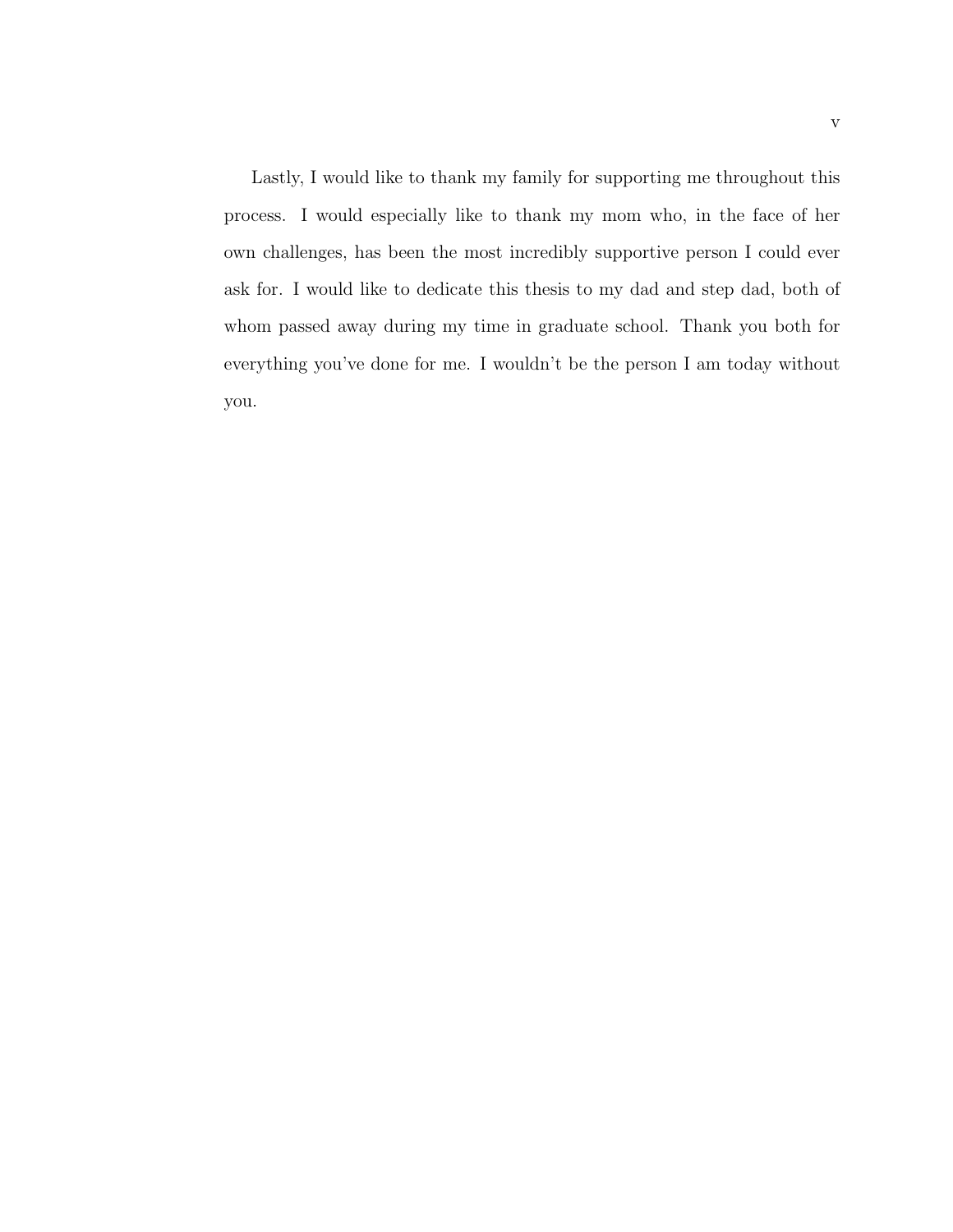## Table of Contents

|             | List of Tables                              |       |                                                      | $\mathbf x$    |
|-------------|---------------------------------------------|-------|------------------------------------------------------|----------------|
| 1           | <b>Background</b>                           |       |                                                      | $\mathbf{1}$   |
|             | 1.1                                         |       |                                                      | $\mathbf{1}$   |
|             |                                             | 1.1.1 |                                                      | $\overline{2}$ |
|             |                                             | 1.1.2 | Band Surgeries and Cobordisms                        | $\overline{2}$ |
|             |                                             | 1.1.3 |                                                      | $\overline{5}$ |
|             |                                             | 1.1.4 |                                                      | $\overline{5}$ |
|             | Handlebodies and Heegaard Splittings<br>1.2 |       |                                                      | 10             |
|             | 1.3                                         |       |                                                      | 12             |
|             |                                             | 1.3.1 | Examples and Descriptions of Knotted Surfaces        | 12             |
|             |                                             | 1.3.2 | Surgery and Handle Addition                          | 14             |
|             | 1.4                                         |       |                                                      | 16             |
| $\mathbf 2$ |                                             |       | On 2-knots and Connected Sums with Projective Planes | 18             |
|             | 2.1                                         |       |                                                      | 18             |
|             | 2.2                                         |       |                                                      | 19             |
|             | 2.3                                         |       |                                                      | 20             |

[List of Figures](#page-8-0) viii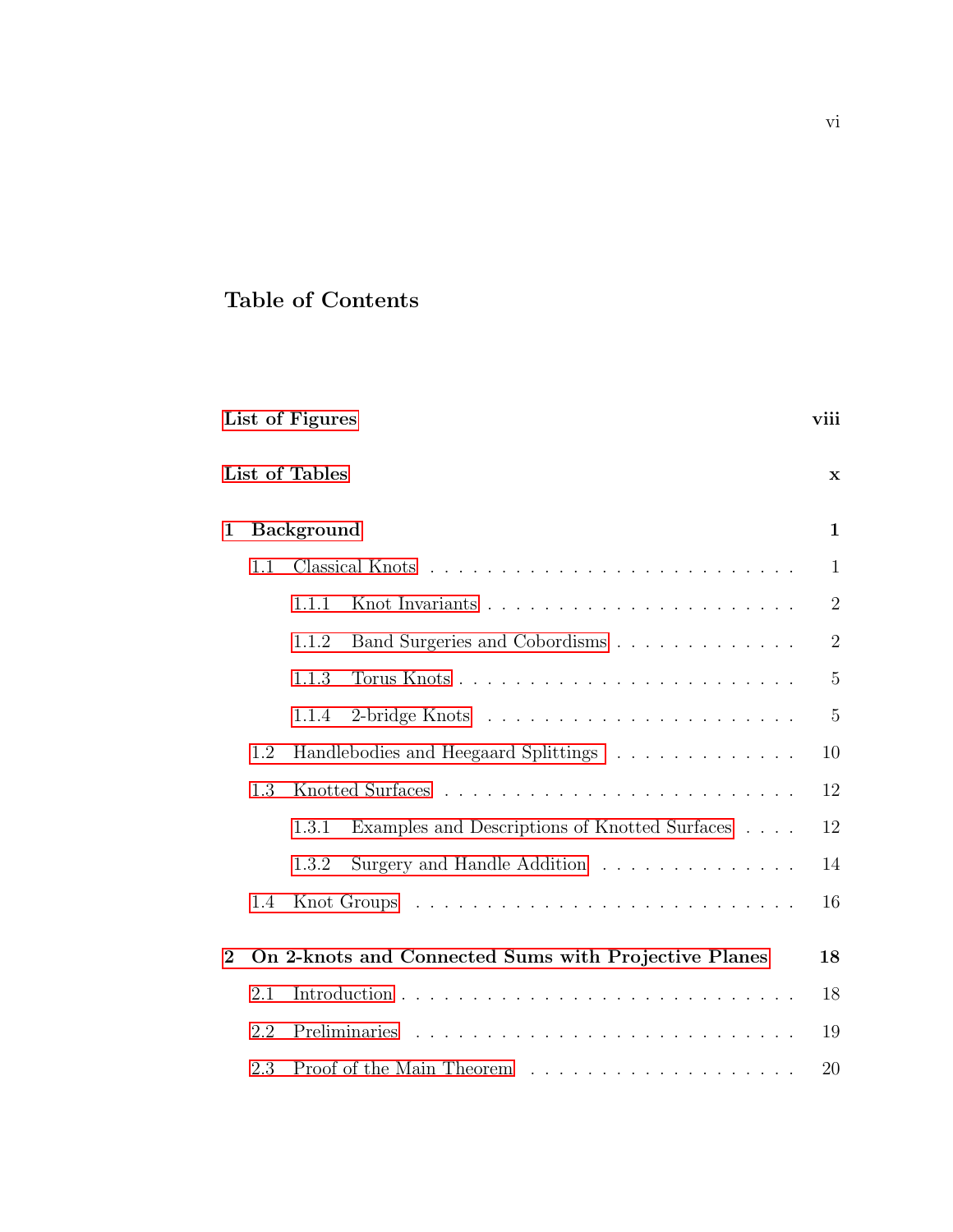| 3 |                                        | Unknotting Numbers of Twist Spun Knots | 25 |  |
|---|----------------------------------------|----------------------------------------|----|--|
|   | 3.1                                    |                                        | 25 |  |
|   | 3.2                                    |                                        | 26 |  |
|   |                                        |                                        |    |  |
| 4 | Counterexamples to Batson's Conjecture |                                        |    |  |
|   | 4.1                                    |                                        | 29 |  |
|   |                                        |                                        | 32 |  |
|   | 4.3                                    |                                        | 34 |  |
|   | 4.4                                    |                                        | 43 |  |
|   |                                        | <b>Bibliography</b>                    |    |  |

vii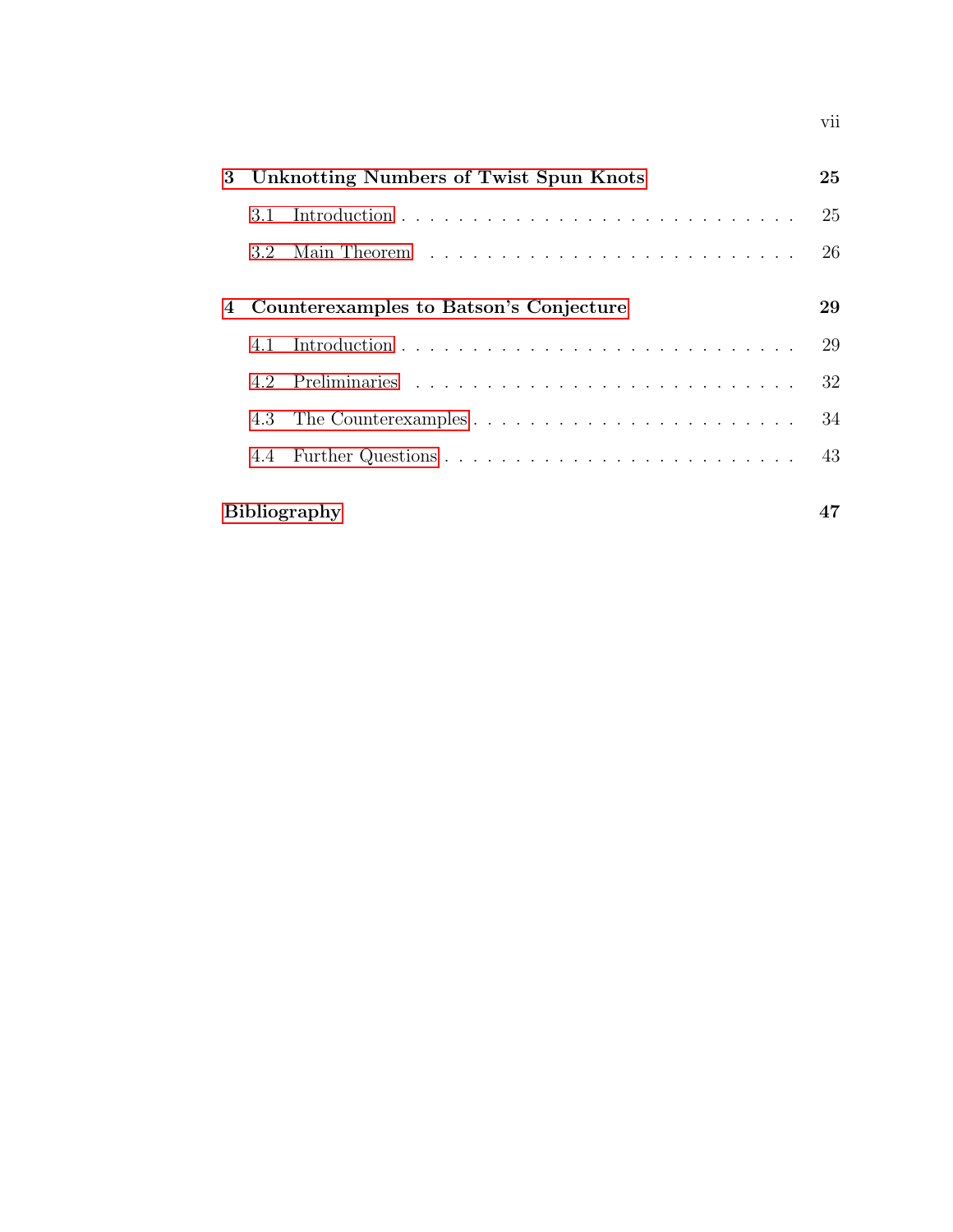# <span id="page-8-0"></span>List of Figures

| 1.1 | An orientation preserving band surgery.                                                                                                                                                                                                         | $\sqrt{3}$     |
|-----|-------------------------------------------------------------------------------------------------------------------------------------------------------------------------------------------------------------------------------------------------|----------------|
| 1.2 | An orientation reversing band surgery. The name reversing comes                                                                                                                                                                                 |                |
|     | from the fact that the band yields an orientation reversing loop in                                                                                                                                                                             |                |
|     |                                                                                                                                                                                                                                                 | $\sqrt{3}$     |
| 1.3 | A cobordism from an unknot to a two component unlink described                                                                                                                                                                                  |                |
|     | by a band. The surface looks like a pair of pants. $\dots \dots \dots$                                                                                                                                                                          | $\overline{4}$ |
| 1.4 |                                                                                                                                                                                                                                                 | $\mathbf 5$    |
| 1.5 | The 2-bridge knot with continued fraction expansion $[3, 3, -2, 3]$ .                                                                                                                                                                           | $\,7$          |
| 1.6 | The rational tangle corresponding to the continued fraction expansion                                                                                                                                                                           |                |
|     |                                                                                                                                                                                                                                                 | 8              |
| 1.7 | Banded unlink diagrams for the two standard embeddings of the                                                                                                                                                                                   |                |
|     | projective plane, distinguished by their Euler numbers 2 and -2,                                                                                                                                                                                |                |
|     | and the company of the company of the company of the company of the company of the company of the company of the company of the company of the company of the company of the company of the company of the company of the comp<br>respectively. | 14             |
| 1.8 | Adding a 1-handle to an unknotted sphere.                                                                                                                                                                                                       | 15             |
| 2.1 | A cross-section of a projection of the spun trefoil, along with the                                                                                                                                                                             |                |
|     | 1-handle $h$ whose core is contained in the axis of spinning. $\ldots$ .                                                                                                                                                                        | 20             |
| 3.1 | A banded spin diagram for a twist spun trefoil.                                                                                                                                                                                                 | $26\,$         |
| 3.2 | Band equivalence moves between banded spin diagrams                                                                                                                                                                                             | 27             |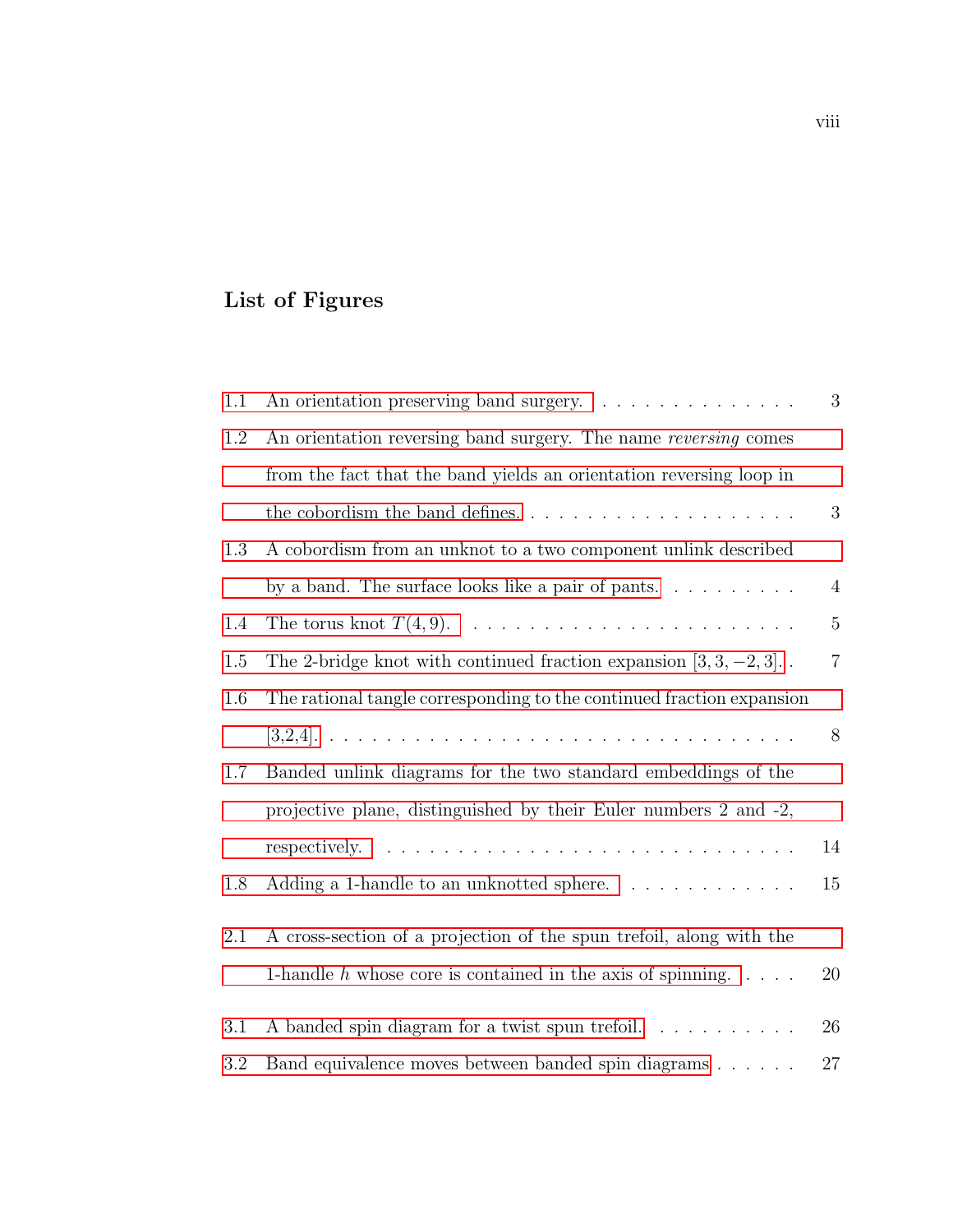| 4.1 | The knot $K_2 = T(8, 25)$ along with three orientation reversing            |    |
|-----|-----------------------------------------------------------------------------|----|
|     | bands. Surgery on these bands yields the slice knot $103$ . Labeling        |    |
|     | the strands 1-8 from top to bottom, the bands attach strands 1 to           |    |
|     |                                                                             | 30 |
| 4.2 | A sequence of two pinch moves taking $T(4,9)$ to the unknot. Lobb           |    |
|     | showed that there is a single band surgery (not pictured) on $T(4,9)$       |    |
|     | which yields Stevedore's knot, which is slice                               | 31 |
| 4.3 | A braid whose closure is $T(4n, (2n \pm 1)^2)$ , along with $2n - 1$ bands. | 40 |
| 4.4 | We obtain this figure after performing band surgery and an isotopy.         | 40 |
| 4.5 | After band surgeries and isotopies, we find a 2-sphere, represented         |    |
|     | by the box with rounded corners, which splits the knot into two             |    |
|     |                                                                             | 41 |
| 4.6 | The knot in Figure 4.5 is a union of two tangles. We isotope the            |    |
|     | second tangle by pulling the points labeled $c$ and $d$ counterclockwise    |    |
|     |                                                                             | 43 |
| 4.7 | After an isotopy, the tangle intersects the horizontal arcs from $a$ to     |    |
|     | b and c to d in $2n-1$ points and the arcs from b to c and d to a in        |    |
|     |                                                                             | 43 |
| 4.8 | A slice band for the knot with continued fraction expansion $[n +$          |    |
|     | $2, n$ . After the band surgery, we obtain the two component unlink.        | 44 |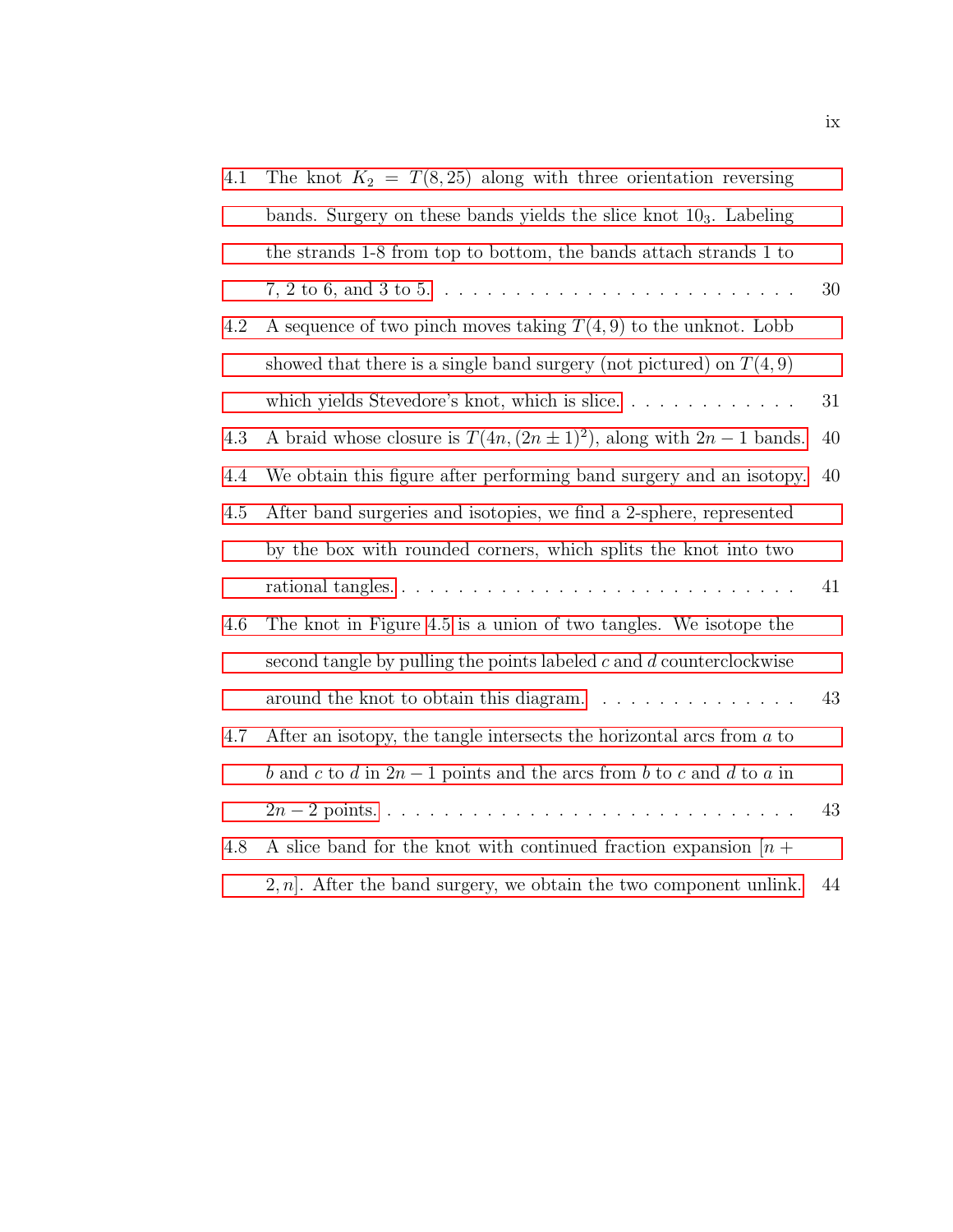## <span id="page-10-0"></span>List of Tables

|--|--|--|

4.2 Pinch sequences for 
$$
J_n = T(4n, (2n-1)^2)
$$
. . . . . . . . . . . . . 37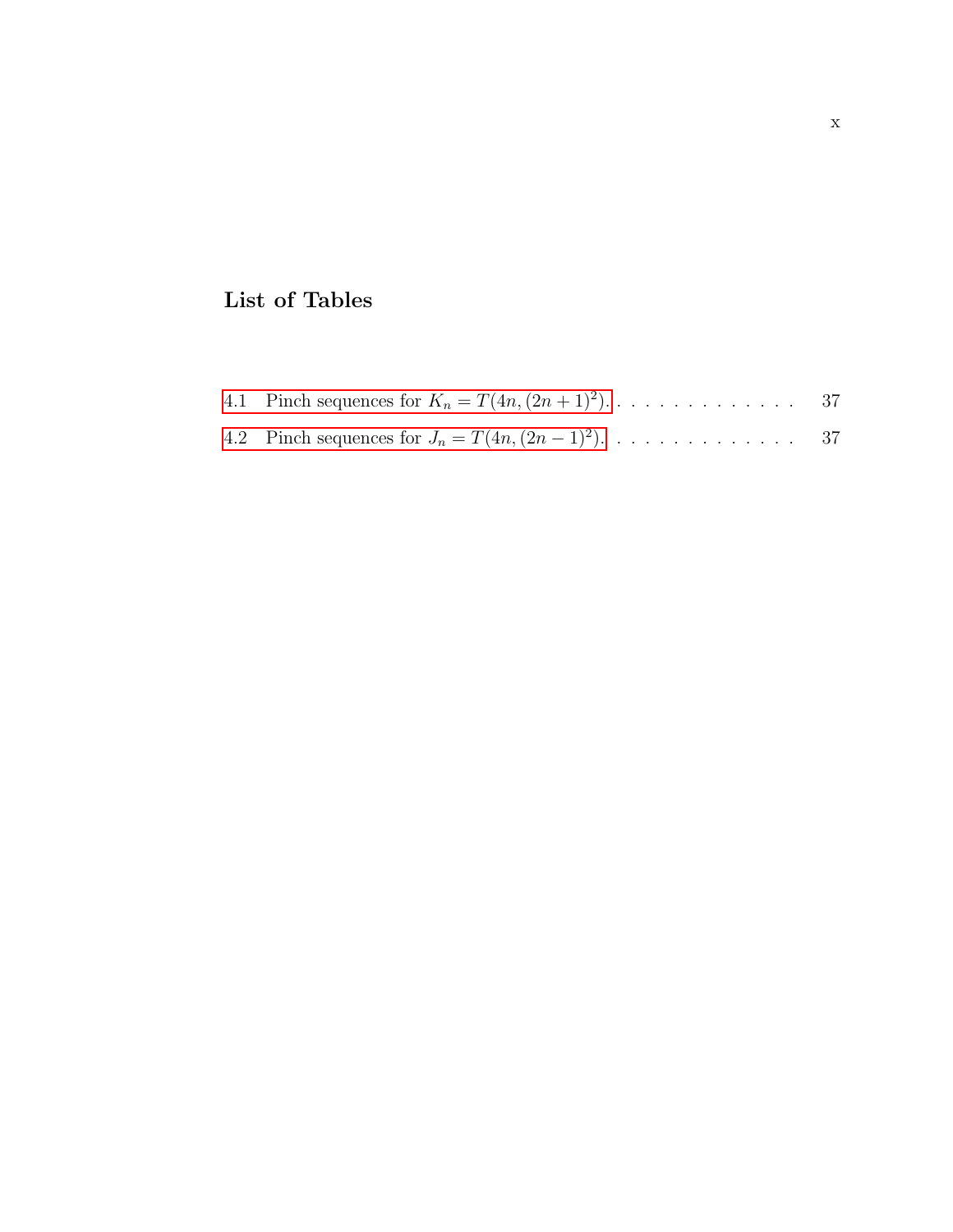### <span id="page-11-0"></span>CHAPTER 1

#### Background

#### <span id="page-11-1"></span>1.1 Classical Knots

All work done in this thesis will be in the smooth category. In this chapter we will discuss much of the necessary background for the results in the upcoming chapters. We will assume the reader is comfortable with many of the topics covered in a standard first year graduate level topology course (see [\[15\]](#page-58-0) and [\[29\]](#page-60-0)). For an additional resource for some of the following material, see [\[23\]](#page-59-0) and [\[11\]](#page-58-1). We begin by defining the *n*-dimensional sphere  $S^n = \{(x_0, \ldots, x_n) \in$  $\mathbb{R}^{n+1} : x_0^2 + ... x_n^2 = 1$  and the *n*-dimensional ball  $B^n = \{(x_1, ..., x_n) \in \mathbb{R}^n :$  $x_1^2 + \ldots x_n^2 \leq 1$ . A *classical knot* is a smooth embedding of  $S^1$  into  $S^3$ . A *knot diagram*  $D$  is a projection of a knot  $K$  onto a plane with only double points, along with crossing information at the double points. Two knots are equivalent if they are (smoothly) isotopic. Typically, two knots are shown to be equivalent by demonstrating a series of deformations taking one knot to the other (usually working with knot diagrams). Showing that two knots are distinct however, requires the use of knot invariants.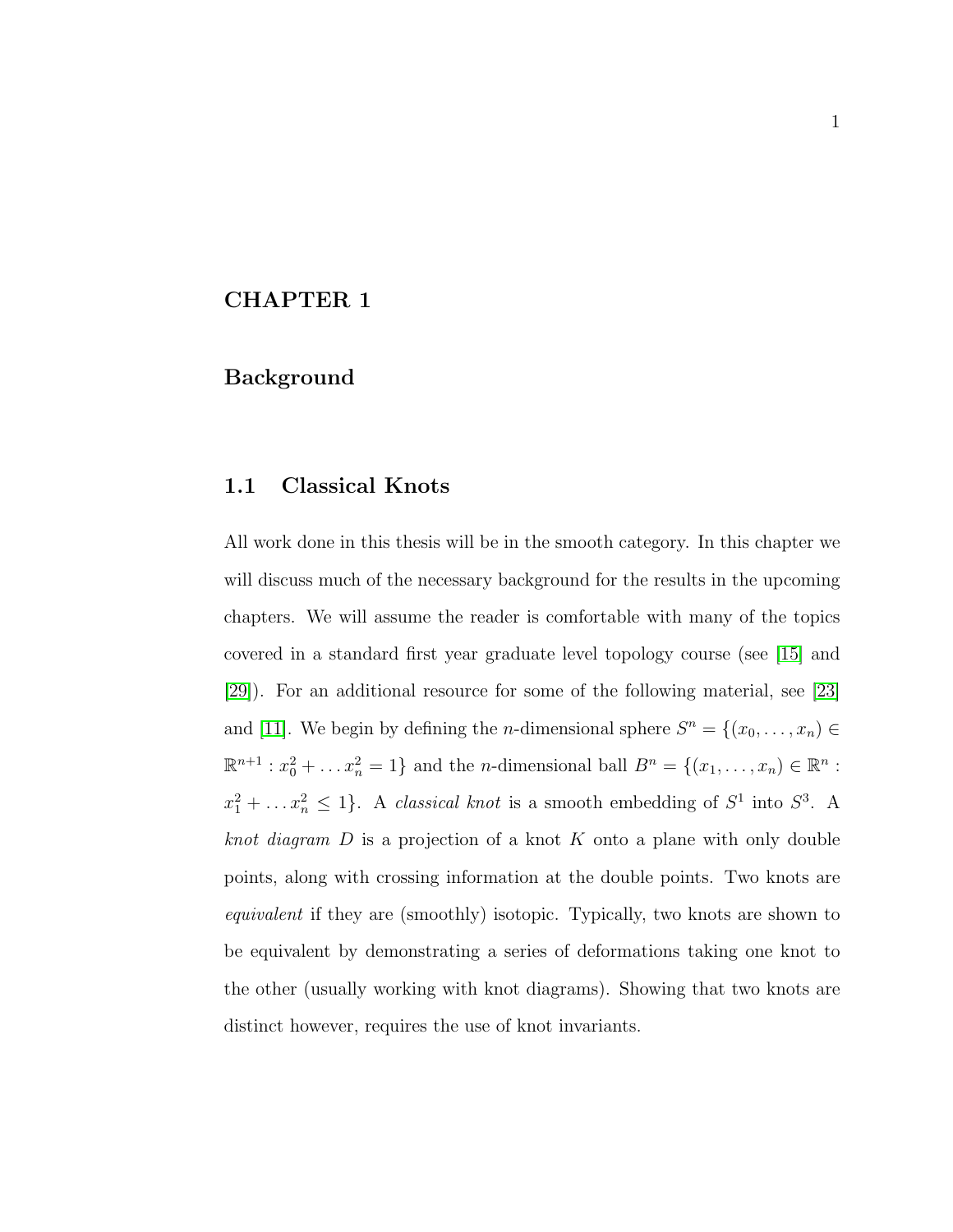#### <span id="page-12-0"></span>1.1.1 Knot Invariants

A knot invariant is a quantity defined for all knots that is the same for equivalent knots. More formally, a knot invariant is simply a well-defined function from the set (of equivalence classes) of knots to another set.

Next we define some common knot invariants. The unknotting number of a knot  $K$  is the minimum number of times a knot needs to pass through itself (i.e. crossing changes) to obtain the unknot (i.e. a knot which bounds a disk). The genus of a knot K is  $g(K) = \min\{g(\Sigma) : \Sigma \subset S^3, \partial \Sigma =$ K, Σ is an orientable surface} where  $g(\Sigma)$  denotes the genus of a surface  $\Sigma$ . Related invariants are the 4-ball genus and nonorientable 4-ball genus. Note that the boundary of  $B^4$  is equal to  $S^3$ , so we can consider surfaces embedded in  $B^4$  whose boundaries lie in  $S^3$ . The 4-ball genus of a knot K is  $g_4(K)$  =  $\min\{g(\Sigma) : \Sigma \subset B^4, \partial\Sigma = K, \Sigma \text{ is a smoothly embedded orientable surface}\}.$ Similarly, the *nonorientable 4-ball genus* of a knot K is  $\gamma_4(K) = \min\{b_1(\Sigma):$  $\Sigma \subset B^4, \partial \Sigma = K, \Sigma$  is a smoothly embedded nonorientable surface}, where  $b_1(\Sigma)$  denotes the first Betti number of a surface  $\Sigma$ , i.e. the rank of the first homology group  $H_1(\Sigma)$ . We say a knot is *(smoothly) slice* if  $g_4(K) = 0$ . In other words, a knot is slice if it bounds a smoothly embedded disk in  $B<sup>4</sup>$ .

#### <span id="page-12-1"></span>1.1.2 Band Surgeries and Cobordisms

A band surgery (also sometimes called a band resolution or band move) is shown in Figures [1.1](#page-13-0) and [1.2.](#page-13-1) Formally, a band surgery is performed by starting with an embedded band  $[0,1] \times [0,1]$  in  $S^3$  that meets an oriented link L in exactly the image of  $[0,1] \times \{0,1\}$ . We then remove the image of  $[0,1] \times \{0,1\}$  from L and replace it with (the image of)  $\{0,1\} \times [0,1]$  to obtain a new link L'. A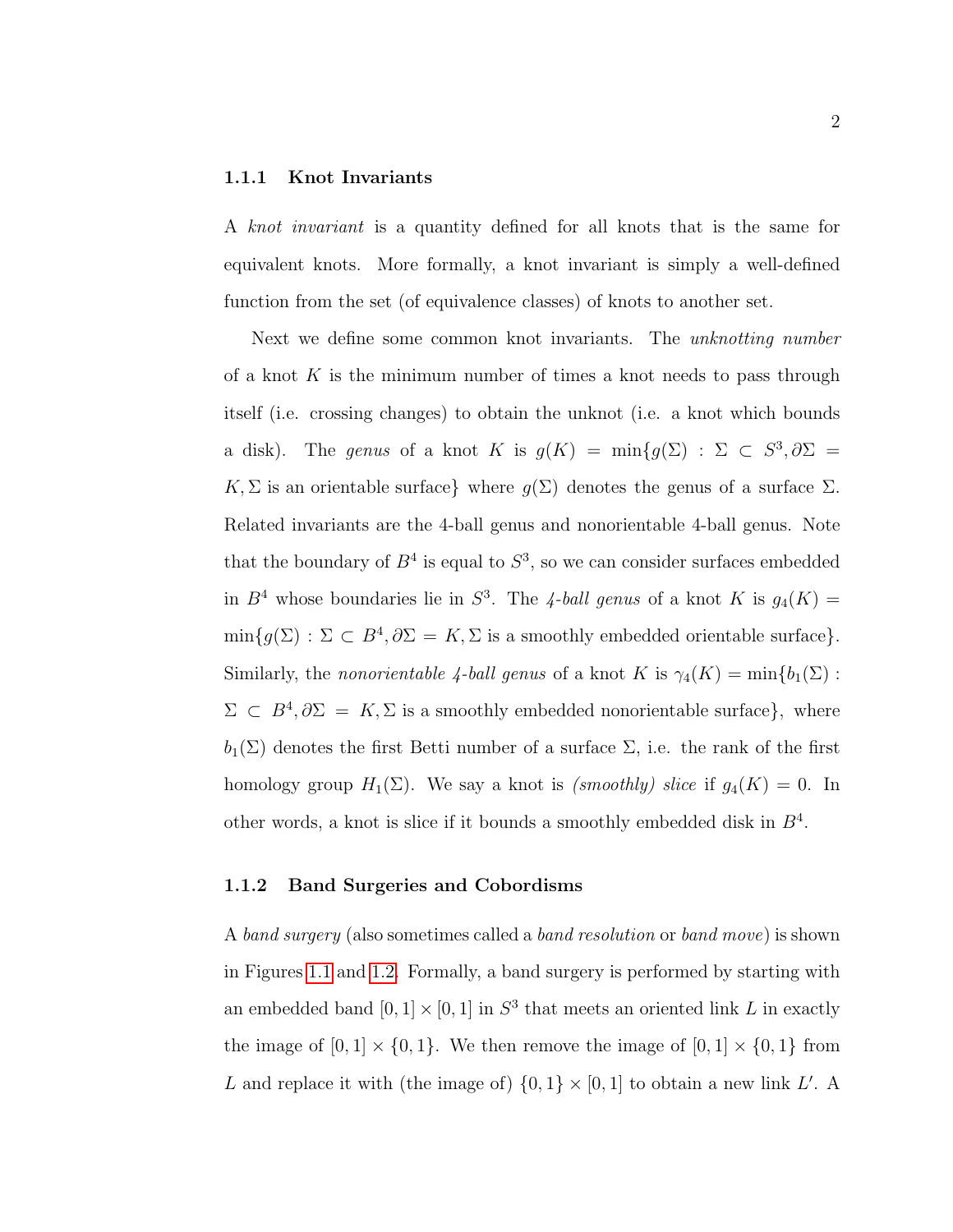<span id="page-13-0"></span>

Figure 1.1: An orientation preserving band surgery.

<span id="page-13-1"></span>

Figure 1.2: An orientation reversing band surgery. The name reversing comes from the fact that the band yields an orientation reversing loop in the cobordism the band defines.

band surgery is orientable if the band is orientation-preserving (Figure [1.1\)](#page-13-0), and is nonorientable if the band is orientation-reversing (Figure [1.2\)](#page-13-1).

Similar to the unknotting number, we can define the band unknotting number of a knot K, denoted by  $u_b(K)$ , to be the minimum number of band surgeries needed to obtain the unknot. Related invariants are  $u_2(K)$ , the minimum number of *component preserving* band surgeries taking K to the unknot, and  $u_0(K)$ , the minimum number of *orientation preserving* band surgeries taking K to the unknot. In [\[2\]](#page-57-1), it was proved that  $u_b(K)$  is equal to either  $u_2(K)$  or  $u_2(K) - 1$ , and  $u_b(K) = u_2(K)$  if either  $u_b(K)$  is odd,  $u_2(K)$ is even, or  $u_2(K) = 1$ . It is also proved in [\[1\]](#page-57-2) that  $u_b(K) \le u(K) + 1$  and  $u_b(K) \leq c(K)/2$  for all K, where  $c(K)$  denotes the crossing number of a knot K.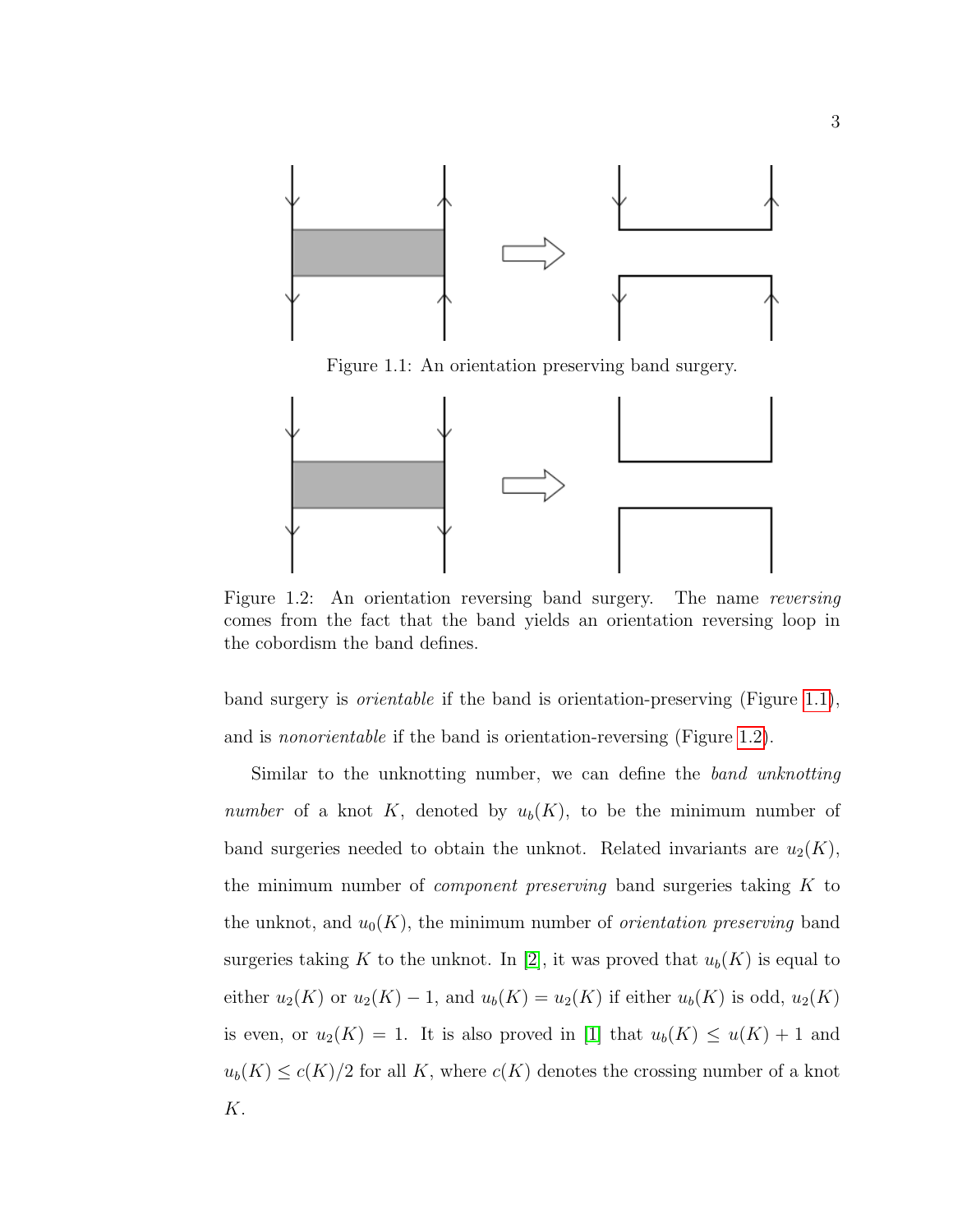<span id="page-14-0"></span>

Figure 1.3: A cobordism from an unknot to a two component unlink described by a band. The surface looks like a pair of pants.

A cobordism between two closed n-manifolds  $M_1$  and  $M_2$  is an  $(n + 1)$ manifold W such that  $\partial W = M_1 \cup M_2$ . Note that we do not require  $M_i$  to be connected. A simple example of a cobordism is a cylinder. A cylinder  $C = S^1 \times [0,1]$  has two boundary components  $\partial C = (S^1 \times 0) \cup (S^1 \times 1)$ , hence C is a cobordism between two copies of  $S^1$ .

A band surgery on a knot also describes a cobordism. Given a knot K and a band  $B$  attached to  $K$ , we can perform a band surgery to obtain a knot  $K'$ . The cobordism described by this band surgery can be constructed as  $(K \times [0, \frac{1}{2})$  $\frac{1}{2}$ ])∪((K∪B)× $\{\frac{1}{2}\}\$ ∪(K'× $[\frac{1}{2}]$  $(\frac{1}{2}, 1]$ ). See Figure [1.3](#page-14-0) for an example of a cobordism described by an orientable band surgery on the unknot.

Returning to reality a bit, we now explore some examples of common knots. Specifically, we examine two of the simplest and most well understood families of knots: 2-bridge knots and torus knots.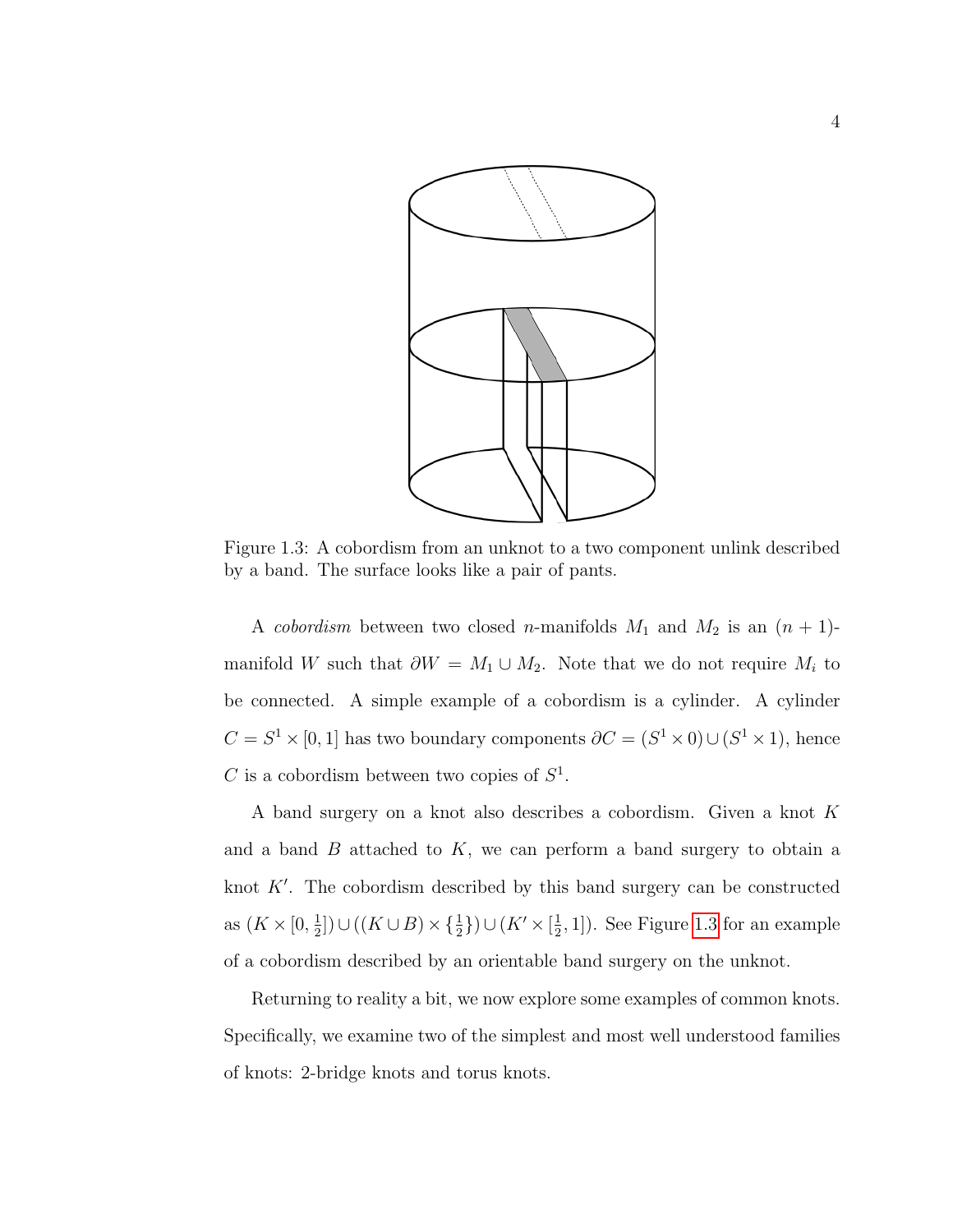<span id="page-15-2"></span>

Figure 1.4: The torus knot  $T(4, 9)$ .

#### <span id="page-15-0"></span>1.1.3 Torus Knots

First, we discuss torus knots. A *torus knot* is a knot which can be embedded on the standardly embedded torus  $T^2 \subset \mathbb{R}^3$  or  $S^3$  (or equivalently, a Heegaard torus for  $S^3$ , which will be discussed later). Since a knot K which lives on a torus  $T^2$  can be viewed as an element of  $\pi_1(T^2)$ , and  $\pi_1(T^2) = \mathbb{Z}^2$  can be generated by a meridian  $\mu$  and longitude  $\lambda$  for the torus, then we can express  $[K] \in \pi_1(T^2)$  as  $[K] = p[\lambda] + q[\mu]$  for some  $p, q \in \mathbb{Z}$ . We note that p and q must be relatively prime since K is connected (if  $gcd(p, q) > 1$ , then K must be a link). Also, for any relatively prime  $p, q \in \mathbb{Z}$ , we can construct a knot  $K \subset T^2$  such that  $[K] = p[\lambda] + q[\mu]$ . Thus, there is a bijection between torus knots and pairs of relatively prime integers, or  $\frac{p}{q} \in \mathbb{Q} \cup \{\frac{1}{0}\}\$ . If a torus knot corresponds to the reduced fraction  $\frac{p}{q}$ , we denote this torus knot by  $T(p,q)$ . See Figure [1.4](#page-15-2) for a diagram of the torus knot  $T(4, 9)$ .

#### <span id="page-15-1"></span>1.1.4 2-bridge Knots

A more detailed exposition on the content of this section can be found in [\[10\]](#page-58-2) and [\[35\]](#page-60-1). A knot K is a b-bridge knot if there is a diagram for K which has a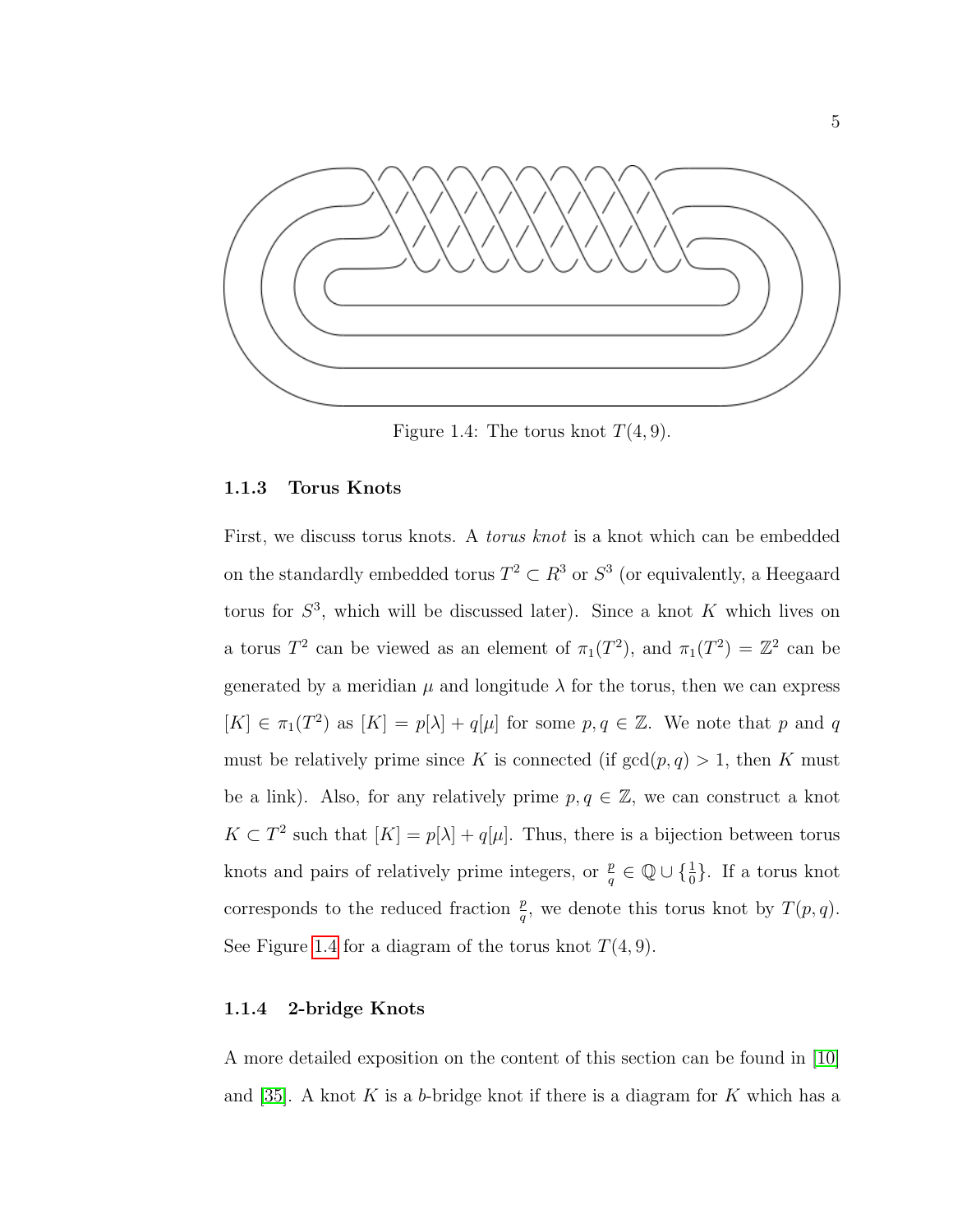height function with b local minima (and maxima), and there are no diagrams for K with fewer than b local minima (with respect to some height function). See Figure [1.5](#page-17-0) for a diagram of a 2-bridge knot. The family of 2-bridge knots is well understood. All 2-bridge knots can be represented by a diagram, such as in Figure [1.5,](#page-17-0) which has alternating columns of  $c_1$  right handed twists,  $c_2$ left handed twists,  $c_3$  right handed twists,  $c_4$  left handed twists, and so on (where  $c_i$  is any integer, and a negative value of  $c_i$  changes the sign of the crossings in that column of twists). Note that a continued fraction expansion  $[c_1, \ldots, c_n]$  with each  $c_i$  positive corresponds to an alternating knot diagram. Such a diagram corresponds to an n-tuple of integers  $[c_1, \ldots, c_n]$  (where a negative  $c_i$  means that the signs of the twists change. For example, if there were  $c_3 = -2$  right handed twists, then this is equivalent to  $+2$  left handed twists). This *n*-tuple corresponds to the continued fraction  $c_1 + \frac{1}{c_2 + \frac{1}{c_3 + \frac{1}{c_4 + \dotsb}}}$ which can be simplified to a fraction  $\frac{p}{q}$ . Any fraction  $\frac{p}{q}$  in simplest terms can be expanded to finitely many continued fraction expansions  $c_1 + \frac{1}{c_2 + \frac{1}{c_3 + \frac{1}{c_4 + \dotsb}}}$ with each  $|c_i| \geq 2$ , and the knot diagrams corresponding to these different expansions will represent equivalent knots. Moreover, two 2-bridge knots (or links) with corresponding fractions  $\frac{p}{q}$  and  $\frac{p'}{q'}$  $\frac{p}{q'}$  are equivalent as oriented knots (or links) if and only if  $p = p'$  and  $q^{\pm 1} = q' \mod 2p$  (for unoriented knots or links, the condition is  $p = p'$  and  $q^{\pm 1} = q' \mod p$ . See [\[10\]](#page-58-2) for the complete statement and [\[35\]](#page-60-1) for a proof.

Another way to classify 2-bridge knots is by classifying them as unions of rational tangles. A *rational tangle*  $(\tau, B)$  is a pair of disjoint arcs  $\tau = \alpha \cup \beta$ embedded in a 3-ball B with  $\partial \tau = \partial \tau \cap \partial B = \{x_1, x_2, x_3, x_4\}$  for some distinct points  $x_i \in \partial B$  such that there exists an isotopy of  $\tau$  rel boundary taking  $\tau$  into  $\partial B$ . We can view the torus  $T^2$  as a 2-fold branched double cover of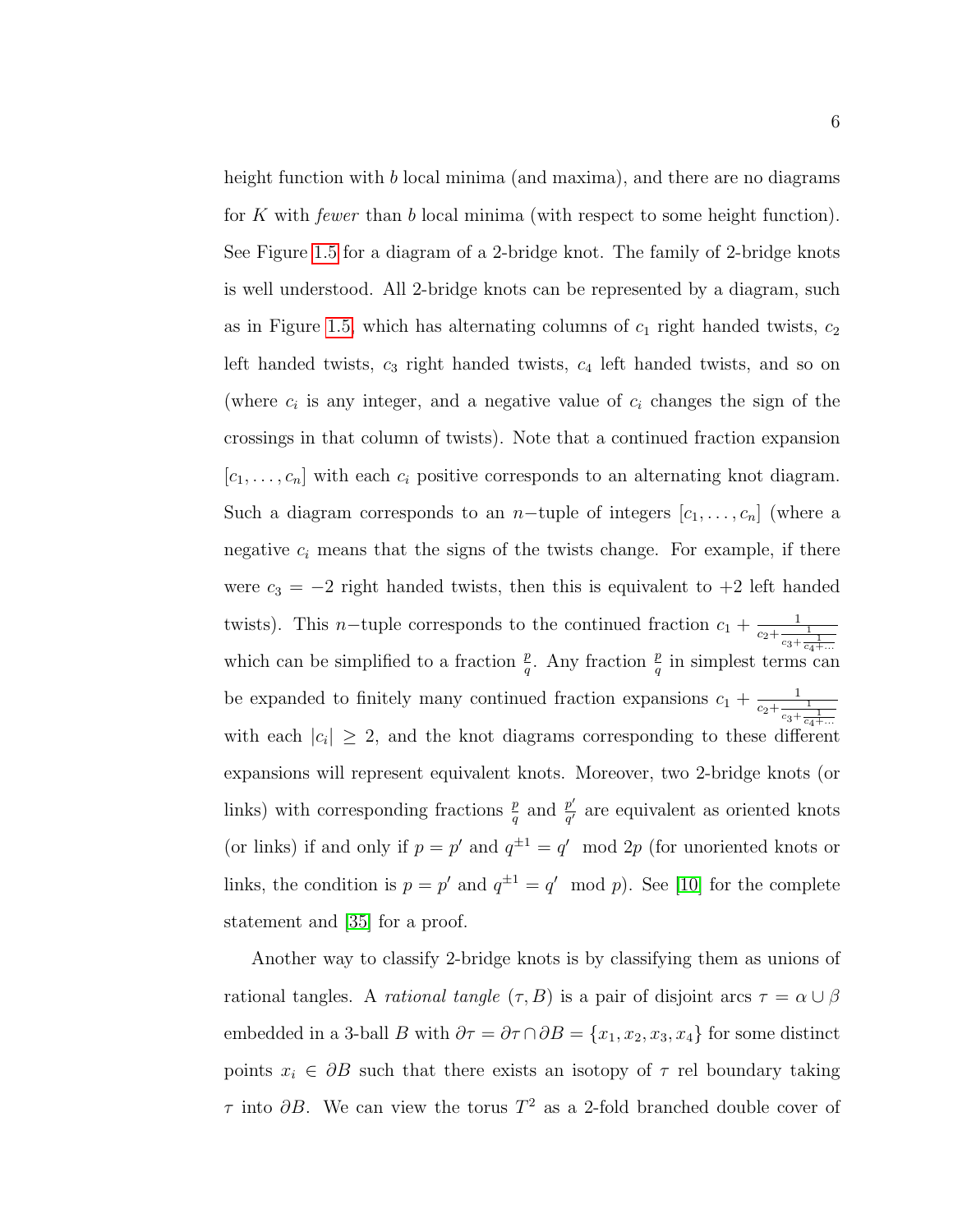<span id="page-17-0"></span>

Figure 1.5: The 2-bridge knot with continued fraction expansion [3, 3, −2, 3].

 $\partial B$  branched over the four points  $\{x_1, x_2, x_3, x_4\}$ . Each rational tangle  $(\tau, B)$ can be associated to a fraction  $p/q \in \mathbb{Q} \cup \{1/0\}$  by isotoping  $\tau$  into  $\partial B$  and taking a lift of  $\tau$  to a simple closed curve in  $T^2$ , which (after fixing a basis for  $H_1(T^2, \mathbb{Z})$  is canonically associated to a unique fraction  $p/q \in \mathbb{Q} \cup \{1/0\}$ . We sometimes use the notation  $\tau (p/q)$  to denote the rational tangle with fraction  $p/q$ .

We can associate a rational tangle to a given continued fraction expansion in a natural way as well. Take the trivial tangle in a 3-ball consisting of two horizontal arcs. We label the boundary points  $x_1, x_2, x_3, x_4$  counterclockwise such that the top horizontal arc has boundary points  $x_1$  and  $x_2$  and the bottom arc has boundary points  $x_3$  and  $x_4$ . For the continued fraction expansion  $[c_0, \ldots, c_n]$ , we add  $c_0$  (horizontal) half twists (imagine grabbing the points  $x_1$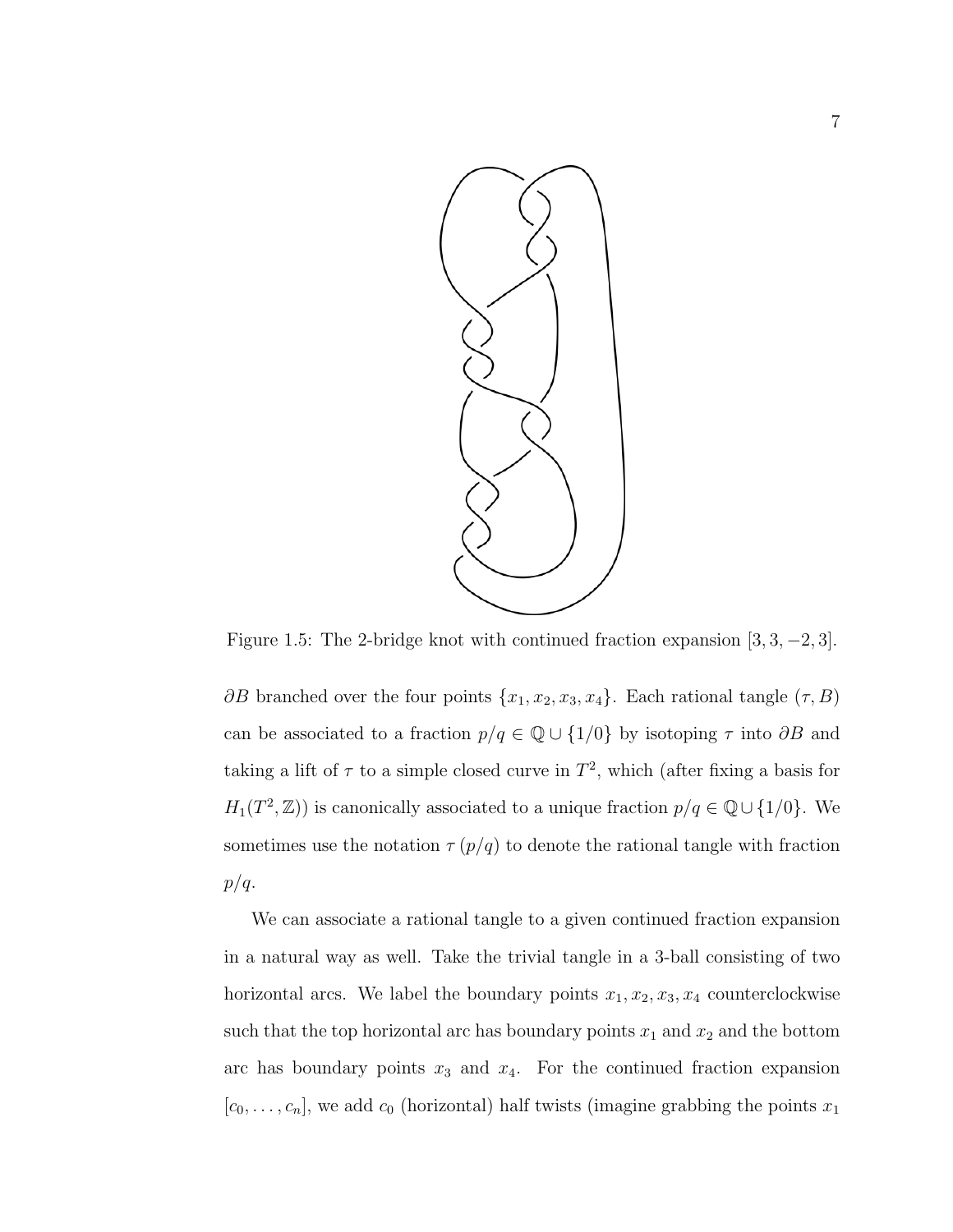<span id="page-18-0"></span>

Figure 1.6: The rational tangle corresponding to the continued fraction expansion [3,2,4].

and  $x_4$  on the right side of the diagram and giving them  $c_0$  half twists), then  $c_1$  (vertical) half twists to the bottom two points  $x_3$  and  $x_4$  of the diagram, then  $c_2$  (horizontal) half twists to the right side of the diagrm,  $c_3$  half twists to the bottom of the diagram, and so on. See Figure [1.6](#page-18-0) for a diagram of the rational tangle corresponding to the continued fraction expansion [3,2,4].

Assume  $\tau \subset \partial B$  and identify  $\partial B$  with two unit squares  $[0, 1] \times [0, 1]$  glued along their boundary so that  $\partial \tau$  is identified with the four corners,  $\alpha = [0, 1] \times$ {0} lifts to a longitude, and  $\beta = \{0\} \times [0, 1]$  lifts to a meridian. If  $\tau$  cannot be isotoped into one of the unit squares (i.e.  $p/q$  is not equal to  $0/1$ ,  $1/0$ , or  $\pm 1/1$ ), then we can compute the associated fraction  $p/q$  by counting intersections between  $\tau$  with  $\alpha$  and  $\beta$  (after removing any bigons between  $\tau$  and  $\alpha$  or  $\beta$ ). If  $|\tau \cap \alpha| = n$  and  $|\tau \cap \beta| = m$ , then  $p = n + 1$  and  $q = m + 1$ .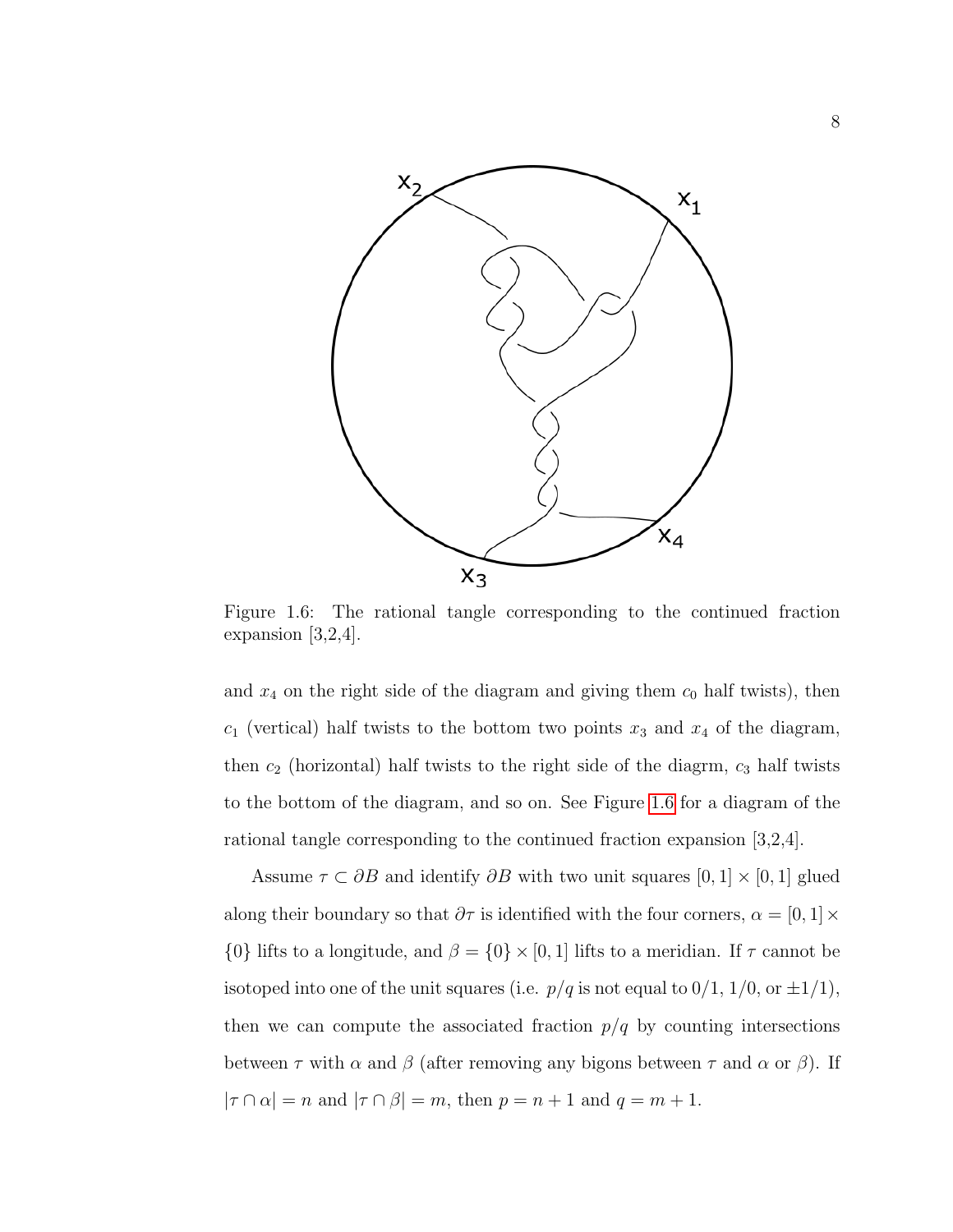The following is described in greater detail in [\[12\]](#page-58-3). Any matrix  $A \in$  $SL(2,\mathbb{Z})$  defines a homeomorphism of  $T^2$  which takes a  $p/q$  curve to an  $r/s$ curve, where  $A \cdot$  $\sqrt{ }$  $\overline{\phantom{a}}$ p q 1  $\Big\} =$  $\sqrt{ }$  $\overline{\phantom{a}}$ r s 1 For any such matrix  $A$ , there also exists a homeomorphism of  $\overline{\partial}B \cong \overline{S^2}$  fixing the four points  $\partial\tau$  setwise (we can think of this as a homeomorphism of the four punctured sphere) which extends to a homeomorphism of  $B$  and takes a  $p/q$  tangle to an  $r/s$  tangle. Let  $B_1 \cup_S B_2$ be a genus 0 Heegaard splitting of  $S^3$ . Then K is a 2-bridge knot if and only if K can be isotoped to a knot K' such that  $(K' \cap B_i, B_i)$  is a rational tangle for each *i*. So K' can be written as  $K' = \tau (p_1/q_1) \cup \tau (p_2/q_2)$  for some  $p_i/q_i \in \mathbb{Q} \cup \{1/0\}$ . Then a matrix  $A \in SL(2,\mathbb{Z})$  defines a homeomorphism of  $B_1 \cup B_2$  taking  $\tau (p_1/q_1) \cup \tau (p_2/q_2)$  to  $\tau (r_1/s_1) \cup \tau (r_2/s_2)$  where  $A$ ·  $\sqrt{ }$  $\overline{\phantom{a}}$  $p_i$ qi 1  $\Bigg| =$  $\lceil$  $\overline{\phantom{a}}$ ri si 1  $\overline{\phantom{a}}$ for each *i*. So K' is equivalent to the knot  $\tau (r_1/s_1) \cup \tau (r_2/s_2)$ .

While we have discussed the fraction of a rational tangle, we have not discussed the fraction of a union of rational tangles. However, we can simply reduce to the previous cases as follows. If  $K = \tau(\frac{p}{q})$  $\frac{p}{q}$ )  $\cup \tau$ ( $\frac{r}{s}$  $(\frac{r}{s})$ , then K is a 2bridge knot and hence has an associated fraction. One way to determine this fraction is to find a matrix  $A \in SL(2, \mathbb{Z})$  such that  $A \cdot$  $\sqrt{ }$  $\overline{\phantom{a}}$ r s 1  $\Big\} =$  $\sqrt{ }$  $\parallel$ 1  $\overline{0}$ 1  $\parallel$ . Then  $\sqrt{ }$ 1  $\sqrt{ }$ 1

 $A \cdot$  $\overline{\phantom{a}}$ p  $\overline{q}$  $\Bigg| =$  $\overline{\phantom{a}}$  $p^{\prime}$  $q^{\prime}$ for some integers  $p'$  and  $q'$ , and  $\frac{p'}{q'}$  $\frac{p'}{q'}$  is the fraction associated to  $\bar{K}$ .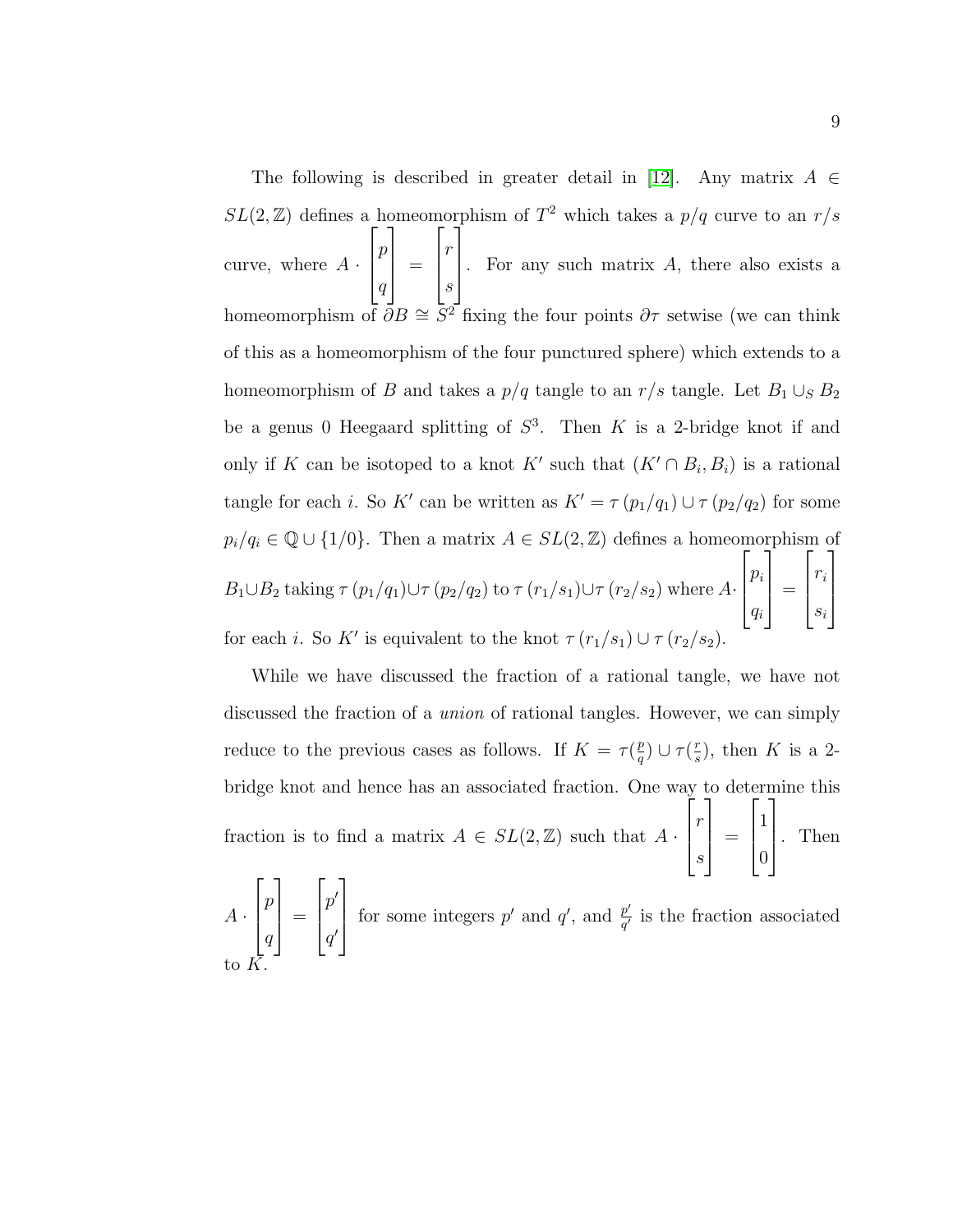#### <span id="page-20-0"></span>1.2 Handlebodies and Heegaard Splittings

An *n*-dimensional k handle attached to an *n*-manifold X is a copy of  $D^k \times D^{n-k}$ glued along  $(\partial D^k) \times D^{n-k} = S^{k-1} \times D^{n-k}$  in  $\partial X$ . We call  $(\partial D^k) \times 0 =$  $S^{k-1} \times 0$  the *attaching sphere* for the k-handle. Similarly, the *belt sphere* is  $0 \times \partial (D^{n-k}) = 0 \times S^{n-k-1}$ . The core is  $D^k \times 0$  and the co-core is  $0 \times D^{n-k}$ . For example, a 3-dimensional 1-handle is copy of  $D^1 \times D^2$  glued along  $S^0 \times D^2$ , i.e. glued along two disjoint copies of  $D^2$ . Intuitively, a 1-handle is a cylinder which is glued along the top and bottom disks (or a 'soup can' glued along its top and bottom). A 3-dimensional 2-handle is also a cylinder  $D^2 \times D^1$ , but is glued along  $S^1 \times D^1$ , an annulus. Intuitively we can think of this as a soup can glued along the its 'label' (the outer annulus of the can). A 3-dimensional 3-handle is a copy of  $D^3 \times D^0 = D^3 \times \{*\}$  glued along  $\partial D^3 \times \{*\} = S^2 \times \{*\}.$ So we can think of attaching a 3-dimensional 3-handle as just filling in a ball along any unfilled sphere  $S^2$  in our manifold. A 3-dimensional 0-handle is a copy of  $D^0 \times D^3 = \{*\} \times D^3$  glued along  $\partial D^0 \times D^3 = \emptyset$ . In other words, a 0-handle is just a ball with no attaching region.

A k-handle is important to the notion of a handle decomposition of a manifold, i.e. a decomposition of an n-manifold X as a union of n-dimensional handles built on top of each other. We start by decomposing  $\partial X$  into a lower and upper boundary,  $\partial X = \partial_{-}X \sqcup \partial_{+}X$  (either or both may be empty) and then attach handles along  $\partial$ <sub>−</sub>X × {1} ⊂  $\partial$ −X × [0, 1]. We can introduce some number of 0-handles, then glue on 1-handles, 2-handles, and so on, to obtain our manifold  $X$  (we do not need to glue in increasing order of the index  $k$ , but it can always be arranged so that this is the case). It is important to note that all smooth n-manifolds have a handle decomposition.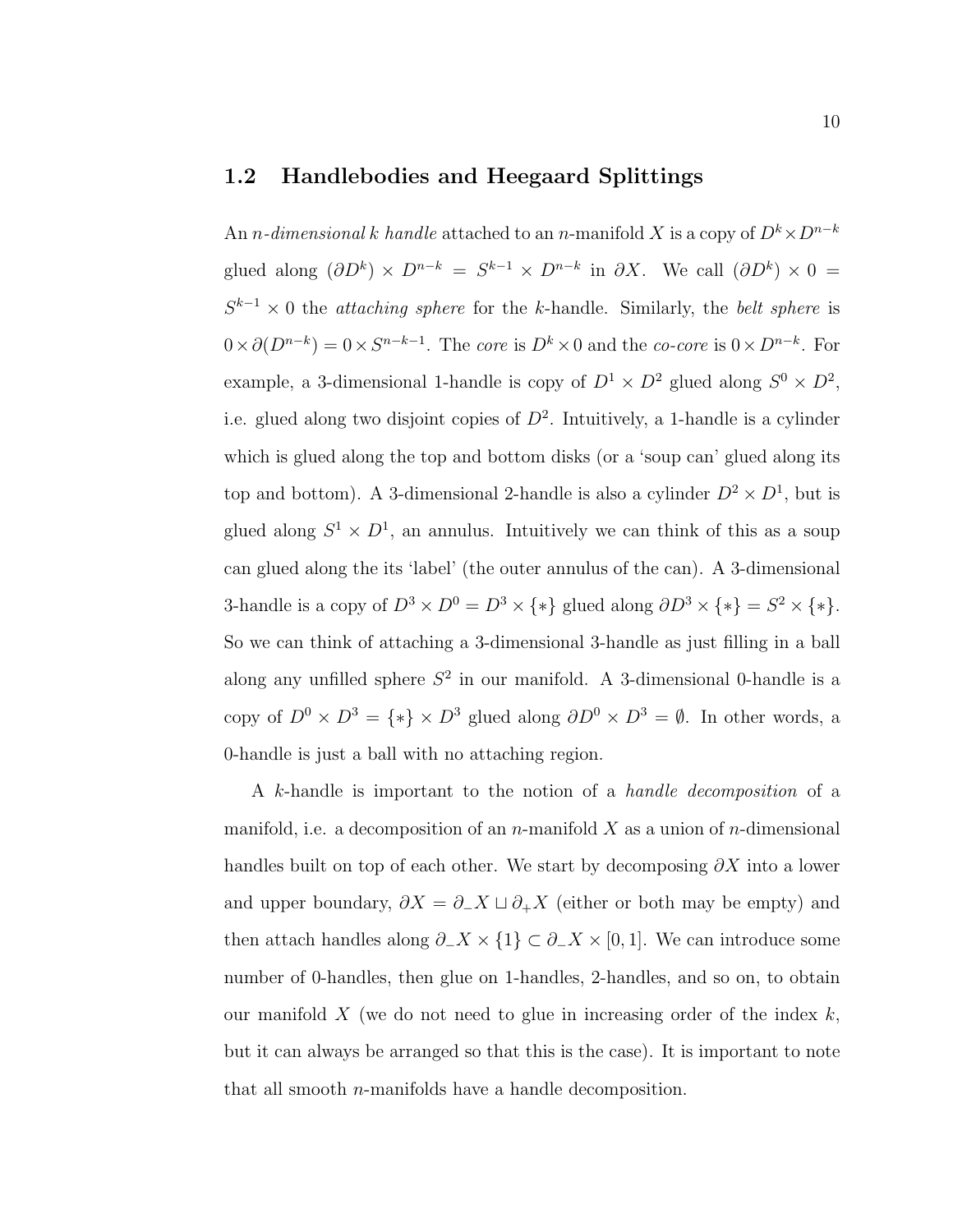The following is explained in further detail in [\[14\]](#page-58-4). Recall that an  $n$ dimensional k-handle is a copy of  $D^k \times D^{n-k}$  attached along  $S^{k-1} \times D^{n-k}$ . In a handle decomposition of X with  $\partial X = \partial_X \Box \partial_X + X$ , we start with  $\partial_X \times [0,1],$ introduce some 0-handles, then glue some number of 1-handles, then 2-handles, and so on until we obtain X. However, we could instead start with  $\partial_+ X \times [0,1]$ and attach each handle in decreasing order (starting with  $n$  handles, then  $(n-1)$ -handles, and so on). By attaching each handle along the complement of the attaching region in the boundary of the handle, we can view each  $n$ dimensional k-handle as an  $(n - k)$ -handle. Note that doing this reverses the roles of core and co-core. We often refer to this as turning the handle decomposition of X upside down, or attaching upside down handles.

A widely studied example relating to the existence of handle decompositions is Heegaard splittings of 3-manifolds. An n-dimensional handlebody is a connected  $n$ -manifold consisting of only  $n$ -dimensional 0-handles and 1-handles. Equivalently, a handlebody is an *n*-dimensional thickening (or regular neighborhood) of a graph. A *Heegaard splitting* of a 3-manifold  $M$  is a decomposition of  $M$  into two handlebodies  $M = V \cup W$  such that  $V \cap W = \partial V \cap \partial W$  is a genus n orientable surface. Any closed, orientable 3-manifold has a Heegaard splitting. One way to see this is to use the fact that any such 3-manifold admits a triangulation. The 1-skeleton of this triangulation can be viewed as a graph  $G_1$ , and we can create a dual graph  $G_2$  by assigning a vertex to each 3-cell of the triangulation and an edge between vertices corresponding to 3-cells which meet along a 2-cell. A regular neighborhood of  $G_1$  is one handlebody  $V$ , and the complement W of V is a regular neighborhood of  $G_2$ , and hence  $V \cup W$  is a Heegaard splitting of the triangulated 3-manifold.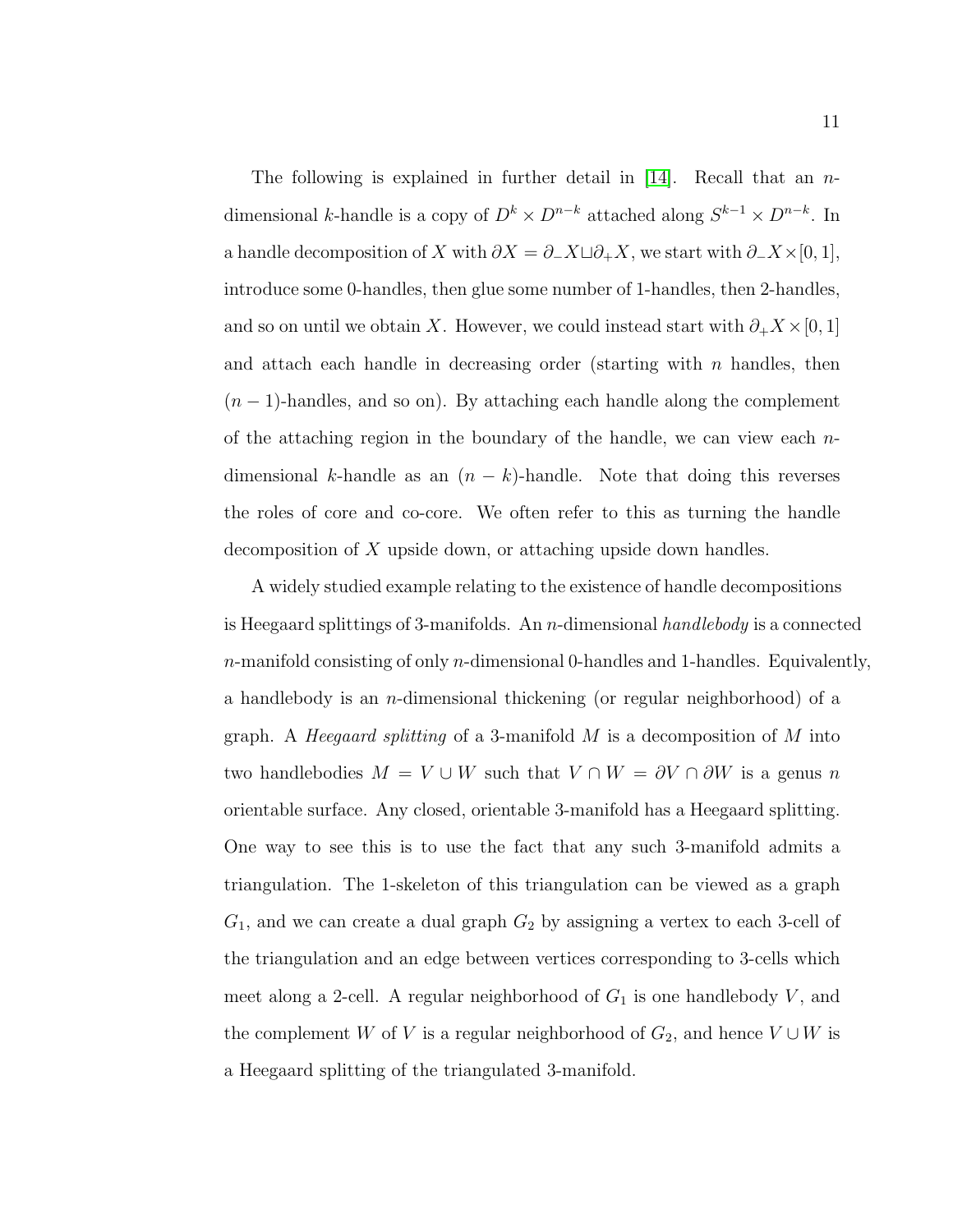### <span id="page-22-0"></span>1.3 Knotted Surfaces

We now move on to the theory of knotted surfaces. Many of the definitions will be similar to those given for classical knots in  $S<sup>3</sup>$ , so we invite the reader to compare the definitions for further understanding. A knotted surface is a smooth embedding of a surface  $\Sigma$  into  $S<sup>4</sup>$  (or some other manifold). A 2-knot is a knotted sphere, i.e. a smooth embedding of  $S^2$  into  $S^4$ . Two knotted surfaces are *equivalent* if there is a smooth isotopy of  $S<sup>4</sup>$  taking one surface to the other.

Note that knotted surfaces may or may not be orientable. An orientable knotted surface  $\Sigma$  is *unknotted* if  $\Sigma$  bounds a solid handlebody in  $S^4$  (similar to how a classical knot is unknotted if it bounds a disk). Defining a notion of what is means to be unknotted for nonorientable surfaces is somewhat trickier, however. We will discuss this in section [1.3.1.](#page-22-1)

#### <span id="page-22-1"></span>1.3.1 Examples and Descriptions of Knotted Surfaces

One widely studied example of a nontrivial knotted surface is the spin of a classical knot. Informally, imagine taking a knot  $K$  in  $S<sup>3</sup>$  and cutting it at a point, then gluing the two loose ends to an axis of rotation to obtain a knotted arc  $K^+$  in  $\mathbb{R}^3_+$  (thought of as a sheet in  $\mathbb{R}^4 \cong \mathbb{R}^3_+ \times S^1/((x,\theta) \sim$  $(x, \psi)$  for all  $x \in \partial \mathbb{R}^3_+, \theta, \psi \in S^1$ . Spinning this knotted arc around the axis of rotation will trace out a surface, called the spin of the classical knot K. If while rotating, we additionally twist the knotted arc a full  $n$  rotations, we trace out a different surface, called the *n-twist spin* of the classical knot  $K$ . Note that spinning an arc around an axis traces out a sphere, so we sometimes instead refer to the *n*-twist spin of a knot K as the *n*-twist spun K sphere,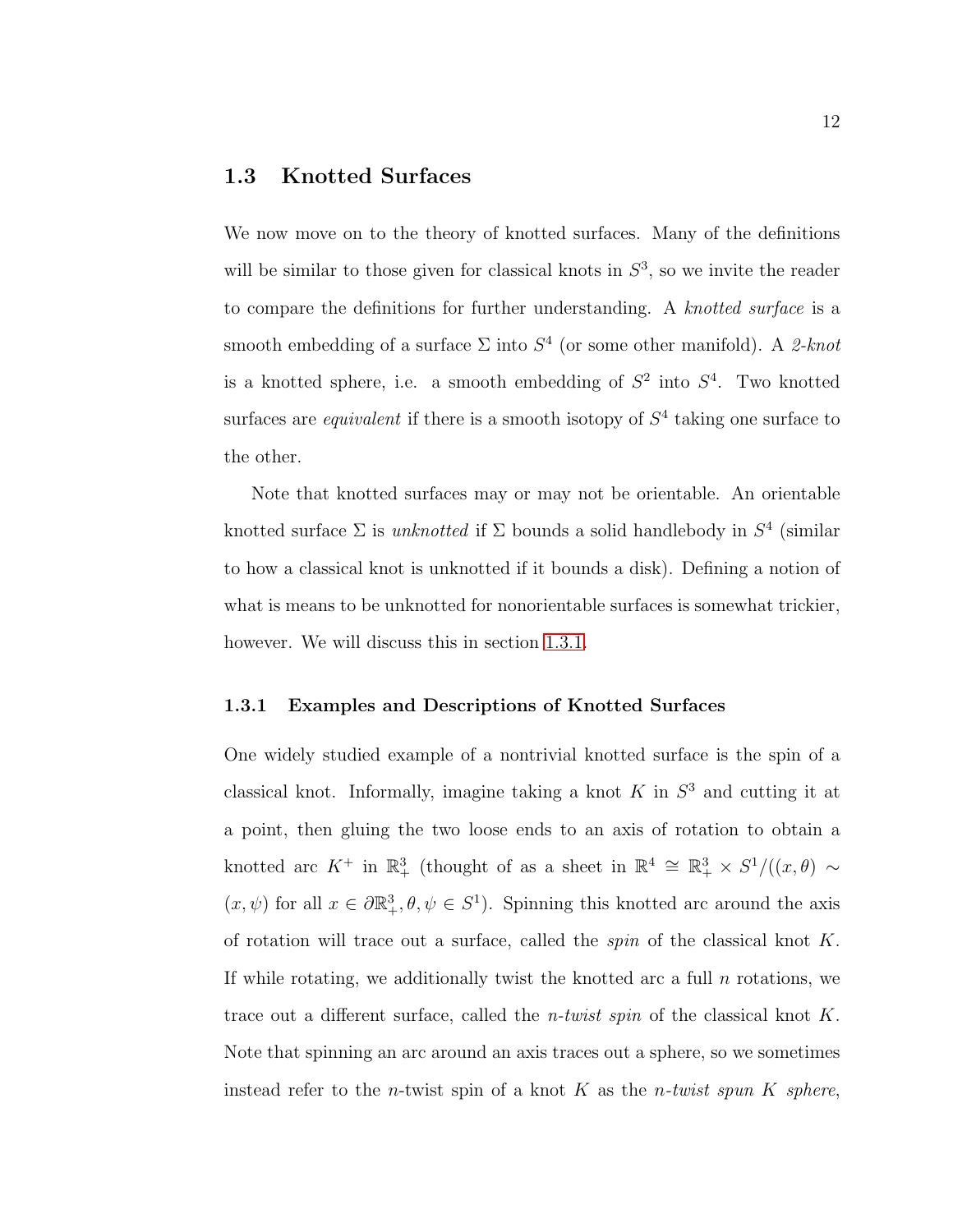denoted by  $\tau^n K$ .

While sometimes we describe knotted surfaces with a description of how they are built, such as our definition of  $\tau^n K$ , we often prefer to have a diagram of the surface. One of the most common types of diagrams is a banded unlink diagram. A banded unlink diagram is a diagram of an unlink  $L$  and some number of bands such that surgery on the bands yields another unlink  $L'$ . A banded unlink diagram describes a cobordism from  $L$  to  $L'$  as described in Section [1.1.](#page-11-1) This cobordism has two unlinks as its boundary, and hence can be capped off uniquely with disks to obtain a closed surface  $\Sigma$  in  $S<sup>4</sup>$ . Thus, a banded unlink diagram describes a unique closed surface. In Figure [1.7,](#page-24-1) two banded unlink diagrams are shown for embeddings of the projective plane. These embeddings are distinct, however, and can be distinguished by their Euler number, which is related to their self intersection number (see [\[28\]](#page-60-2) for a definition). A nonorientable surface is unknotted if it is isotopic to a connected sum of some number of these two standard embeddings. We note that Euler number is additive under connected sum, so any unknotted nonorientable surface is specified by its (nonorientable) genus and Euler number. We later in this paper denote the unknotted nonorientable surface with genus g and Euler number e by  $P_g(e)$ . For a quick example,  $P_3(2)$  is isotopic to the connected sum of three unknotted projective planes, two of which have Euler number 2, and the third with Euler number  $-2$ .

Another common diagram used to describe a knotted surface is a broken surface diagram. Choose a projection of  $\mathbb{R}^4$  onto  $\mathbb{R}^3$  and consider a knotted surface  $\Sigma$  embedded in  $\mathbb{R}^4$ . We can perturb  $\Sigma$  (or the projection) slightly so that the image of  $\Sigma$  in  $\mathbb{R}^3$  under the projection is consists of only triple points, double points, branch points, and nonsingular points. We indicate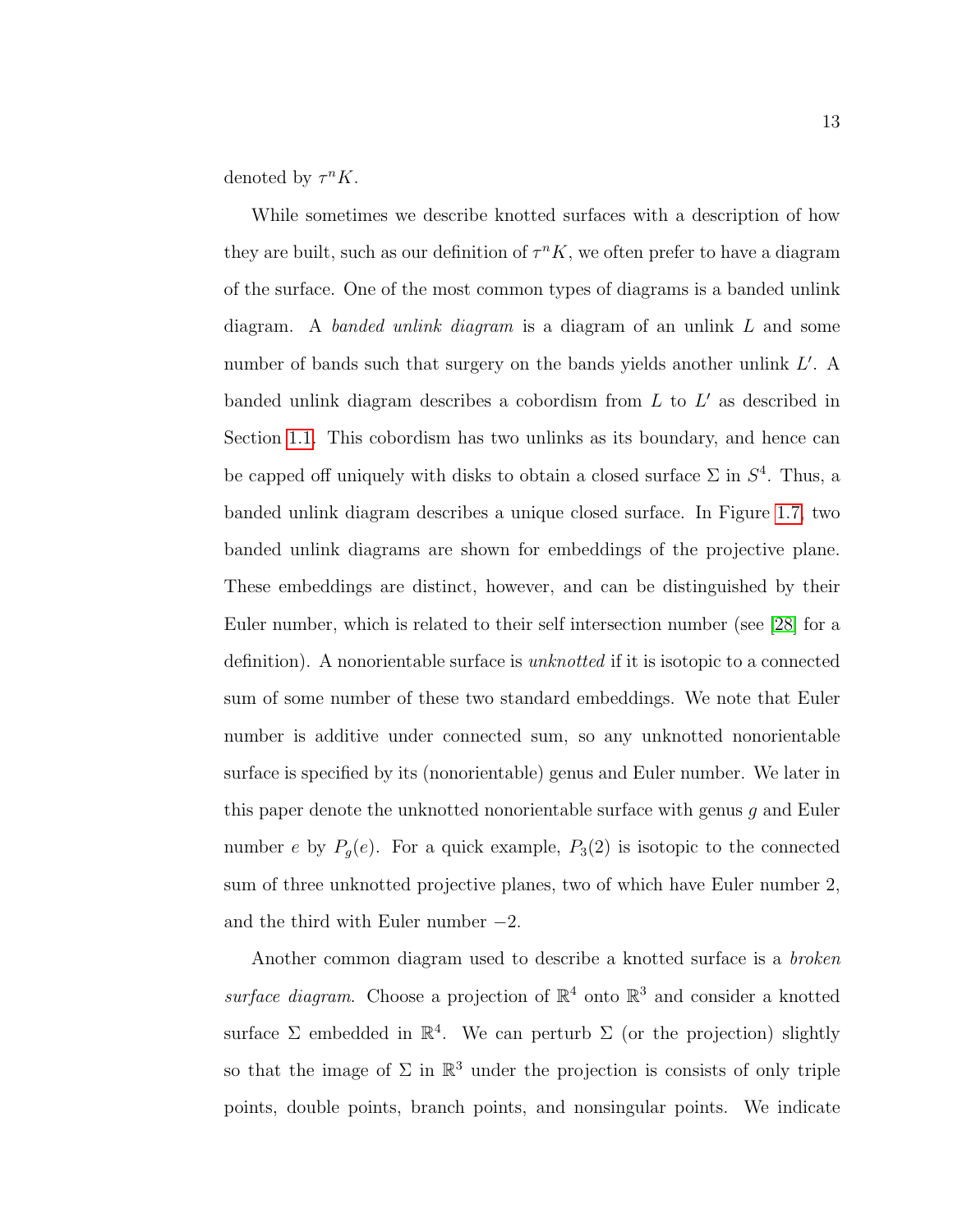<span id="page-24-1"></span>

Figure 1.7: Banded unlink diagrams for the two standard embeddings of the projective plane, distinguished by their Euler numbers 2 and -2, respectively.

crossing information in a similar way to how we indicate crossing information at double points in classical knot diagrams - by drawing a break in the under strand. At a curve of double points where two sheets of  $\Sigma$  intersect, we indicate which sheet lies below by "breaking" the sheet at the double point curve.

#### <span id="page-24-0"></span>1.3.2 Surgery and Handle Addition

In Section [1.1,](#page-11-1) band surgery was defined. Band surgery is a special case of surgery on an n-manifold. Surgery is closely related to the attachment of n-dimensional k-handles. If  $D^k \times D^{n-k}$  is an n-dimensional k-handle which meets an  $(n-1)$ -manifold X in  $(\partial D^k) \times D^{n-k} = S^{k-1} \times D^{n-k}$ , we can perform surgery on the k-handle by replacing  $X \cap (D^k \times D^{n-k}) = S^{k-1} \times D^{n-k}$  with  $D^k \times (\partial D^{n-k}) = D^k \times S^{n-k-1}$ , the other portion of the boundary of the k-handle  $D^k \times D^{n-k}$ . This viewpoint of surgery is especially useful when considering nmanifolds X embedded in higher dimensional  $m$ -manifolds Y, such as classical knots and knotted surfaces. If the  $k$ -handle is required to be embedded in Y (which it usually is), then performing surgery on  $X$  along this  $k$ -handle results in a new *n*-manifold  $X'$  which is also embedded in Y.

Band surgery as defined in Section [1.1](#page-11-1) is exactly surgery on classical knot  $K \subset S^3$  along a 2-dimensional 1-handle  $D^1 \times D^1$ . In the same vein, we will consider surgery along 1-handles for knotted surfaces as well. Specifically, we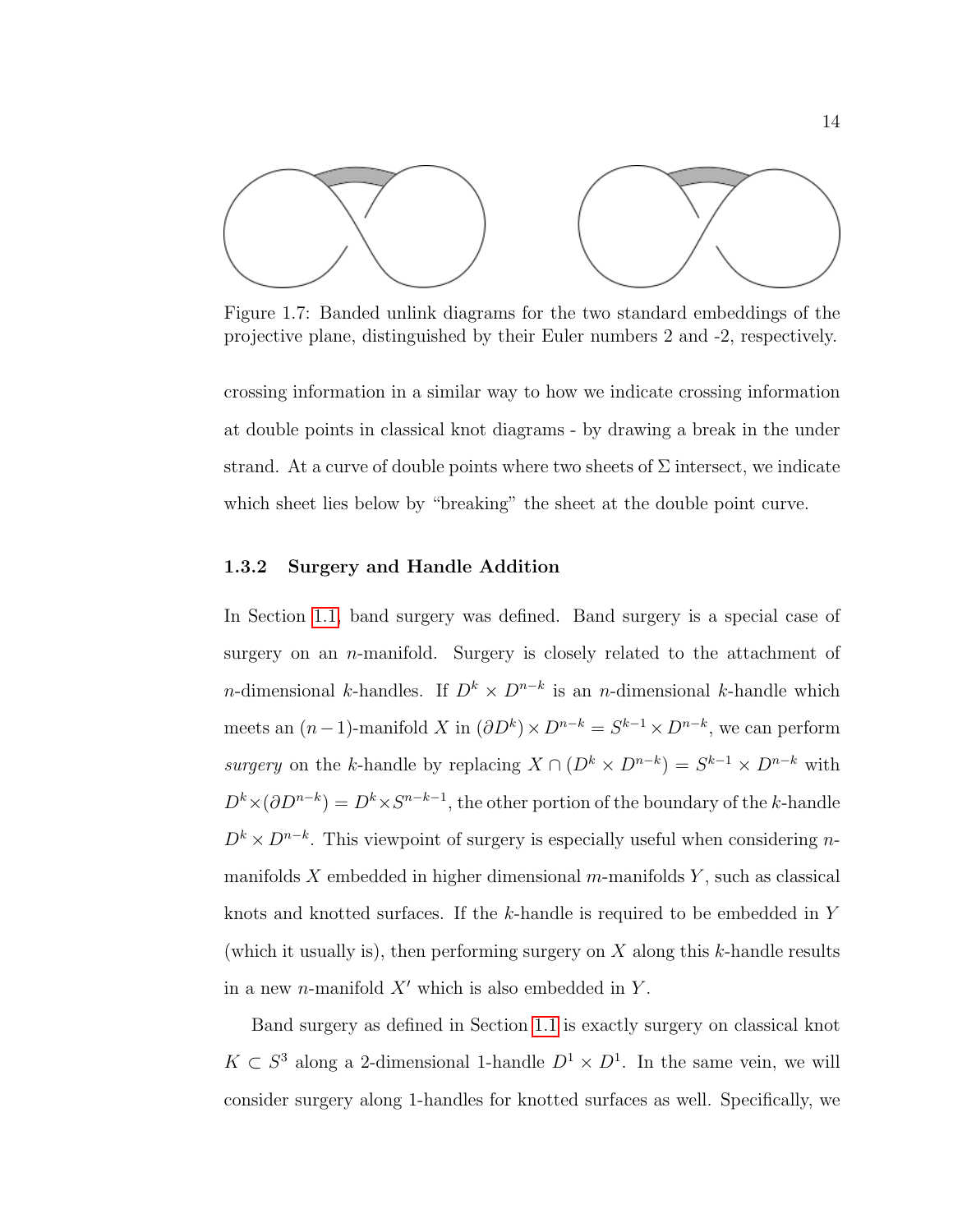<span id="page-25-0"></span>

Figure 1.8: Adding a 1-handle to an unknotted sphere.

will often consider surgery on a knotted surface (a 2-manifold  $\Sigma$  embedded in a 4-manifold X, usually  $X = S<sup>4</sup>$  along a 3-dimensional 1-handle  $D<sup>1</sup> \times D<sup>2</sup>$ . That is, if  $D^1 \times D^2$  meets  $\Sigma$  in  $S^0 \times D^2$  (two disjoint disks), we alter  $\Sigma$  by replacing  $\Sigma \cap D^1 \times D^2 = S^0 \times D^2$  with  $D^1 \times (\partial D^2) = D^1 \times S^1$ . We often denote 1-handle addition to a knotted surface  $\Sigma$  along the 1-handle h by  $\Sigma + h$ . See Figure [1.8](#page-25-0) for an example of 1-handle addition on an unknotted sphere.

Interestingly, 1-handle addition is an unknotting operation for knotted surfaces in  $S<sup>4</sup>$  [\[16\]](#page-58-5). One way to see this is to leverage the fact that any knotted surface  $\Sigma$  bounds an orientable 3-manifold X (see [\[11\]](#page-58-1) or [\[37\]](#page-61-0)). Then X has a handle decomposition consisting of a single 0-handle, some 1-handles, and some 2-handles. We can then view the 2-handles as upside down 1-handles attached to  $\Sigma$ , so the union of  $\Sigma$  and these upside down 2-handles bounds the 0- and 1-handles of X. Hence, surgery on  $\Sigma$  along the upside down 2-handles yields a new surface  $\Sigma'$  which bounds a handlebody.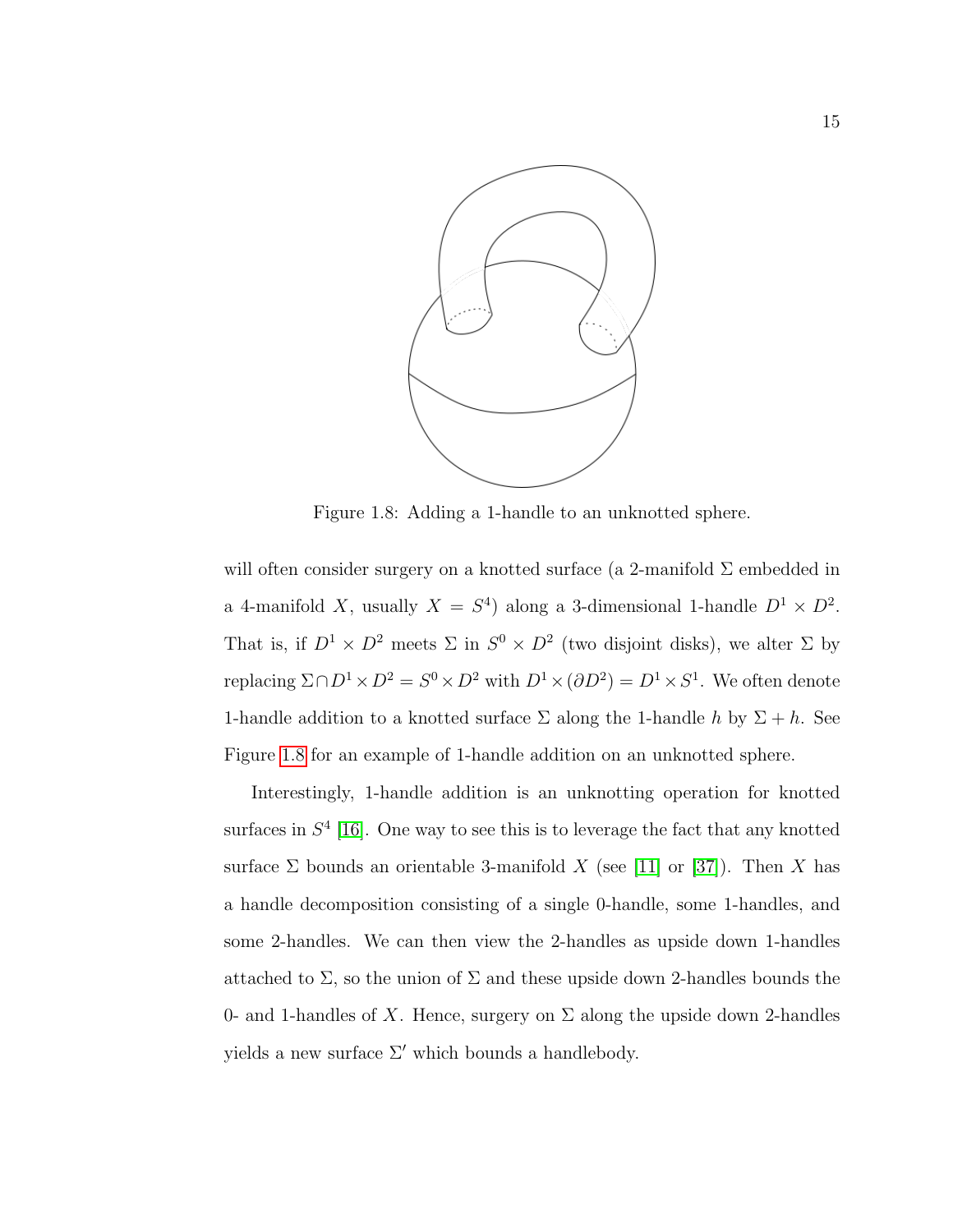#### <span id="page-26-0"></span>1.4 Knot Groups

We begin with a discussion on group presentations. Let A be a finite set (our alphabet). The Kleene star on A is the set  $A^* = \{a_1a_2 \ldots a_n | a_i \in A, n \in \mathbb{N}_0\}.$ Additionally, we define the sets  $A^{-1} = \{a^{-1} | a \in A\}$  and  $A^{\pm 1} = A \cup A^{-1}$ . The free group on A is the group  $F(A) = (A^{\pm 1})^*/ \sim$ , where  $\sim$  is the smallest equivalence relation on  $A^*$  such that  $wxx^{-1}u \sim wu \sim wx^{-1}xu$  for all  $x \in A$ and all  $w, u \in A^*$ . The group operation  $\cdot : F(A) \times F(A) \to F(A)$  is given by  $[w] \cdot [v] = [wv]$ , where  $w, v \in A^{\pm 1}$  and wv is the concatenation of the words w and v. Let R be a subset of  $A^*$  and  $\langle R \rangle^N$  the normal subgroup generated by R. Then we denote by  $\langle A|R \rangle$  the quotient group  $F(A)/\langle R \rangle^N$ . The group  $\langle A|R \rangle$  is generated by the elements of A, and we say the elements of R are *relators* for the group  $\langle A|R \rangle$ . If a group G is isomorphic to  $\langle A|R \rangle$ , we say  $\langle A|R \rangle$  is a group presentation for the group G. If G can be presented by a group  $\langle A|R \rangle$  where A is a finite set, we say G is finitely generated. If G can be presented by a group  $\langle A|R \rangle$  where both A and R are finite sets, we say G is finitely presented.

We note that while two words  $u, v \in A^*$  may be distinct, they may be equal in the group  $G = \langle A|R \rangle$ . We use the notation  $u =_G v$  to mean that u and v are equal in the group  $G$ . For a quick example illustrating this, consider the group  $\mathbb{Z}^2 = \langle x, y | xy = yx \rangle$ . The words  $u = xyxy$  and  $v = x^2y^2$ are distinct when considered only as words in  $A^*$ , but are equal in  $\mathbb{Z}^2$  since  $u = xyxy =_{\mathbb{Z}^2} x(xy)y = x^2y^2 = v.$  So  $u =_{\mathbb{Z}^2} v.$ 

The fundamental group of a knot is simply the fundamental group of the exterior of the knot. More precisely, if an n-manifold  $M<sup>n</sup>$  is embedded in an  $n+2$ -manifold  $X^{n+2}$ , then the group of  $M^n$  is  $\pi_1(X \setminus \nu M)$ , where  $\nu M$  denotes a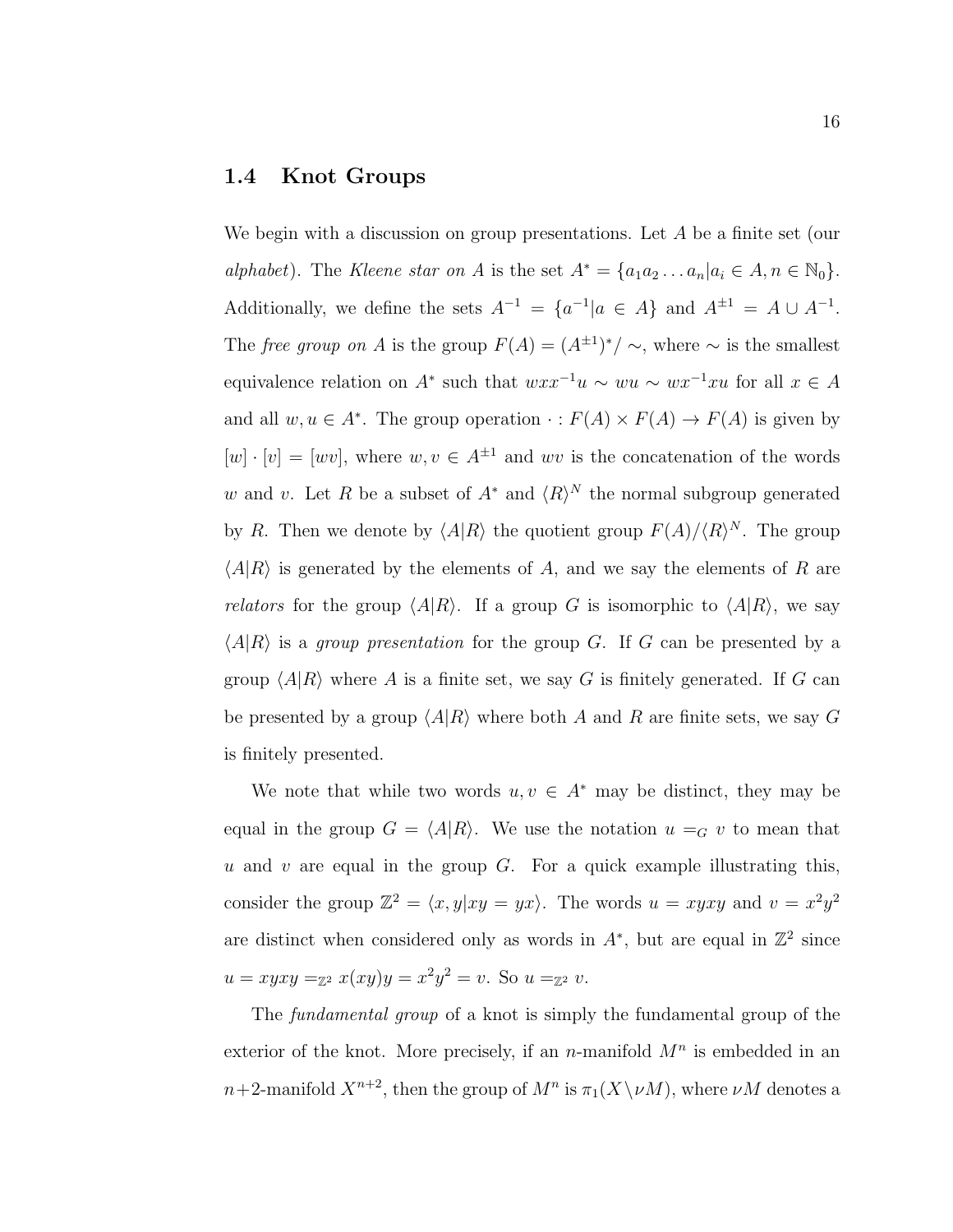regular neighborhood of  $M$  in  $X$ . For classical knots,  $M$  is an embedded copy of  $S^1$  and typically  $X = S^3$ . For knotted surfaces, M is any 2-dimensional surface and X is any 4-manifold, typically  $S^4$ .

The *peripheral subgroup* of  $M^n \subset X^{n+2}$  is the group  $P = \pi_1(\partial \nu M)$ , where  $\partial \nu M$  denotes the boundary of a regular neighborhood of M. Note that if we choose the basepoint of  $\pi_1(X \setminus M)$  to be a point  $x \in \partial \nu M$ , then there is a natural way to view  $\pi_1(\partial \nu M)$  as a subgroup of  $\pi_1(X \setminus M)$ . The *positive* peripheral subgroup of  $M^n \subset X^{n+2}$  is the subgroup  $P^+$  of  $\pi_1(\partial \nu(X \setminus M))$ corresponding to orientation preserving loops. Note that if  $M$  and  $X$  are both orientable, then  $P^+ = P$ .

It is well known that the abelianization of the fundamental group of a topological space X is isomorphic to the first homology group of X. It is also well known that the fundamental group of any knot exterior has a Wirtinger presentation (see [\[15\]](#page-58-0)); in particular, there exists a generator x such that all other generators of the group are conjugate to  $x$ . This implies that the abelianization of the fundamental group of a knot exterior is isomorphic to Z. In fact, the fundamental group of any knot exterior  $S^3 \setminus K$  or  $S^4 \setminus \Sigma$ , where  $\Sigma$ is an orientable surface, is isomorphic to  $\mathbb{Z}$ . A proof that the first homology group of  $S^4 \backslash \Sigma$  is isomorphic to  $\mathbb Z$  comes from Alexander duality. In particular, Theorem 3.44 of [\[15\]](#page-58-0) (page 254) implies that  $H_1(S^4 \setminus \Sigma; \mathbb{Z}) \cong H^2(\Sigma; \mathbb{Z}) \cong \mathbb{Z}$  for an orientable surface  $\Sigma$ . A loop  $\gamma$  in the boundary of a knot exterior  $S^{n+2} \setminus \nu M$ is called a *meridian* if the image of  $[\gamma]$  in  $H_1(S^{n+2} \setminus \nu M^n, \mathbb{Z}) \cong \mathbb{Z}$  under the abelianization map is a generator (where M is orientable). Alternatively,  $\gamma$  is a meridian of the knot K (or knotted surface  $\Sigma$ ) if  $\gamma$  bounds a disk  $D^2$  which meets K (or  $\Sigma$ ) transversely in a single point.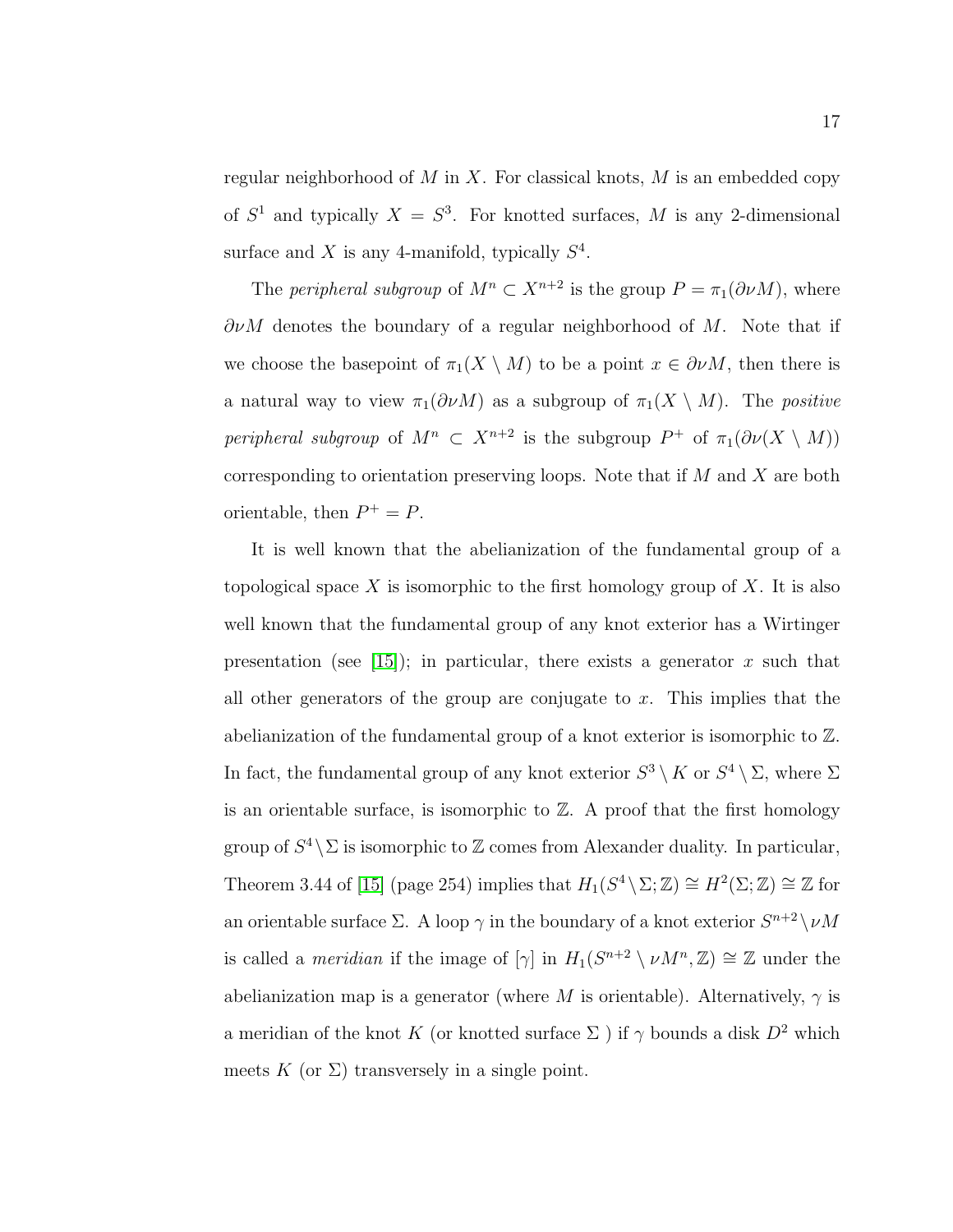#### <span id="page-28-0"></span>CHAPTER 2

### On 2-knots and Connected Sums with Projective Planes

Much of the material in this chapter appears in [\[27\]](#page-60-3).

#### <span id="page-28-1"></span>2.1 Introduction

One of the earliest examples of knotted surfaces in  $S<sup>4</sup>$  is Artin's spun knot [\[3\]](#page-57-3), later generalized to twist spun knots by Zeeman in [\[38\]](#page-61-1) (see Subsection [1.3.1\)](#page-22-1). These knots have easily computable fundamental groups and canonical broken surface diagrams associated to them (see [\[32\]](#page-60-4)); as such, they both provide a good starting point for many interesting questions about knotted surfaces. Problem 4.58 on Kirby's list asks whether the connected sum of an unknotted projective plane with an odd twist spun knot is always equivalent (via a diffeomorphism of  $S<sup>4</sup>$ ) to the unknotted projective plane; these (connected sums of) knots all have associated fundamental group  $\mathbb{Z}_2$  (although for even twist spun knots, their groups are typically not cyclic). By Freedman's topological s-cobordism theorem (see [\[13\]](#page-58-6)), it follows that there is a pairwise homeomorphism between  $(S^4, \mathbb{RP}^2)$  and  $(S^4, K \# \mathbb{RP}^2)$ , where K is any odd twist spun knot. By Theorem 1 of [\[8\]](#page-58-7), it follows that these knots become smoothly isotopic after enough internal stabilizations (i.e. connected sums with an unknotted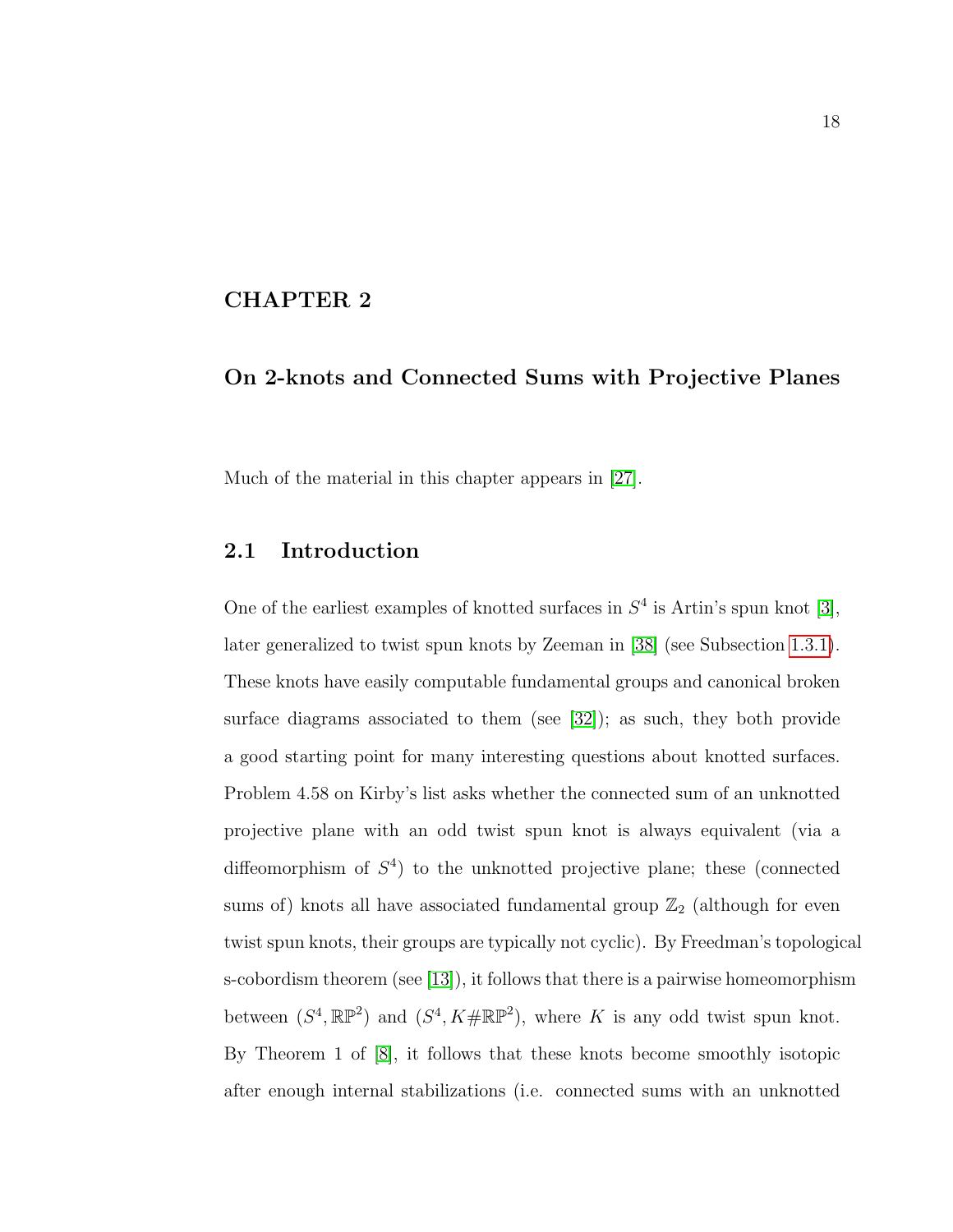torus  $T^2 \subset S^4$ ). While it is still unknown whether the knots are diffeomorphic without stabilizing, in this chapter we generalize a result of Satoh to show that they become smoothly isotopic after a single (trivial) internal stabilization for any knot K. This falls in line with each of the examples given in  $[8]$ , where one internal stabilization is all that is needed to make a pair of exotically embedded surfaces smoothly isotopic. We invite the reader to compare these results with those in [\[5\]](#page-57-4), [\[4\]](#page-57-5), and [\[7\]](#page-57-6) where one external stabilization is all that is needed to make certain exotic smooth structures on 4-manifolds diffeomorphic.

### <span id="page-29-0"></span>2.2 Preliminaries

Let  $K^+$  be a knotted arc in  $\mathbb{R}^3_+ = \{(x, y, z) \in \mathbb{R}^3 | z \geq 0\}$  with endpoints in the boundary. Recall from Chapter 1 that we can define the *n*-twist spin of  $K$ ,  $\tau^n K$ , by spinning the knotted arc  $K^+$  once around an axis of twisting while simultaneously twisting  $K^+$  a full n rotations (imagining the knotted portion of  $K^+$  as living within a ball which rotates while spinning around the axis). If instead we replace  $K^+$  with a knot K that does not intersect the boundary of  $\mathbb{R}^3_+$ , we obtain the *n*-twist spun K torus, which we denote by  $\sigma^n K$  to be consistent with the notation used in [\[34\]](#page-60-5) (cf. [\[9\]](#page-58-8)). If h is a 1-handle whose core is contained in the axis of spinning of  $\tau^n K$ , then  $\tau^n K + h \cong \sigma^n K$ , where  $\tau^n K + h$  denotes performing surgery along the 1-handle h (see Figure [2.1\)](#page-30-1).

Let  $P_g(e)$  be an unknotted and non-orientable surface knot in  $S^4$  specified by its genus g and Euler number e as in [1.3.1](#page-22-1) (cf. [\[19\]](#page-59-1)). The main theorem of this chapter is the following:

<span id="page-29-1"></span>**Theorem 2.1.** Let K be a classical knot and n be a natural number. If either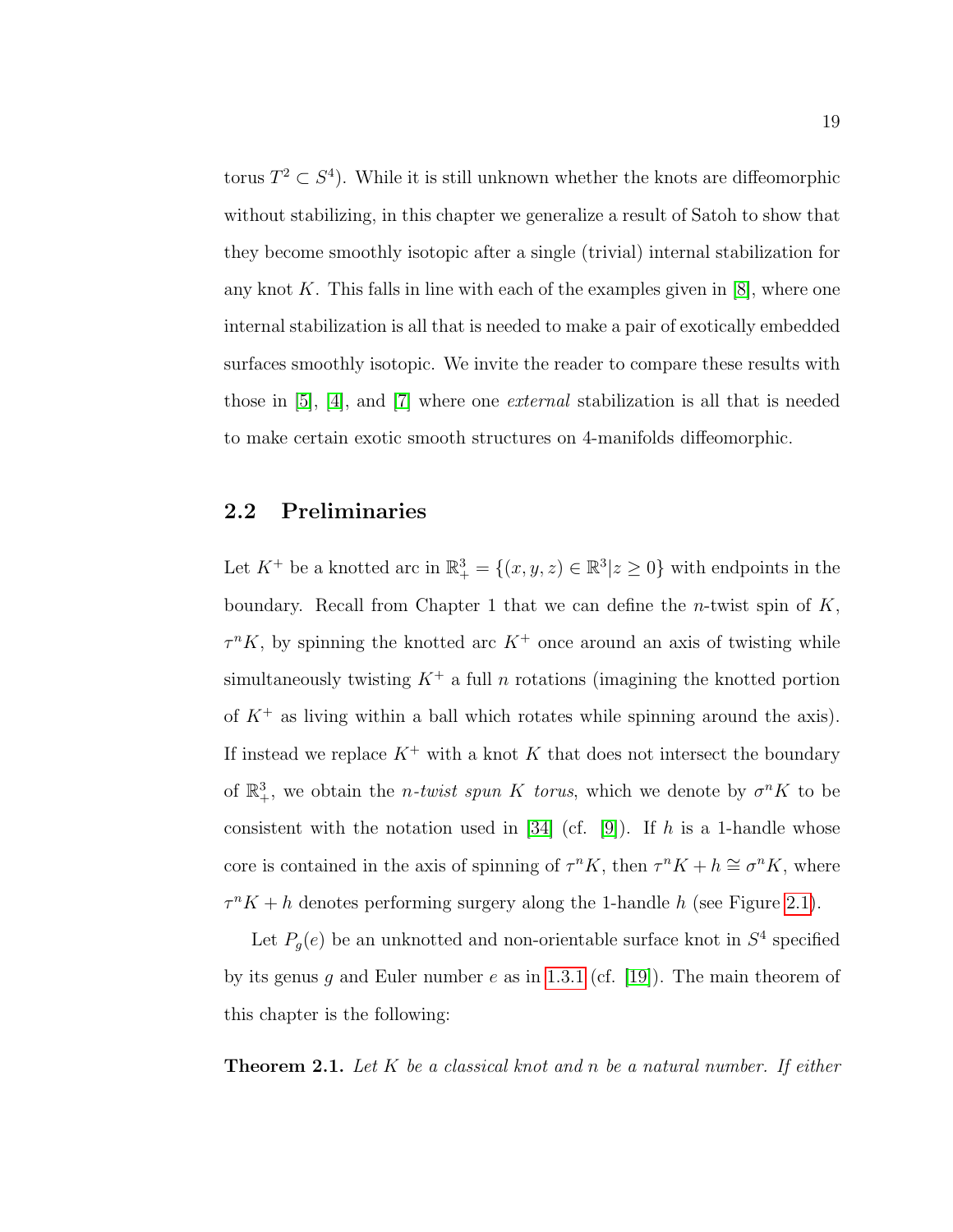<span id="page-30-1"></span>

Figure 2.1: A cross-section of a projection of the spun trefoil, along with the 1-handle h whose core is contained in the axis of spinning.

 $n$  is odd or  $K$  is a 2-bridge knot, then

$$
\tau^{n} K \# P_3(\pm 2) \cong \tau^{n+2} K \# P_3(\pm 2).
$$

Note that Theorem [2.1](#page-29-1) implies that for all odd  $n, \tau^n K \# P_3(\pm 2) \cong P_3(\pm 2)$ , since  $\tau^1 K$  is an unknotted sphere for any knot K. A proof of Theorem [2.1](#page-29-1) in the case that  $K$  is a 2-bridge knot and  $n$  is any natural number is presented in [\[34\]](#page-60-5), of which the proof of Theorem [2.1](#page-29-1) heavily draws from; however, this proof has a minor error, which we will point out and show how to fix.

## <span id="page-30-0"></span>2.3 Proof of the Main Theorem

The following lemma is proved by Satoh in [\[34\]](#page-60-5).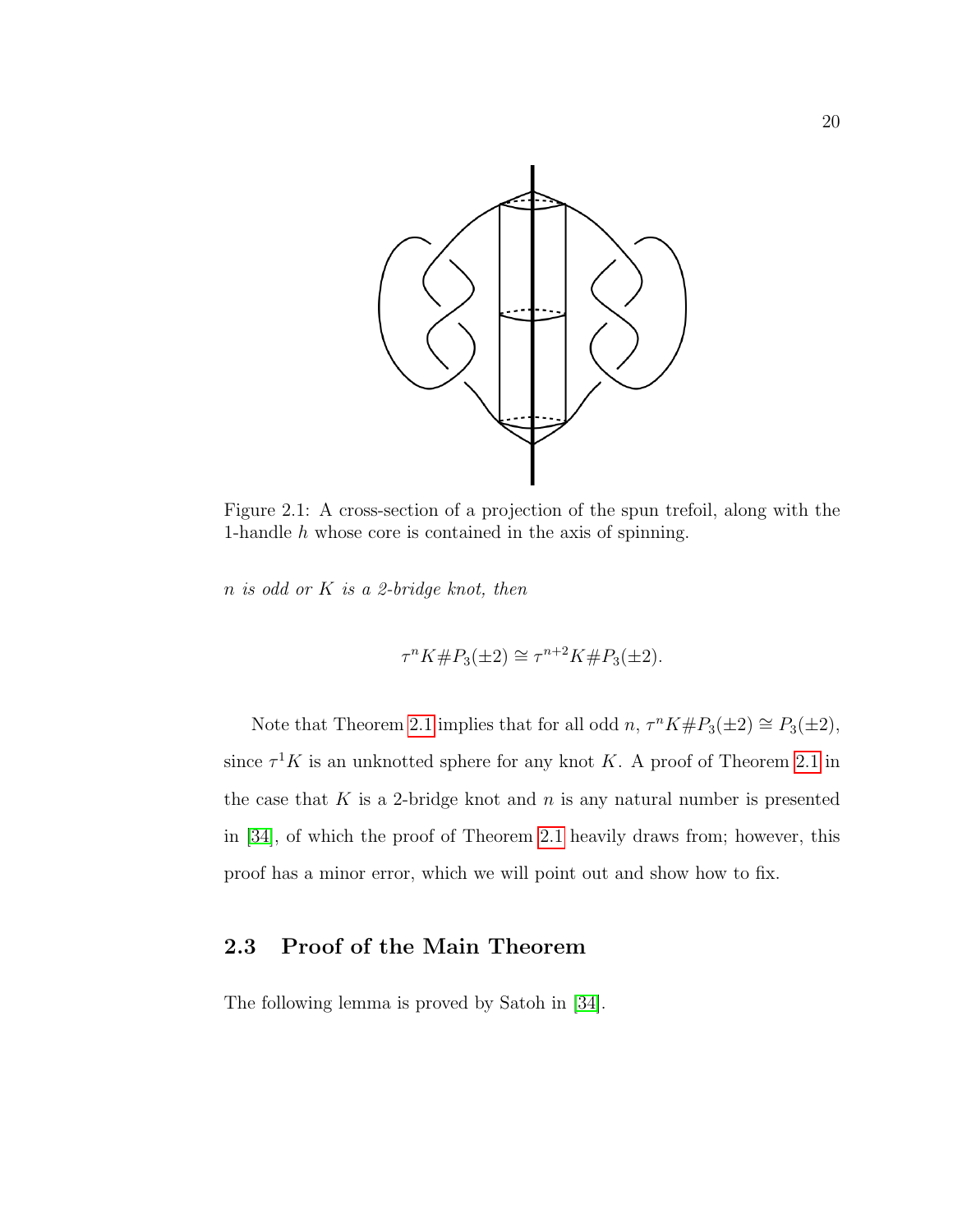<span id="page-31-1"></span>**Lemma 2.2.** For any classical knot  $K$  and any natural number  $n$ ,

$$
\sigma^n K \# P_1(\pm 2) \cong \sigma^{n+2} K \# P_1(\pm 2).
$$

We present the following lemma.

<span id="page-31-0"></span>**Lemma 2.3.** Let h be the 1-handle attached to  $\tau^n K \# P_1(\pm 2)$  whose core is contained in the axis of twisting of  $\tau^n K$ . Suppose that either n is odd or K is a 2-bridge knot. Then h is isotopic to a trivial 1-handle.

The proof in [\[34\]](#page-60-5) states that if h is merely attached to  $\tau^n K$  (instead of  $\tau^n K \# P_1(\pm 2)$ , then according to [\[9\]](#page-58-8), h is trivial (for K a 2-bridge knot and n arbitrary); however, this is false in general. While Theorem 14 of [\[9\]](#page-58-8) did show that h is trivial for  $n = 1, 2$ , Theorem 15 of [\[9\]](#page-58-8) showed that if K is the trefoil or figure-8 knot, then h is nontrivial for all  $n \neq 1, 2$ .

*Proof.* Let K be a classical knot in  $S^3$  and let  $\langle A|R \rangle$  be a Wirtinger presentation for the knot group  $\pi_1(S^3 \setminus K)$ . Write  $A = \{a_1, \ldots, a_k\}$ . In [\[32\]](#page-60-4), it is shown that

$$
\langle A|R \cup \{a_1^n a_i a_1^{-n} = a_i | i = 2, \dots k\}\rangle
$$

is a presentation for the surface knot group  $\pi_1(S^4 \setminus \tau^n K)$ . Note that taking the connected sum of a surface knot S with  $P_1(\pm 2)$  results in a knot whose group is obtained by adding the relation  $a^2 = 1$  for some meridional generator a of  $\pi_1(S^4 \setminus S)$ . Thus,

$$
\langle A|R \cup \{a_1^2 = 1\} \cup \{a_1^n a_i a_1^{-n} = a_i | i = 2, \dots k\}\rangle
$$

is a presentation for  $\pi_1(S^4 \setminus (\tau^n K \# P_1(\pm 2)))$ .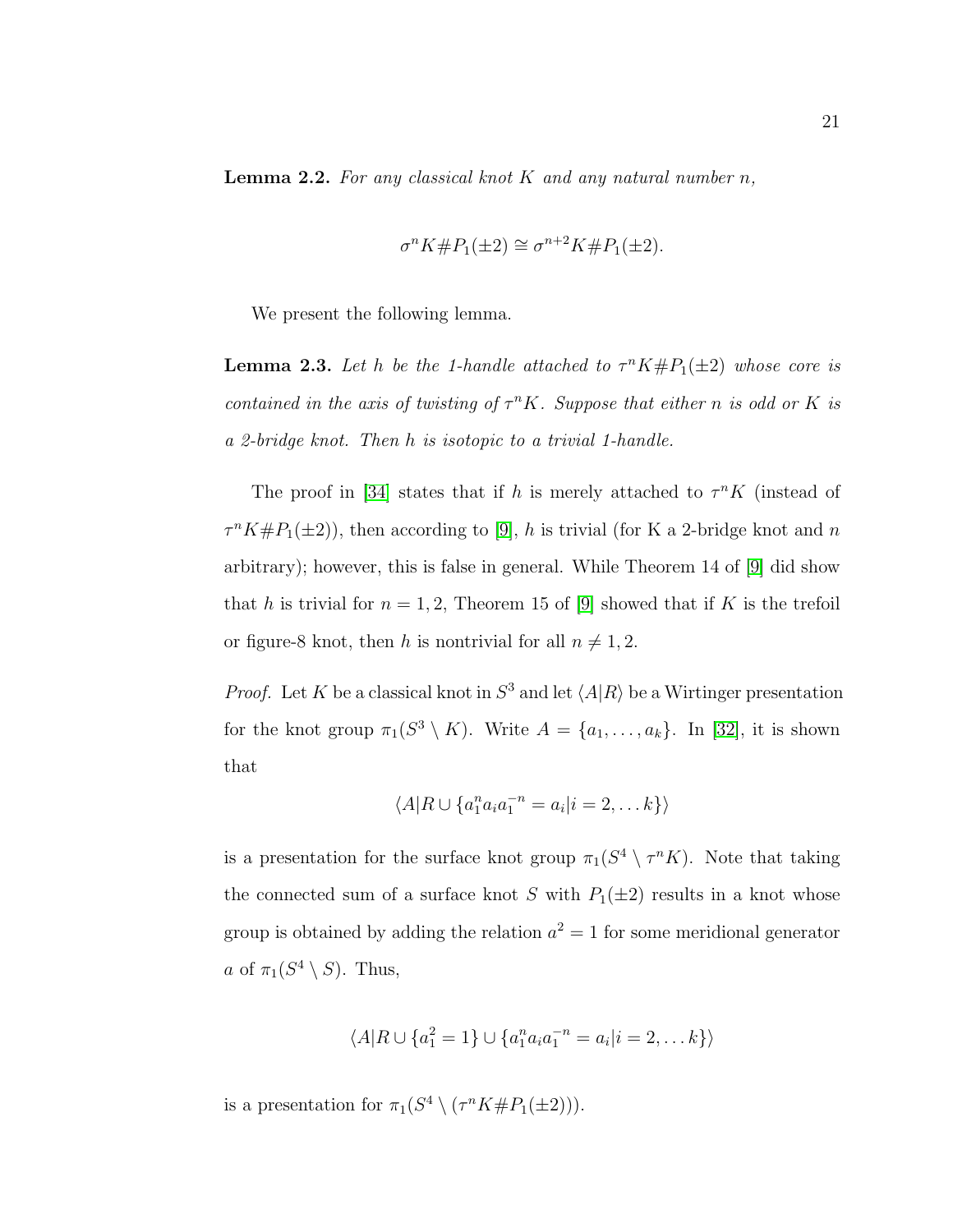Depending on the parity of  $n$ , this presentation can be simplified; since  $a_1^2 = 1$ , then the relation  $a_1^n a_1 a_1^{-n} = a_i$  is equivalent to  $a_1 a_i a_1^{-1} = a_i$  for n odd, and equivalent to the trivial relation  $a_i = a_i$  for n even. For n odd, we see that this presentation is equivalent to the presentation

$$
\langle A|R \cup \{a_1^2 = 1\} \cup \{a_1a_i = a_ia_1|i = 2,\ldots k\}\rangle.
$$

Since the relators of R imply that all of the generators are conjugate to  $a_1$ , this presentation is equivalent to

$$
\langle a_1 | a_1^2 = 1 \rangle \cong \mathbb{Z}_2.
$$

It was proved in [\[8\]](#page-58-7) that this implies every handle attached to  $\tau^n K \# P_1(\pm 2)$ is trivial. For n even, the presentation is equivalent to the presentation

$$
\langle A|R \cup \{a_1^2 = 1\}\rangle \cong \pi_1(S^3 \setminus K) / <\mu^2>
$$

where  $\mu$  is a meridional generator for  $\pi_1(S^3 \setminus K)$  and  $\lt \mu^2 >^N$  is the normal closure of the subgroup generated by  $\mu^2$ .

For each n, let  $\lambda_n$  denote the image of a preferred longitude  $\lambda' \in \pi_1(S^3 \setminus K)$ of the knot K under the inclusion  $(\iota_n)_*: (B^3 \setminus K^+) \times 0 \to S^4 \setminus \tau^n K$ , where  $(B^3, K^+)$  is the 3-ball, knotted arc pair (here we are using the equivalent definition of  $\tau^n K$  as given in [\[9\]](#page-58-8)). Additionally, for each  $n \in \mathbb{N}$ , write  $G_{1,n} =$  $\pi_1(S^4 \setminus \tau^n K)$  and  $G_{2,n} = \pi_1(S^4 \setminus \tau^n K \# P_1(\pm 2)).$ 

Now restrict to the case where  $K$  is a 2-bridge knot and  $n$  is even. Note that  $\langle A|R \cup \{a_1^2=1\}\rangle$  is a group presentation for each  $G_{2,n}$  (and hence they are all isomorphic); as such, we will instead write  $G_2$  for each  $G_{2,n}$  (where n is even).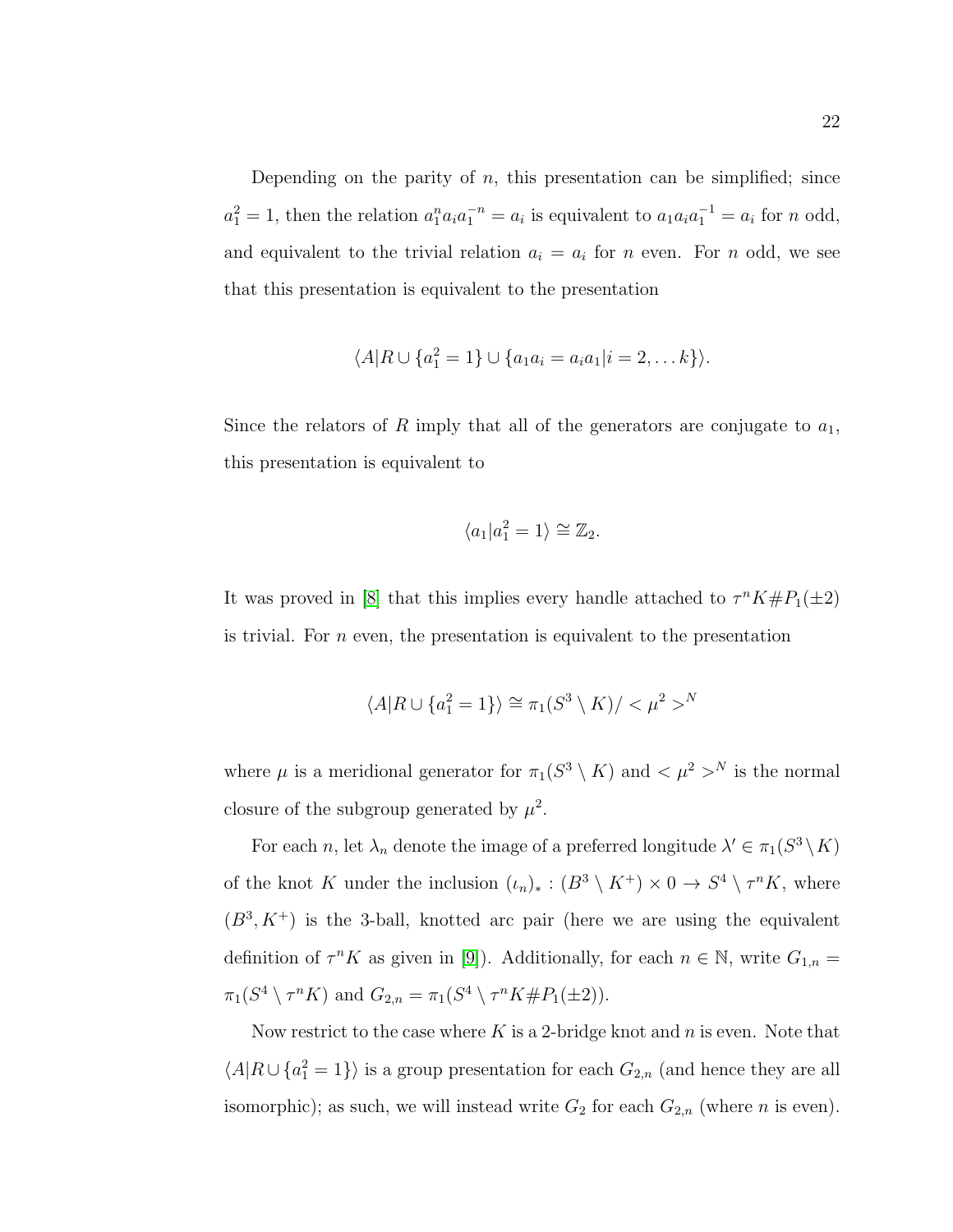By Theorem 14 of [\[9\]](#page-58-8),  $\lambda_2$  is trivial. Now, each  $\lambda_n$  can be represented by the same word  $w \in A^*$  (specifically,  $\lambda' \in \pi_1(S^3 \setminus K)$  can be represented by a word in  $w \in A^*$ . Now take quotients to get that  $\bar{w} =_{G_{1,n}} \lambda_n$ , where  $\bar{w}$  is the group element that the word w represents in  $G_{1,n}$ ). Furthermore, w also represents the image  $\lambda'_n$  of each  $\lambda_n$  under the quotient map  $q_n: G_{1,n} \to G_{2,n} = G_2$  that sends  $a_1^2$  to the identity. The relations for these groups are all equivalent and hence  $\lambda'_n =_{G_2} \lambda'_m$  for all even m and n. Since  $\lambda_2$  is trivial, then  $\lambda'_n =_{G_2} 1$  for all even n.

Let  $P^+$  be the positive peripheral subgroup of  $\pi_1(S^4 \setminus \tau^n K \# P_1(\pm 2))$ . (As usual the peripheral subgroup is the fundamental group of the boundary of the knotted surface exterior. There is a natural homomorphism from the peripheral subgroup to the fundamental group of the surface. Recall from Section [1.4](#page-26-0) that the positive peripheral subgroup is the subgroup that corresponds to orientation preserving loops.) If  $B$  is a 1-handle attached to a surface  $\Sigma$  with oriented core C, we note that the pair  $(B, C)$  specifies an element of  $\pi_1(S^4 \setminus \Sigma)$ . It was proved in [\[19\]](#page-59-1) that two one handles with oriented cores  $(B, C)$  and  $(B', C')$  attached to a non-orientable surface knot are equivalent if and only if  $P^+(B, C)P^+ = P^+(B', C')P^+$  (we use the notation HgH to denote the double coset  $HgH = \{hgk : h, k \in H\}$ . If we drag the 1-handle h with its core c (arbitrarily oriented) along the knot  $K$  in  $(B^3, K) \times \{0\} \subset \tau^n K$  so that both of the basepoints of its core are near the south pole, we can see that the core of h is equivalent to the longitude  $\lambda$ in  $\pi_1(S^3 \setminus K)$  or its inverse. Since the image of  $\lambda$  (under the above maps) in  $\pi_1(S^4 \setminus \tau^n K \# P_1(\pm 2))$  is trivial, we see that  $P^+(h, c)P^+ = P^+$  and hence h is trivial.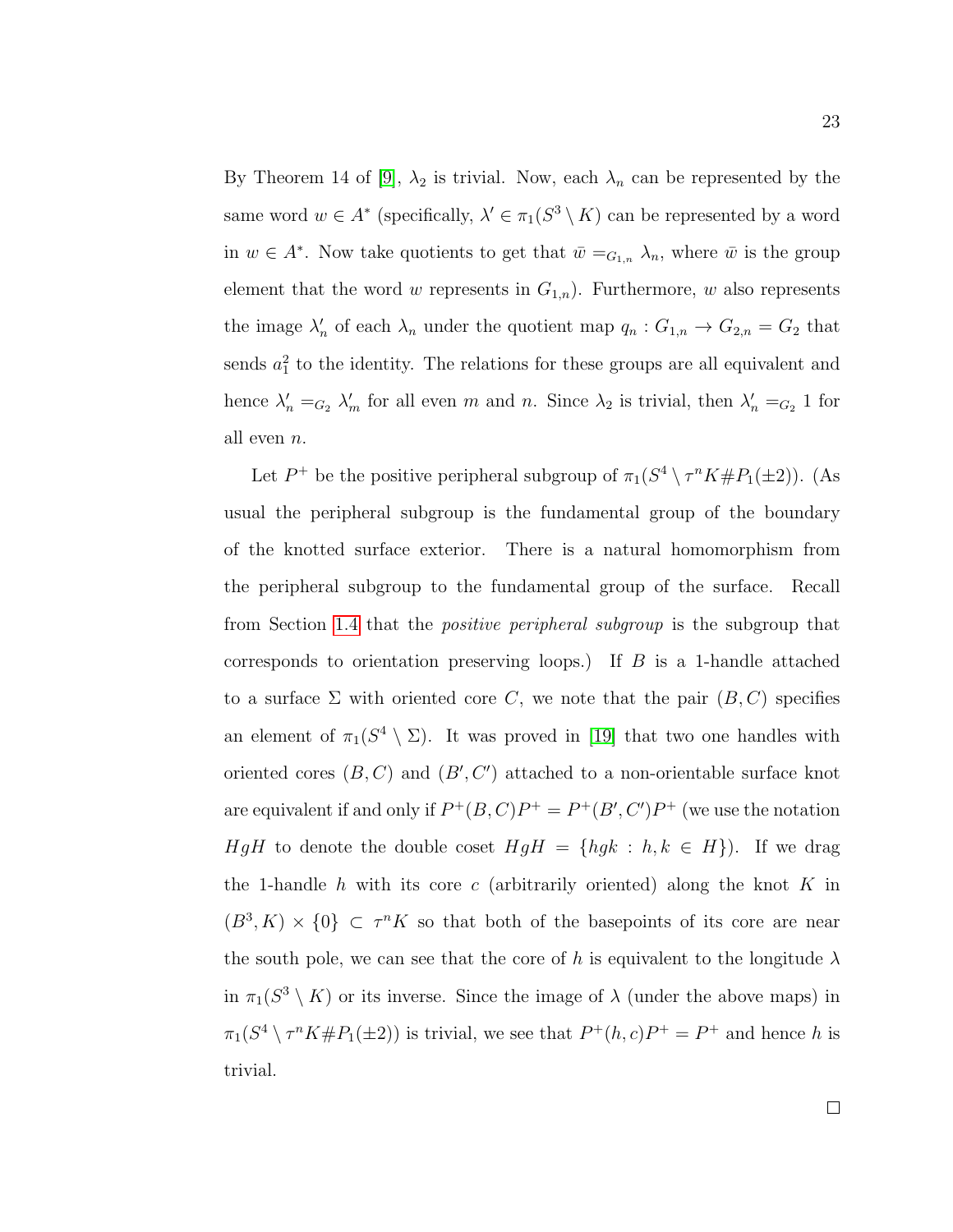With the hard part out of the way, we now prove Theorem [2.1.](#page-29-1) This proof is essentially the same as the one given in [\[34\]](#page-60-5).

*Proof.* Assume either  $n$  is odd or  $K$  is a 2-bridge knot. By Lemma [2.3,](#page-31-0)

$$
\tau^{n} K \# P_3(\pm 2) \cong (\tau^{n} K \# P_1(\pm 2)) + h \cong \sigma^{n} K \# P_1(\pm 2).
$$

Then by Lemma [2.2,](#page-31-1)

$$
\sigma^n K \# P_1(\pm 2) \cong \sigma^{n+2} K \# P_1(\pm 2) \cong \tau^{n+2} K \# P_3(\pm 2).
$$

 $\Box$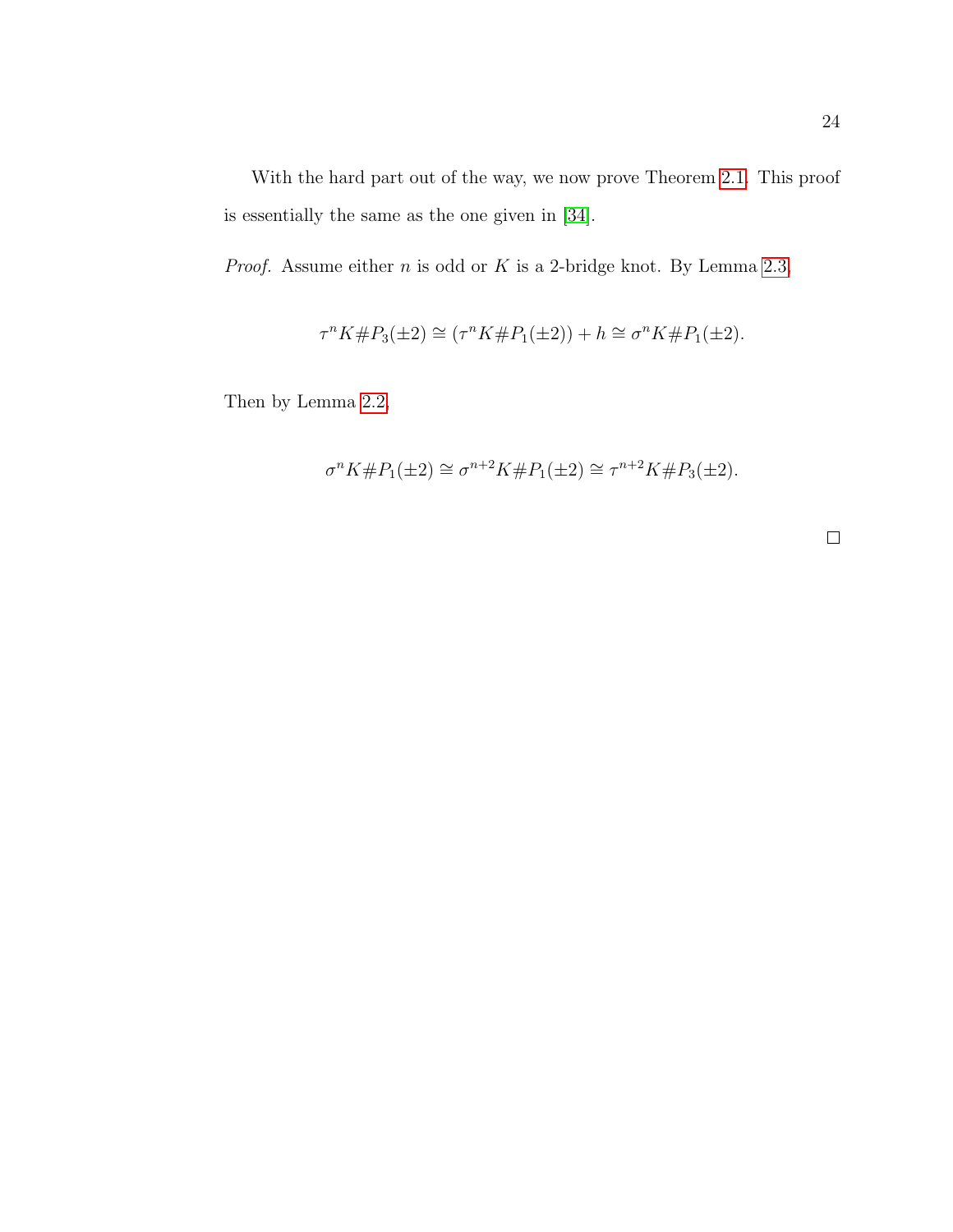#### <span id="page-35-0"></span>CHAPTER 3

## Unknotting Numbers of Twist Spun Knots

### <span id="page-35-1"></span>3.1 Introduction

In [\[33\]](#page-60-6), Satoh proved that both  $u(K)$  and  $b(K)-1$  are upper bounds for the (4dimensional) unknotting number of the twist spin of a classical knot  $K$ , where  $b(K)$  is the bridge number of K and  $u(K)$  is the (3-dimensional) unknotting number of K. Here we will show that the band unknotting number of K is also an upper bound for the unknotting number of a twist spin of  $K$ . Recall that the band unknotting number of a knot K, denoted  $u_b(K)$ , is the minimum number of band surgeries applied to  $K$  needed to obtain the unknot. Related are the invariants  $u_2(K)$ , the minimum number of *component preserving* band surgeries needed to obtain the unknot, and  $u_0(K)$ , the minimum number of orientation preserving band surgeries needed to obtain the unknot. The invariant  $u_0$  will be the main focus of this chapter, but we will give some brief background on the other invariants as well.

The band unknotting number  $u_b(K)$  was first formally introduced in [\[1\]](#page-57-2). It was proved in [\[1\]](#page-57-2) that  $u_b(K) \le u(K) + 1$  and  $u_b(K) \le c(K)/2$  for all K. It was also shown in [\[2\]](#page-57-1) that  $u_b(K)$  is equal to either  $u_2(K)$  or  $u_2(K) - 1$  for all K. The inequalities  $u_b(K) \leq u_2(K)$  and  $u_b(K) \leq u_0(K)$  are immediate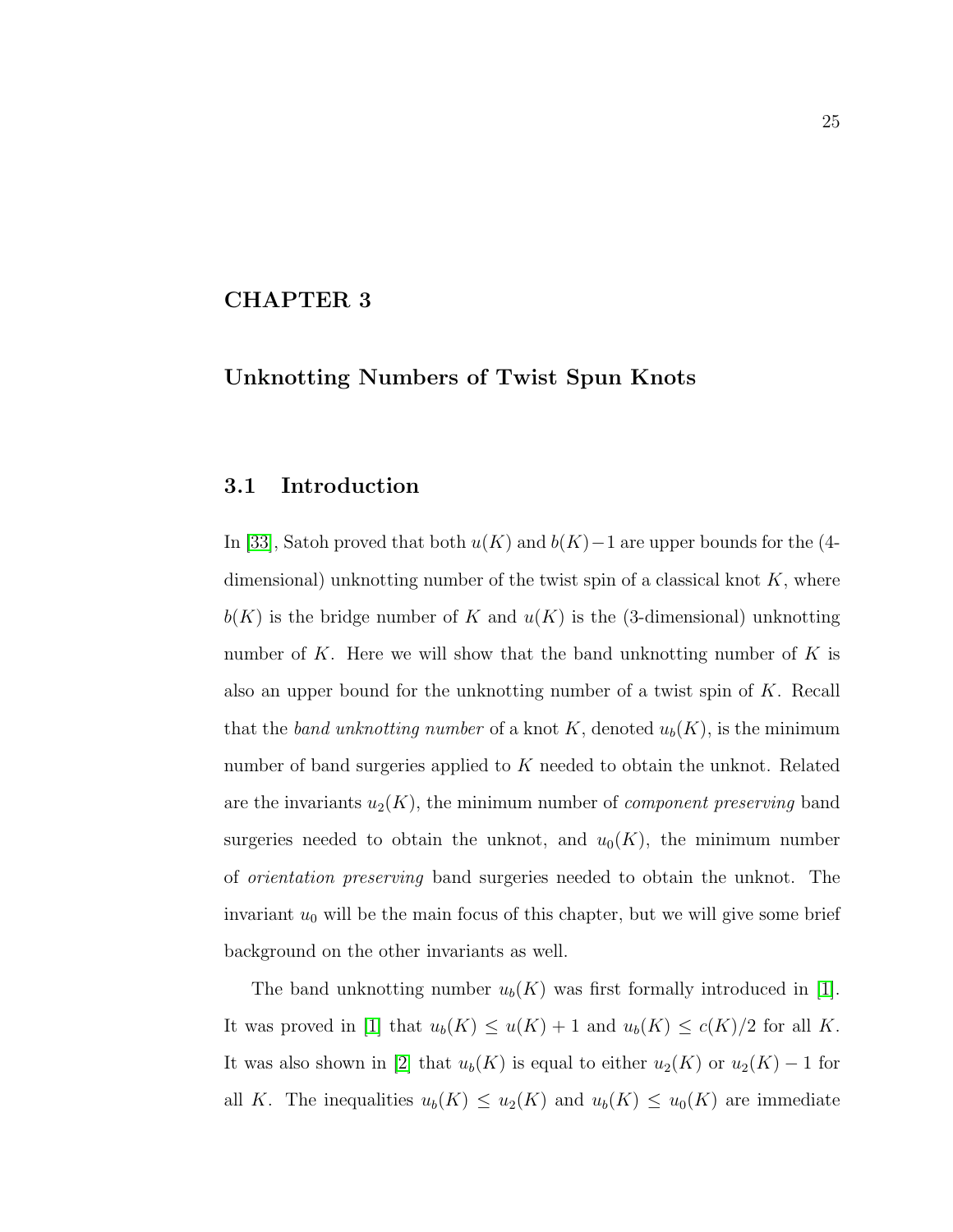from their definitions (since  $u_0$  and  $u_2$  simply place restrictions on the bands taking K to the unknot). We note that if K is a knot, then a band surgery on  $K$  is orientation reversing if and only if the result of the band surgery is a knot, i.e. any component preserving band surgery is necessarily orientation reversing. Thus, since orientation respecting band surgeries change the number of components of a knot or link by one, then  $u_0(K)$  is necessarily even.

## <span id="page-36-0"></span>3.2 Main Theorem

Let S be a knotted surface in  $S<sup>4</sup>$ . In [\[16\]](#page-58-5), it was proved that there exists a finite number of mutually disjoint 1-handles  $h_i = D^1 \times D^2$  with  $S \cap h_i = (\partial D^1) \times D^2$ such that surgery on  $S$  along the collection of  $h_i$  yields an unknotted surface  $S'$  (i.e. S' bounds a solid handlebody in  $S<sup>4</sup>$ ). Recall from Chapter 1 that the unknotting number  $u(S)$  is defined to be the minimum number of 1-handles for S that yields an unknotted surface.

<span id="page-36-1"></span>

Figure 3.1: A banded spin diagram for a twist spun trefoil.

Let  $b = D^1 \times D^1$  be a band attached to  $K^+$  along  $\partial D^1 \times D^1$ , where the knotted arc  $K^+$  is obtained from the knot K by removing a small neighborhood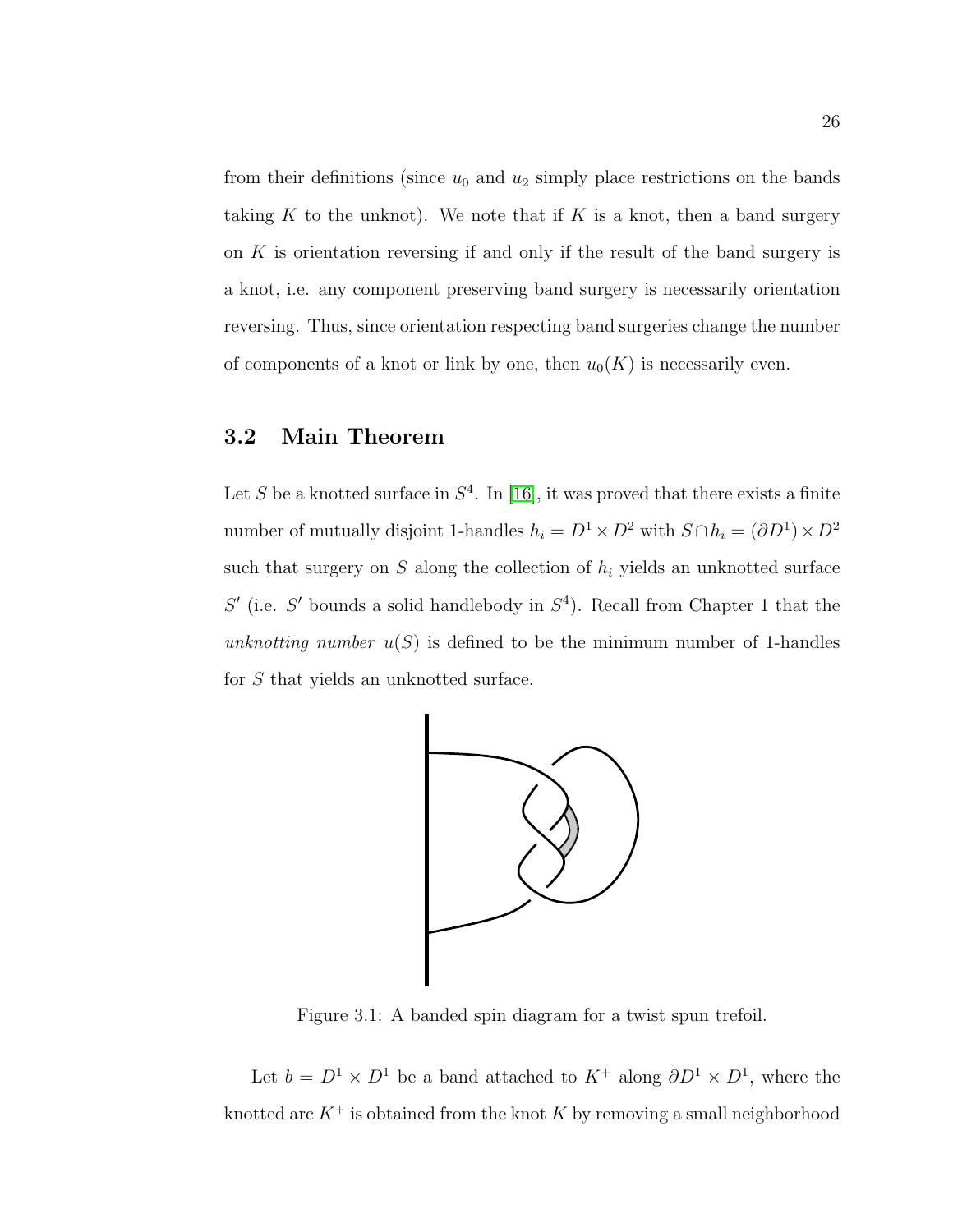<span id="page-37-0"></span>

Figure 3.2: Band equivalence moves between banded spin diagrams

of a point from K. Spinning the band b along with the knotted arc  $K^+$  and taking its continuous trace throughout the interval  $[0, 1/2]$  describes a 1-handle h associated to b (for simplicity, the reader may assume the twisting of  $K^+$ takes place only on the interval  $[1/2, 1]$ ). Thus, a diagram consisting of a knotted arc  $K^+$  together with a collection of bands  $\{b_i\}$  (along with a number n to denote the number of twists, which will usually be omitted) can be used to describe the surface obtained by performing surgery on the n-twist spin of a knot K (denoted  $\tau^n K$ ) along the 1-handles  $\{h_i\}$  associated to the bands  $\{b_i\}$ (see [\[33\]](#page-60-6) for a more detailed description). In [\[33\]](#page-60-6) it was proved that any two such diagrams that are related by a sequence of the band equivalence moves (a)-(f) as in Figure [3.2](#page-37-0) (as well as isotopies) define equivalent knotted surfaces. Here we assume the diagrams to be identical outside of the portions pictured. We prove the following.

**Theorem 3.1.** For any classical knot K and any  $n \in \mathbb{Z}$ , we have the inequality  $u(\tau^n K) \leq u_0(K)$ .

*Proof.* Suppose B is a set of  $m = u_0(K)$  orientation preserving bands such that  $K + B$  is the unknot U, and let H be the m 1-handles described by B. We note that since the bands are orientation preserving, then the 1-handles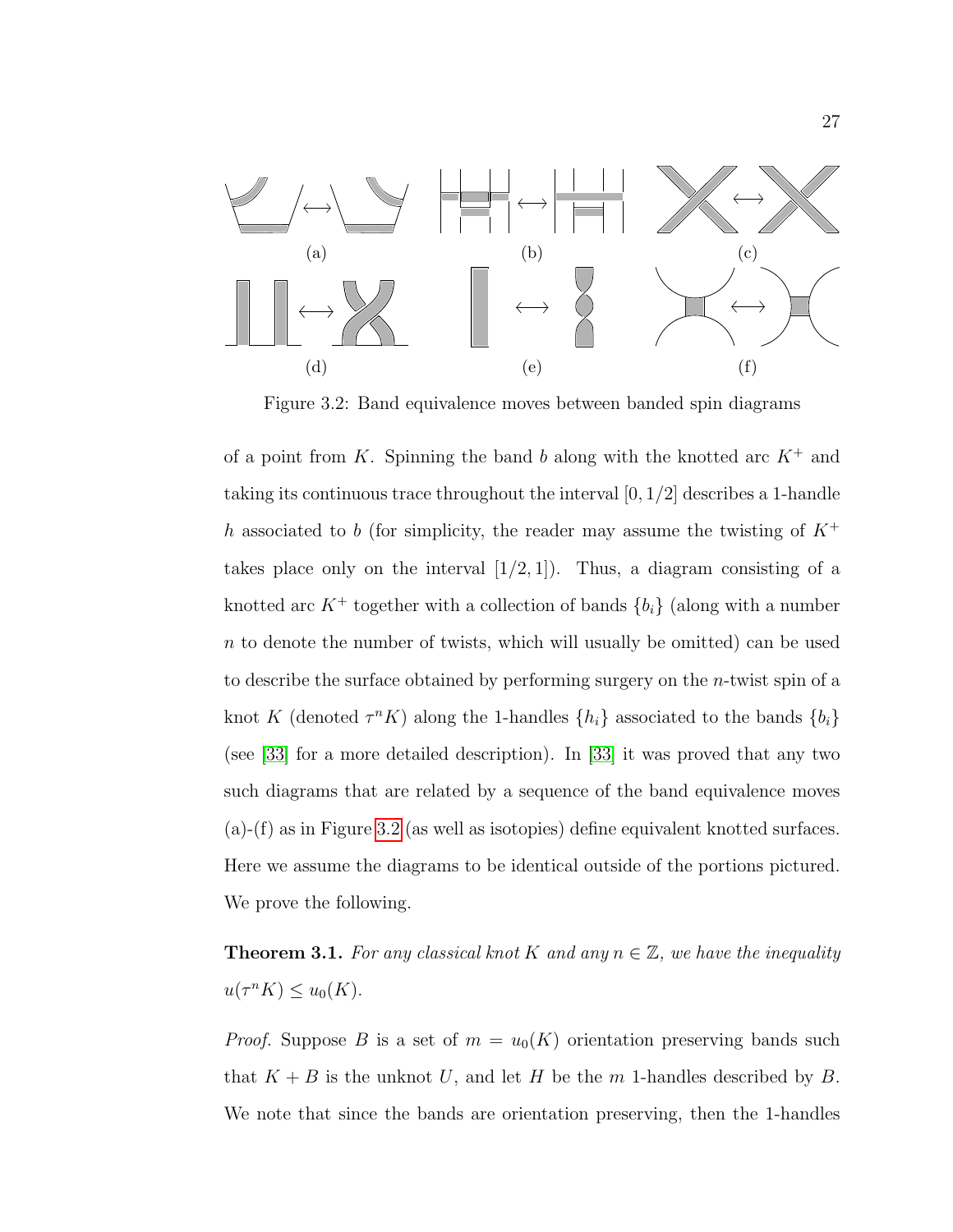described by the bands are orientation preserving 1-handles as well, and the surface obtained via these 1-handle additions is also orientable (if the bands were orientation reversing, then we would find an orientation reversing loop in the resulting surface). Then if  $K^+$  is obtained by removing a neighborhood of a point in K, we also get that  $K^+ + B$  is an unknotted tangle. Then  $K^+ \cup B$ is a diagram for  $\tau^n K + H$ , and is equivalent via band surgery moves (move (f) in Figure [3.2\)](#page-37-0) to  $U^+ \cup B'$  for a set of bands B'. Since  $U^+ \cup B'$  is a diagram for an unknotted  $S^2$  with m 1-handles attached, then by Lemma 2.7 from [\[16\]](#page-58-5), all of the 1-handles are trivial. Thus,  $\tau^n K + H$  is an unknotted surface.

 $\Box$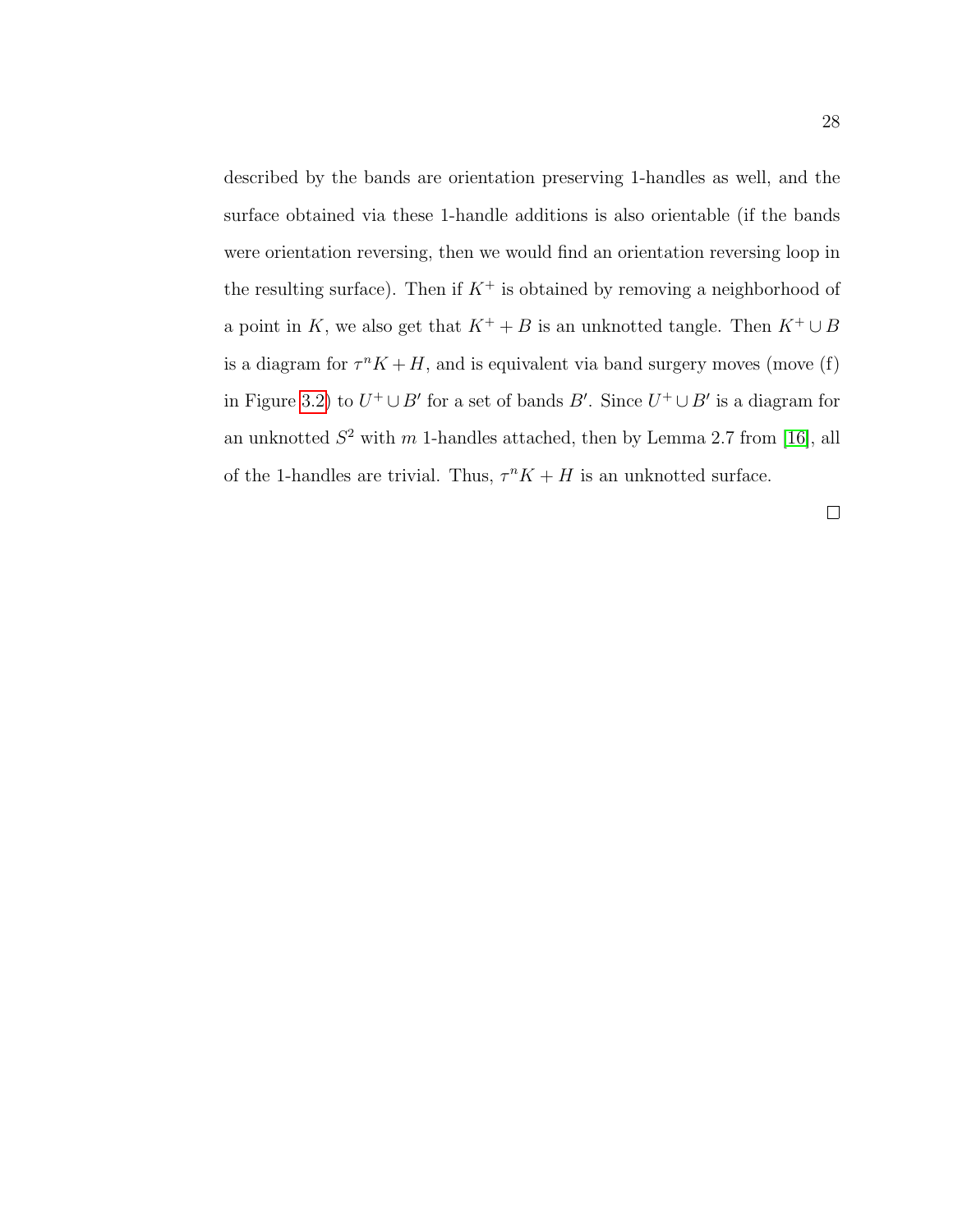#### <span id="page-39-0"></span>CHAPTER 4

#### Counterexamples to Batson's Conjecture

Much of the material in this chapter appears in [\[26\]](#page-59-2).

#### <span id="page-39-1"></span>4.1 Introduction

Batson's conjecture is a nonorientable analogue of Milnor's conjecture about the (orientable) 4-ball genus of torus knots. Batson's conjecture was recently proved to be false by Lobb in [\[25\]](#page-59-3). In this chapter, we provide a new infinite family of counterexamples of the form  $T(4n,(2n\pm1)^2)$ . See Figure [4.1](#page-40-0) for one such counterexample.

Milnor's conjecture states that the unknotting number of the  $(p, q)$  torus knot  $T(p,q)$  is equal to  $\frac{(p-1)(q-1)}{2}$ . However, since the 4-ball genus  $g_4(K)$  of a knot  $K$  is a lower bound for the unknotting number of  $K$ , it suffices to show that  $g_4(T(p,q)) = \frac{(p-1)(q-1)}{2}$ . This was eventually verified in [\[21\]](#page-59-4) and [\[22\]](#page-59-5) using powerful tools from gauge theory. It is natural to ask if there is a similar formulation for the nonorientable 4-ball genus  $\gamma_4$  for torus knots. Indeed, in [\[6\]](#page-57-7), it is shown that  $\gamma_4(T(2k, 2k-1))$  is equal to the *pinch number* of  $T(2k, 2k-1)$ , and it was conjectured that  $\gamma_4(T(p, q))$  is equal to the pinch number of  $T(p, q)$  for all (relatively prime) p, q. This is Batson's conjecture.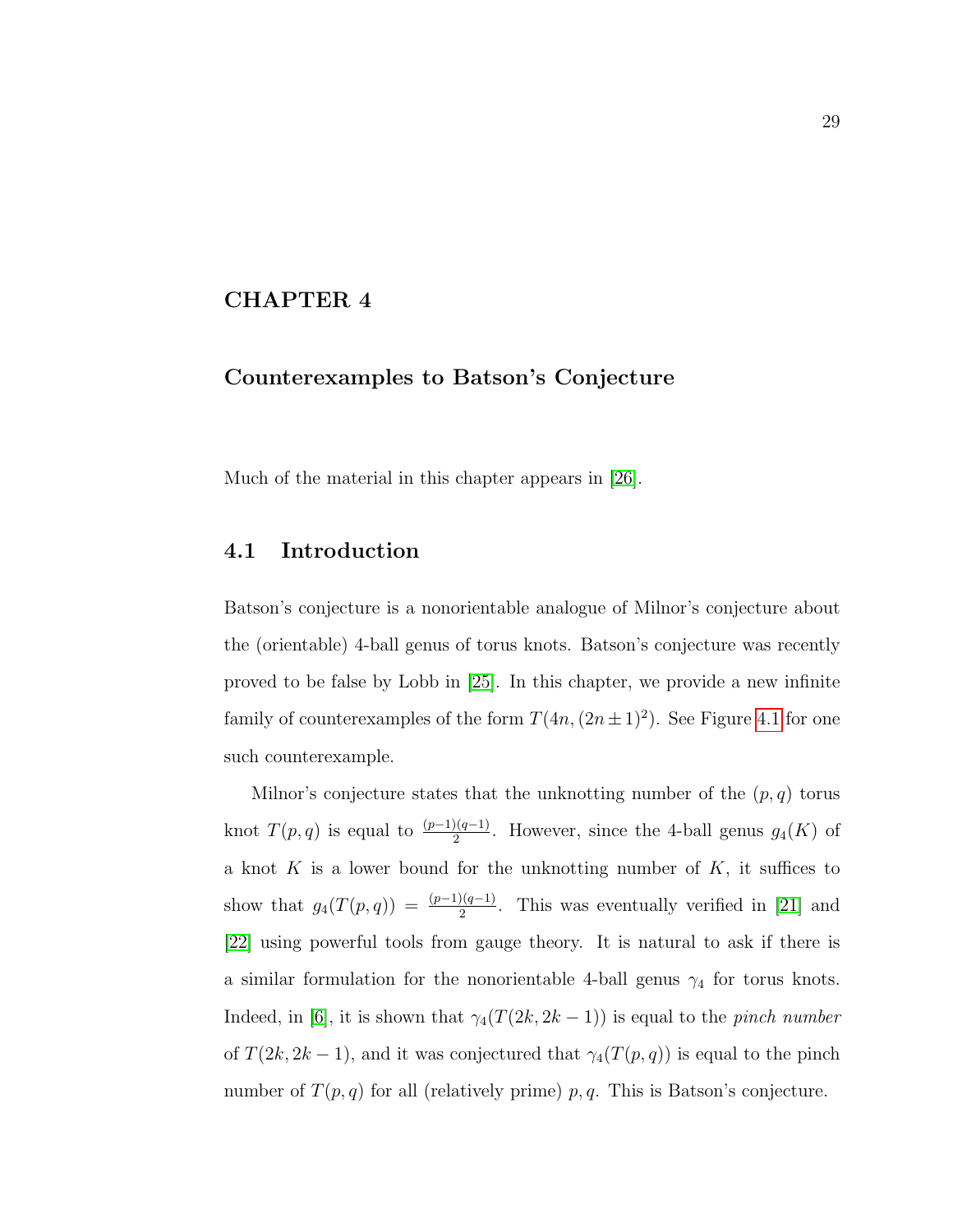<span id="page-40-0"></span>

Figure 4.1: The knot  $K_2 = T(8, 25)$  along with three orientation reversing bands. Surgery on these bands yields the slice knot  $10<sub>3</sub>$ . Labeling the strands 1-8 from top to bottom, the bands attach strands 1 to 7, 2 to 6, and 3 to 5.

Batson's conjecture can be thought of in the following way: a pinch move on a torus knot is done by performing surgery on a (blackboard framed) band between two adjacent strands in a standard diagram of a torus knot (see Figure [4.2\)](#page-41-0), called a pinch band. Note that a pinch band is necessarily nonorientable. Since the band embeds on the same torus as the torus knot that the band is attached to, then after performing the band surgery, the resulting knot still lives on a torus (and in fact is a less complicated torus knot). Thus, we can always find a sequence of pinch moves resulting in the unknot (called a pinch sequence). See Figure [4.2](#page-41-0) for the pinch sequence for  $T(4, 9)$ . Capping off the trace of this sequence of pinch moves with a disk yields a nonorientable surface bounded by the original torus knot. Batson's conjecture essentially asserts that there is no shorter sequence of non-orientable band surgeries taking a torus knot to the unknot (or more generally, a slice knot).

Lobb disproved Batson's conjecture in [\[25\]](#page-59-3) by showing that  $T(4, 9)$  has pinch number two and nonorientable 4-ball genus one. More specifically, Lobb found a nonorientable band surgery which takes  $T(4, 9)$  to the Stevedore's knot, which is slice (whereas two pinch moves are needed to obtain the unknot). It was noted in [\[17\]](#page-59-6) that from this (or any other) counterexample, one can easily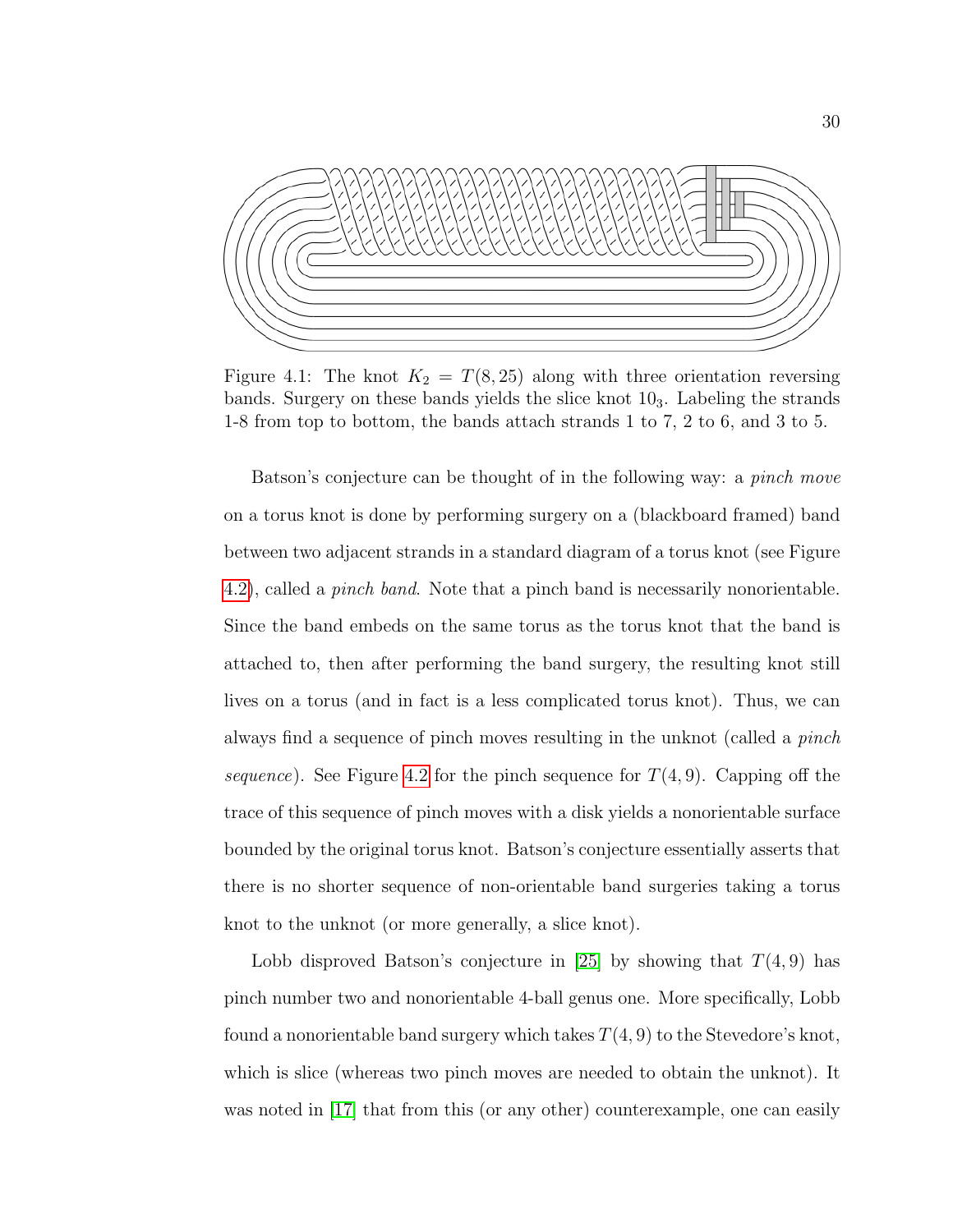<span id="page-41-0"></span>

Figure 4.2: A sequence of two pinch moves taking  $T(4, 9)$  to the unknot. Lobb showed that there is a single band surgery (not pictured) on  $T(4, 9)$  which yields Stevedore's knot, which is slice.

work backwards to find an infinite sequence of torus knots  $\ldots \to T(p_n, q_n) \to$  $T(p_{n-1}, q_{n-1}) \rightarrow \ldots \rightarrow T(p_0, q_0) = T(4, 9)$  where  $T(p_i, q_i) \rightarrow T(p_{i-1}, q_{i-1})$ denotes a pinch move taking  $T(p_i, q_i)$  to  $T(p_{i-1}, q_{i-1})$ . Then each  $T(p_i, q_i)$ has pinch number  $i + 2$  and nonorientable 4-ball genus at most  $i + 1$ . It is reasonable to wonder if other counterexamples exist which cannot be obtained in this way. In this chapter, we provide a partial answer to this question by providing two new infinite families  $\{K_n\}$  and  $\{J_n\}$  of counterexamples to Batson's conjecture.

**Theorem [4.1.](#page-44-1)** The torus knots  $K_n = T(4n, (2n + 1)^2)$  (for  $n \ge 1$ ) and  $J_n =$  $T(4n,(2n-1)^2)$  (for  $n \geq 2$ ) have pinch number 2n and nonorientable 4-ball genus at most  $2n - 1$ . Specifically, there are  $2n - 1$  band surgeries for  $K_n$ and  $J_n$  (which are not all orientation preserving) that yield the slice 2-bridge knot with continued fraction expansion  $[-(2n+2), -2n]$  and  $[-(2n-2), -2n]$ respectively.

We note that Lobb's example  $T(4, 9)$  appears in these families as  $K_1$ . We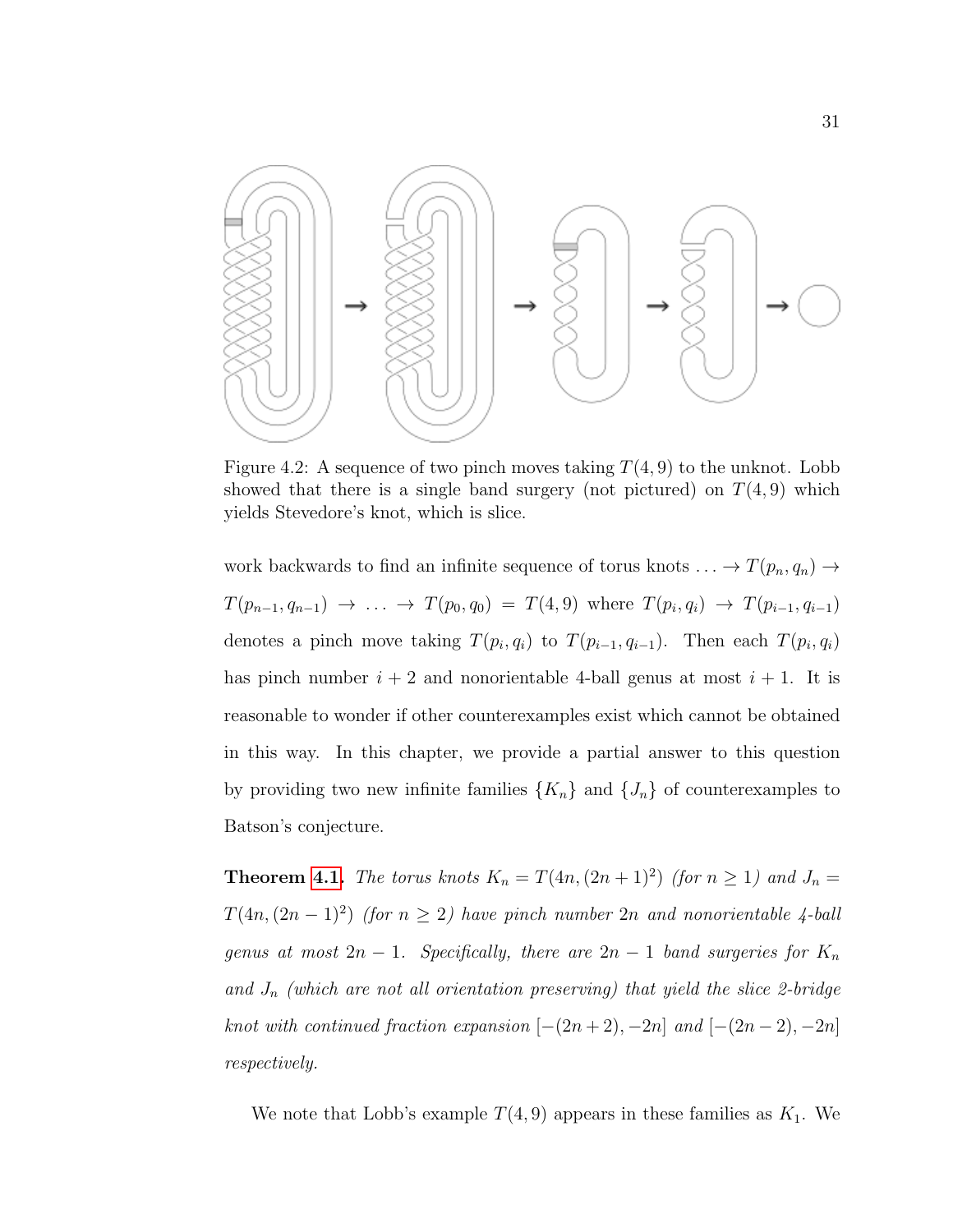also note that the knot  $J_3 = T(12, 25)$  has a pinch sequence which passes through  $T(4, 9)$ . In fact, we will show that for each  $n > 2$ , four pinch moves applied to  $J_n$  yields the knot  $K_{n-2}$  (Corollary [4.4\)](#page-48-0). We note that  $J_2 = T(8, 9)$ does not have a pinch sequence through any nontrivial  $K_n$ . We also show that no pinch sequence starting at any  $K_n$  passes through any other  $K_m$ (Corollary [4.5\)](#page-48-1). The knot  $K_2 = T(8, 25)$ , which motivated these families of counterexamples, is shown in Figure [4.1,](#page-40-0) along with three nonorientable band surgeries which yield the slice knot  $10<sub>3</sub>$  in the knot table.

### <span id="page-42-0"></span>4.2 Preliminaries

Recall that for a knot  $K \subset S^3 = \partial B^4$ , we define the 4-ball genus  $g_4(K)$  to be the minimum genus of a smooth orientable surface properly embedded in  $B<sup>4</sup>$ bounded by K. Similarly, we define the *nonorientable 4-ball genus*  $\gamma_4(K)$  to be the minimum value of  $b_1(\Sigma)$  for a smooth nonorientable surface  $\Sigma \subset B^4$ bounded by K, where  $b_1(\Sigma)$  denotes the first Betti number of the surface  $\Sigma$ (i.e. the rank of the first homology group of  $\Sigma$ ).

One way to find upper bounds for  $g_4(K)$  and  $\gamma_4(K)$  for a knot K is to find a set of band surgeries for  $K$  that take  $K$  to the unknot (or more generally, a slice knot). A sequence of band surgeries taking  $K$  to  $K'$  describes a cobordism W between K and K', and if K' bounds a disk in  $B<sup>4</sup>$ , then we can cap off W with that disk to obtain a surface  $\Sigma$  in  $B^4$  with  $\partial \Sigma = K$ . The resulting surface  $\Sigma$  is orientable if and only if each of the surgeries are performed on orientation preserving bands.

Recall that torus knot is a knot which embeds on a standardly embedded torus  $T^2 \subset S^3$ . Also recall that a *pinch band B* for a torus knot  $K \subset T^2$  is a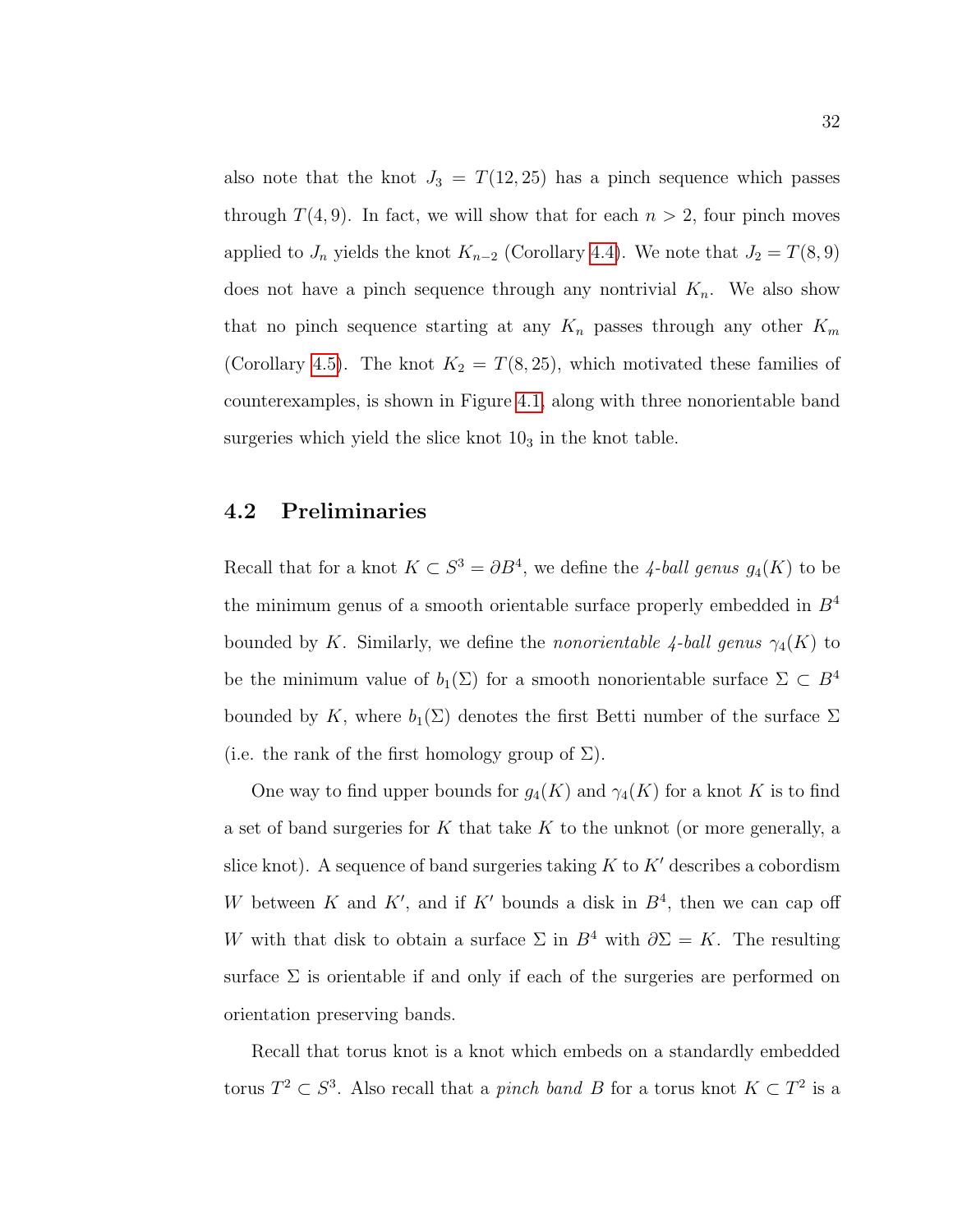band attached to K that also embeds on the same torus  $T^2$ , and a pinch move is surgery on a pinch band (see Figure [4.2\)](#page-41-0). Since a pinch band embeds on the same torus as  $K$ , then surgery along a pinch band results in another torus knot. A simple number-theoretic way to compute the resulting torus knot is described in [\[17\]](#page-59-6) (included in this paper as Lemma [4.3](#page-44-2) for convenience), which can be used to compute the number of pinch moves needed to take a torus knot  $K$  to the unknot. We call this the *pinch number* of the torus knot  $K$ . We note that Lemma [4.3](#page-44-2) also implies that the torus knot  $K'$  obtained from a pinch move on a torus knot  $K$  is unique, and hence there is a unique sequence of pinch moves from any given torus knot to the unknot. (Note that we could also prove uniqueness by observing that any two pinch bands can be isotoped to each other by sliding the band along the torus.)

There is a natural way to find an orientable surface smoothly embedded in  $B<sup>4</sup>$  that is bounded by a given torus knot  $T(p,q)$ . In a sense, Milnor's conjecture states that the surface realizing  $g_4(T(p,q))$  is the most natural one. Batson's conjecture essentially asks if the same is true for  $\gamma_4(T(p,q))$ : is  $\gamma_4(T(p,q))$  equal to the pinch number of  $T(p,q)$ ? One can also ask, for which knots does Batson's conjecture hold? Batson proved his conjecture holds for torus knots of the form  $T(2k, 2k-1)$ , and later Jabuka and Van Cott in [\[17\]](#page-59-6) gave a combinatorial way to tell which knots satisfy Batson's conjecture.

Recall from Section [1.1.4,](#page-15-1) a rational tangle  $(\tau, B)$  is a pair of disjoint arcs  $\tau = \alpha \cup \beta$  embedded in a 3-ball B with  $\partial \tau = \partial \tau \cap \partial B = \{x_1, x_2, x_3, x_4\}$ for some distinct points  $x_i \in \partial B$  such that there exists an isotopy of  $\tau$  rel boundary taking  $\tau$  onto  $\partial B$ . Each rational tangle can be associated to a fraction  $p/q \in \mathbb{Q} \cup \{1/0\}$ , and this fraction can be computed by counting intersections between  $\tau$  and curves  $\alpha$  and  $\beta$  in  $\partial B$  which lift to a meridian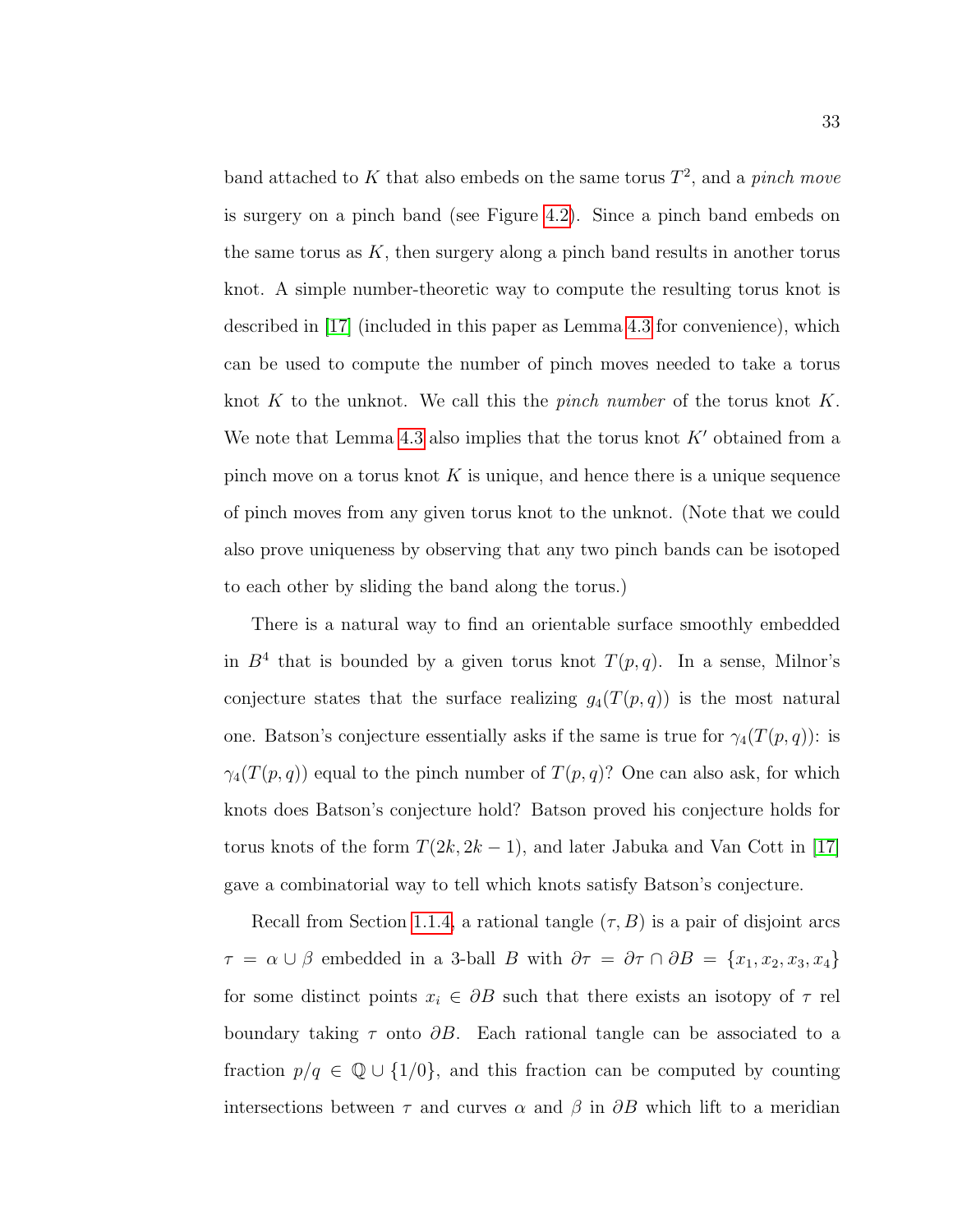and longitude of a torus (viewing the torus as the branched double cover of  $\partial B$  branched over  $\{x_1, x_2, x_3, x_4\}$ . We also recall that if  $A \in SL(2, \mathbb{Z})$  and  $K = \tau(p_1/q_1) \cup \tau(p_2, q_2)$  is a 2-bridge knot expressed as a union of two rational tangles, then K is equivalent to the 2-bridge knot  $K' = \tau (r_1/s_1) \cup \tau (r_2, s_2)$ where  $A \cdot$  $\sqrt{ }$  $\left| \right|$  $p_i$ qi 1  $\Bigg| =$  $\sqrt{ }$  $\vert$ ri si 1  $\left| \right|$ for each i.

#### <span id="page-44-0"></span>4.3 The Counterexamples

Our counterexamples are given by the knots  $K_n = T(4n,(2n+1)^2)$  and  $J_n =$  $T(4n,(2n-1)^2)$ . The knot  $K_1 = T(4,9)$  is Lobb's example, and the knot  $K_2 = T(8, 25)$  is shown in Figure [4.1.](#page-40-0)

<span id="page-44-1"></span>**Theorem 4.1.** The torus knots  $K_n = T(4n, (2n + 1)^2)$  (for  $n \ge 1$ ) and  $J_n =$  $T(4n,(2n-1)^2)$  (for  $n \geq 2$ ) have pinch number 2n and nonorientable 4-ball genus at most  $2n - 1$ . Specifically, there are  $2n - 1$  band surgeries for  $K_n$ and  $J_n$  (which are not all orientation preserving) that yield the slice knot with continued fraction expansion  $[-(2n+2), -2n]$  and  $[-(2n-2), -2n]$  respectively.

Theorem [4.1](#page-44-1) is a direct consequence of Proposition [4.2](#page-44-3) and Proposition [4.6,](#page-50-1) which we will now state and prove.

<span id="page-44-3"></span>**Proposition 4.2.** A torus knot of the form  $T(4n,(2n\pm 1)^2)$  has pinch number 2n (with the exception of  $T(4, 1)$ , which is unknotted).

To prove the proposition, we use the following lemma from [\[17\]](#page-59-6):

<span id="page-44-2"></span>**Lemma 4.3.** A pinch move applied to a torus knot  $T(p,q)$  yields the torus knot  $T(|p-2t|, |q-2h|)$ , where t and h are the smallest nonnegative integers satisfying  $t \equiv -q^{-1} \mod p$  and  $h \equiv p^{-1} \mod q$ .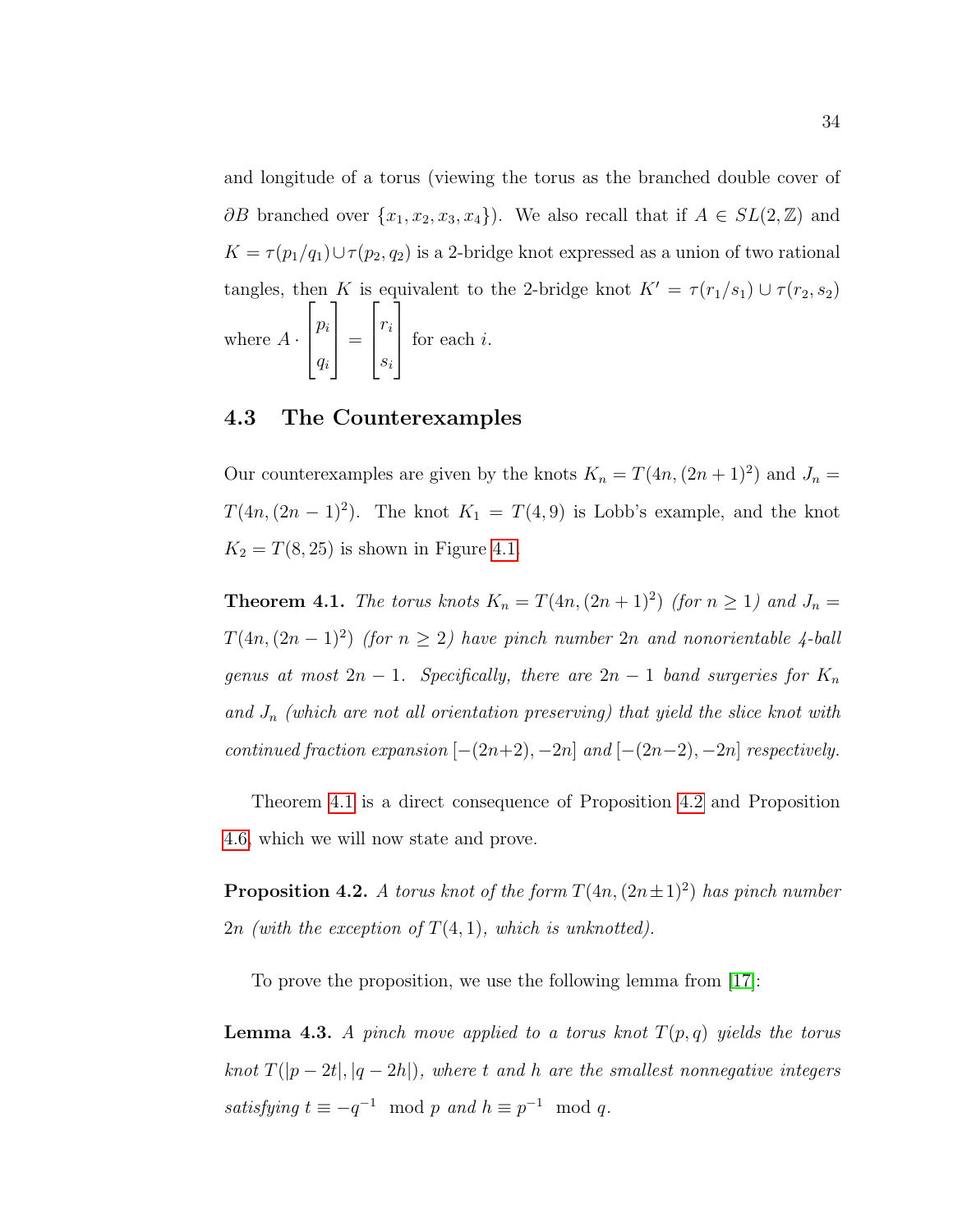Note that if a pinch move on  $T(p,q)$  yields the knot  $T(r,s) = T(|p - p|)$  $2t|, |q-2h|$ , then a pinch move on  $T(q, p)$  yields the knot  $T(s, r)$ : Indeed, if t and h are the smallest nonnegative integers satisfying  $t \equiv -q^{-1} \mod p$  and  $h \equiv p^{-1} \mod q$  and t' and h' are the smallest nonnegative integers satisfying  $t' \equiv q^{-1} \mod p$  and  $h' \equiv -p^{-1} \mod q$ , then  $t' = p - t$  and  $h' = q - h$ . Then  $(p-2t) + (p-2t') = (p-2t) + (p-2(p-t)) = 0$ , so  $p-2t = -(p-2t')$ . Similarly,  $q - 2h = -(q - 2h')$ . We get that a pinch move on  $T(q, p)$  yields the knot  $T(|q-2h'|, |p-2t'|) = T(|q-2h|, |p-2t|) = T(s, r)$ . We are now ready to prove Proposition [4.2.](#page-44-3)

*Proof.* We first prove a slightly stronger statement: a pinch move applied to a torus knot  $T(p,q) = T((2n \pm 1)^2 - 2k(n \pm 1), 4n - 2k)$  yields the torus knot  $T((2n \pm 1)^2 - 2(k+1)(n \pm 1), 4n - 2(k+1))$  (note that we are interchanging the roles of  $p$  and  $q$  before applying the pinch move, which does not affect the resulting knot). Note that  $(2n \pm 1)^2 - 2k(n \pm 1)$  can be rewritten as  $(4n-2k)(n\pm 1)+1.$ 

We first compute  $t = -(4n - 2k)^{-1} \mod (4n - 2k)(n \pm 1) + 1$ . Since  $(4n - 2k) \cdot (n \pm 1) \equiv -1 \mod (4n - 2k)(n \pm 1) + 1$ , then  $t = n \pm 1$ . Then

$$
|p - 2t| = |(4n - 2k)(n \pm 1) + 1 - 2(n \pm 1)| = (4n - 2(k + 1))(n \pm 1) + 1.
$$

Next we compute  $h = ((4n - 2k)(n \pm 1) + 1)^{-1} \mod 4n - 2k$ . Since  $(4n - 2k)(n \pm 1) + 1 \equiv 1 \mod 4n - 2k$ , then  $h = 1$ . Then  $|q - 2h|$  $|(4n-2k)-2|=4n-2(k+1)$ . Thus, a pinch move applied to a torus knot  $T(p, q) = T((2n \pm 1)^2 - 2k(n \pm 1), 4n - 2k)$  yields the torus knot  $T((2n \pm 1)^2 - 2k(n \pm 1))$  $2(k + 1)(n \pm 1), 4n - 2(k + 1)).$ 

Now, we repeatedly apply 2n pinch moves to the knot  $T((2n \pm 1)^2, 4n)$  to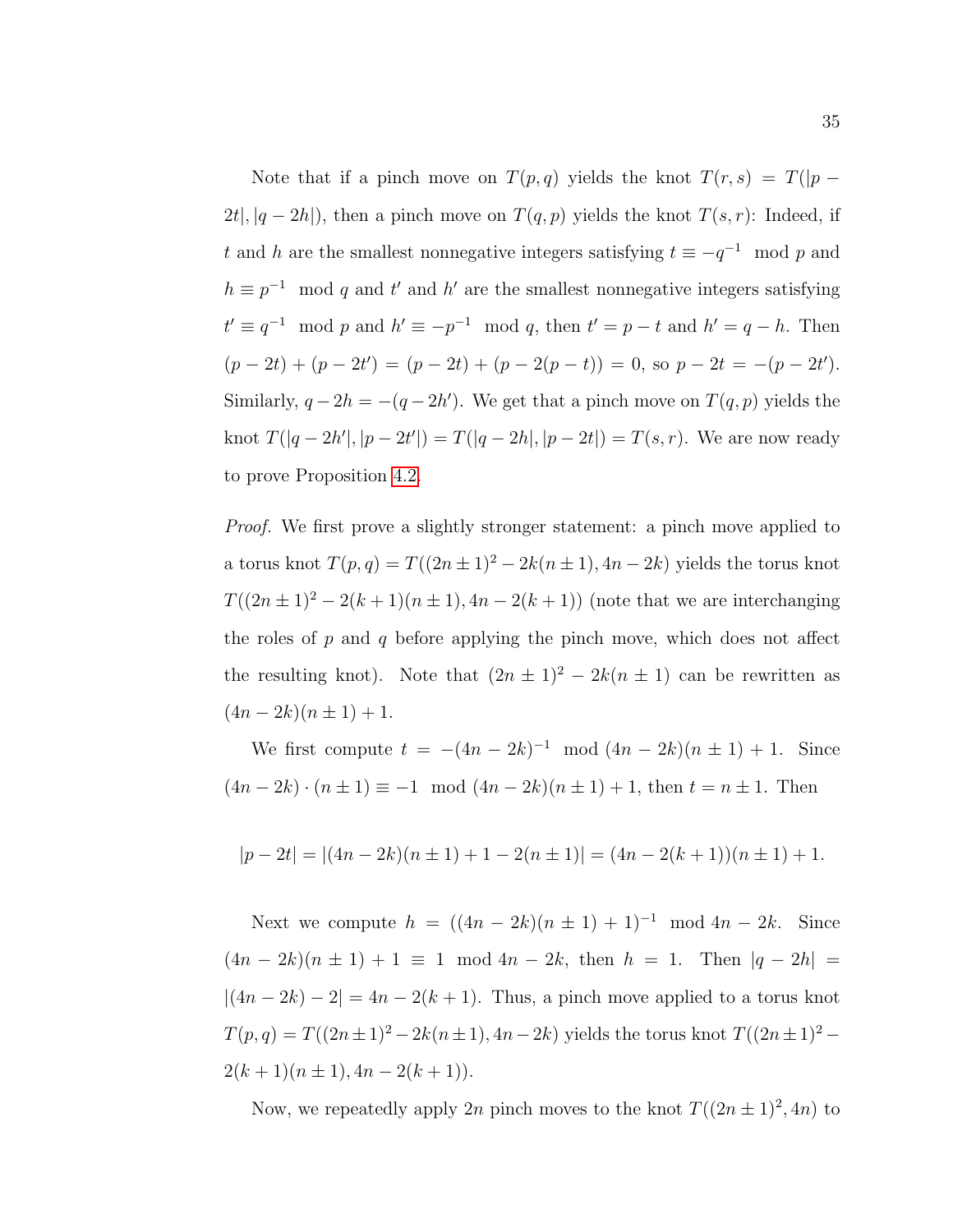get the knot  $T((4n - 2(2n))(n \pm 1) + 1, 4n - 2(2n)) = T(1, 0)$ , the unknot. Note that if only  $2n - 1$  pinch moves are applied, we still have a nontrivial knot

$$
T((4n - 2(2n - 1))(n \pm 1) + 1, 4n - 2(2n - 1)) = T(2(n \pm 1) + 1, 2)
$$

(with the exception of  $T(2(1 - 1) + 1, 2) = T(1, 2)$ ). Thus, the pinch number of  $T((2n \pm 1)^2, 4n)$  is  $2n$ .

The previous proof is perhaps a bit tedious, so we would like to present a proof which is much quicker and uses an interesting computation tool using continued fraction expansions. This proof method was suggested to the author by Cornelia Van Cott. It was proven in [\[18\]](#page-59-7) (Proposition 2.3) that a pinch move applied to a torus knot  $T(p,q)$ , where the fraction  $\frac{p}{q}$  has continued fraction expansion  $[c_0, c_1, \ldots, c_k]$  (i.e.  $\frac{p}{q} = c_0 + \frac{1}{c_1 + \frac{1}{c_2 + \ldots}}$ ), yields the torus knot  $T(r, s)$  where  $\frac{r}{s}$  has continued fraction expansion  $[c_0, c_1, \ldots, c_k - 2]$ . We note that the identities  $[c_0, c_1, \ldots, c_n, 0] = [c_0, c_1, \ldots, c_{n-1}]$  and  $[c_0, c_1, \ldots, c_n, 1] =$  $[c_0, c_1, \ldots, c_n + 1]$  hold (these identities can be seen by looking at the knot diagrams these continued fraction expansions represent).

*Proof.* The knot  $T(p,q) = T(4n,(2n \pm 1)^2)$  satisfies

$$
\frac{p}{q} = \frac{4n}{4n^2 \pm 4n + 1} = 0 + \frac{1}{(n \pm 1) + \frac{1}{4n}}.
$$

Hence  $T(p,q)$  corresponds to the continued fraction expansion  $[0, n \pm 1, 4n]$ . Thus, according to [\[18,](#page-59-7) Proposition 2.3], applying k pinch moves to  $T(p, q)$  (for  $k < n$ ) yields the torus knot with corresponding continued fraction expansion

 $\Box$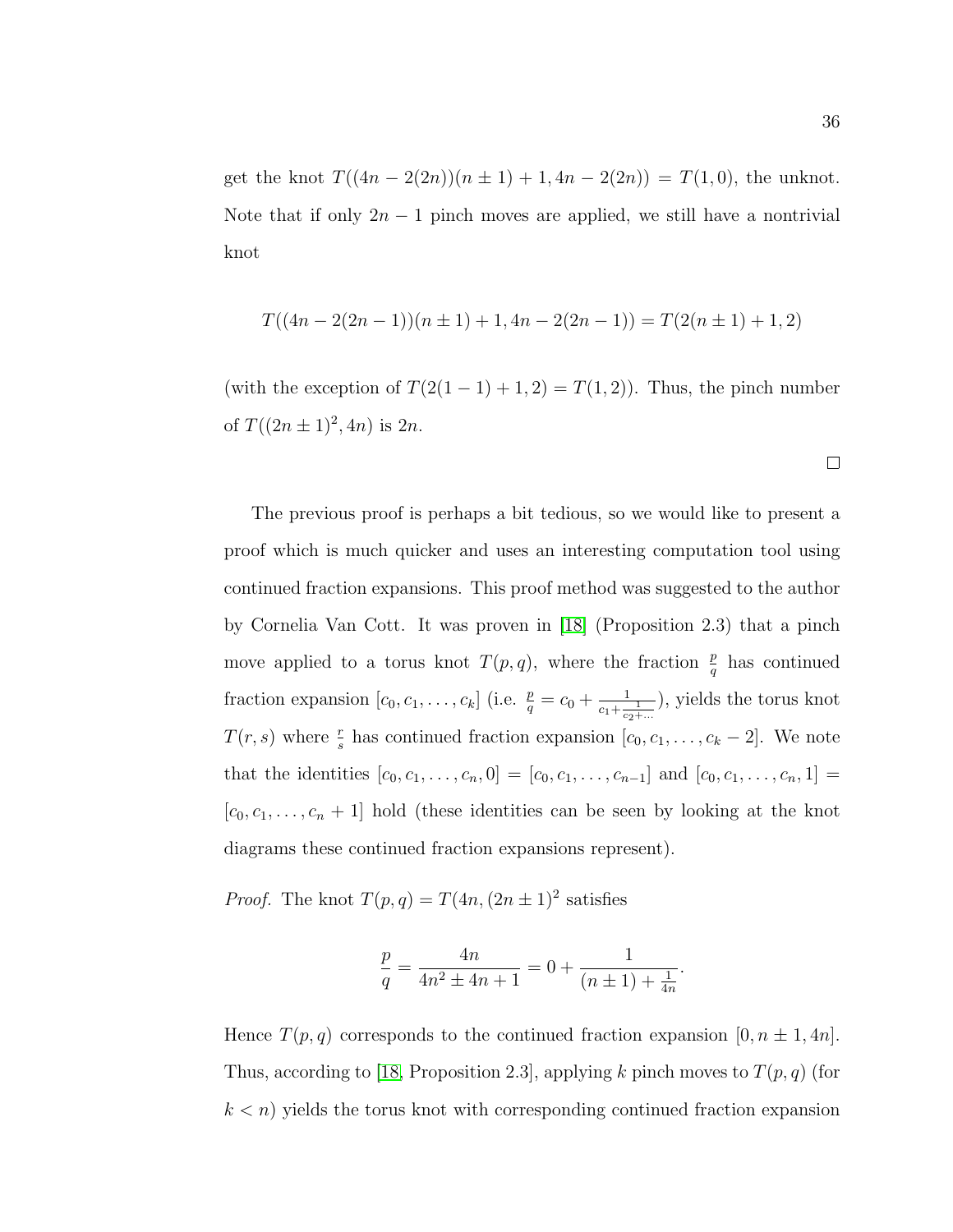$[0, n \pm 1, 4n - 2k]$ . Then applying  $k = 2n$  pinch moves yields the torus knot with corresponding continued fraction expansion  $[0, n \pm 1, 0] = [0]$ , i.e. the unknot. Note that applying  $2n - 1$  pinch moves yields the nontrivial knot with corresponding continued fraction expansion  $[0, n \pm 1, 2]$ . Thus, the pinch number of  $T(4n,(2n\pm 1)^2)$  is  $2n$ .

With the previous lemma in mind, the following tables show a sequence of pinch sequences for  $K_n$  and  $J_n$  respectively. For clarity, we abbreviate all pinch moves  $T(p,q) \to T(r,s)$  by  $(p,q) \to (r,s)$ .

<span id="page-47-0"></span>
$$
K_1 = (4, 9) \rightarrow (2, 5) \rightarrow (0, 1)
$$
  
\n
$$
K_2 = (8, 25) \rightarrow (6, 19) \rightarrow (4, 13) \rightarrow (2, 7) \rightarrow (0, 1)
$$
  
\n
$$
K_3 = (12, 49) \rightarrow (10, 41) \rightarrow (8, 33) \rightarrow (6, 25) \rightarrow (4, 17) \rightarrow (2, 9) \rightarrow (0, 1)
$$
  
\n
$$
K_4 = (16, 81) \rightarrow (14, 71) \rightarrow (12, 61) \rightarrow (10, 51) \rightarrow (8, 41) \rightarrow (6, 31) \rightarrow
$$
  
\n
$$
\rightarrow (4, 21) \rightarrow (2, 11) \rightarrow (0, 1)
$$
  
\n
$$
K_5 = (20, 121) \rightarrow (18, 109) \rightarrow (16, 97) \rightarrow (14, 85) \rightarrow (12, 73) \rightarrow (10, 61) \rightarrow
$$
  
\n
$$
\rightarrow (8, 49) \rightarrow (6, 37) \rightarrow (4, 25) \rightarrow (2, 13) \rightarrow (0, 1)
$$

Table 4.1: Pinch sequences for  $K_n = T(4n, (2n + 1)^2)$ .

<span id="page-47-1"></span>
$$
J_2 = (8,9) \rightarrow (6,7) \rightarrow (4,5) \rightarrow (2,3) \rightarrow (0,1)
$$
  
\n
$$
J_3 = (12,25) \rightarrow (10,21) \rightarrow (8,17) \rightarrow (6,13) \rightarrow (4,9) \rightarrow (2,5) \rightarrow (0,1)
$$
  
\n
$$
J_4 = (16,49) \rightarrow (14,43) \rightarrow (12,37) \rightarrow (10,31) \rightarrow (8,25) \rightarrow (6,19) \rightarrow
$$
  
\n
$$
\rightarrow (4,13) \rightarrow (2,7) \rightarrow (0,1)
$$
  
\n
$$
J_5 = (20,81) \rightarrow (18,73) \rightarrow (16,65) \rightarrow (14,57) \rightarrow (12,49) \rightarrow (10,41) \rightarrow
$$
  
\n
$$
\rightarrow (8,33) \rightarrow (6,25) \rightarrow (4,17) \rightarrow (2,9) \rightarrow (0,1)
$$

Table 4.2: Pinch sequences for  $J_n = T(4n,(2n-1)^2)$ .

The reader may notice from the tables that after four pinch moves to each  $J_n$ , we obtain the knot  $K_{n-2}$  (where  $K_0 = T(0, 1)$ ). We also notice in the table that the pinch sequence starting at each  $K_n$  does not pass through any other  $K_m$ . Indeed, both of these statements follow in general as a corollary to (the proof of) Proposition [4.2.](#page-44-3)

 $\Box$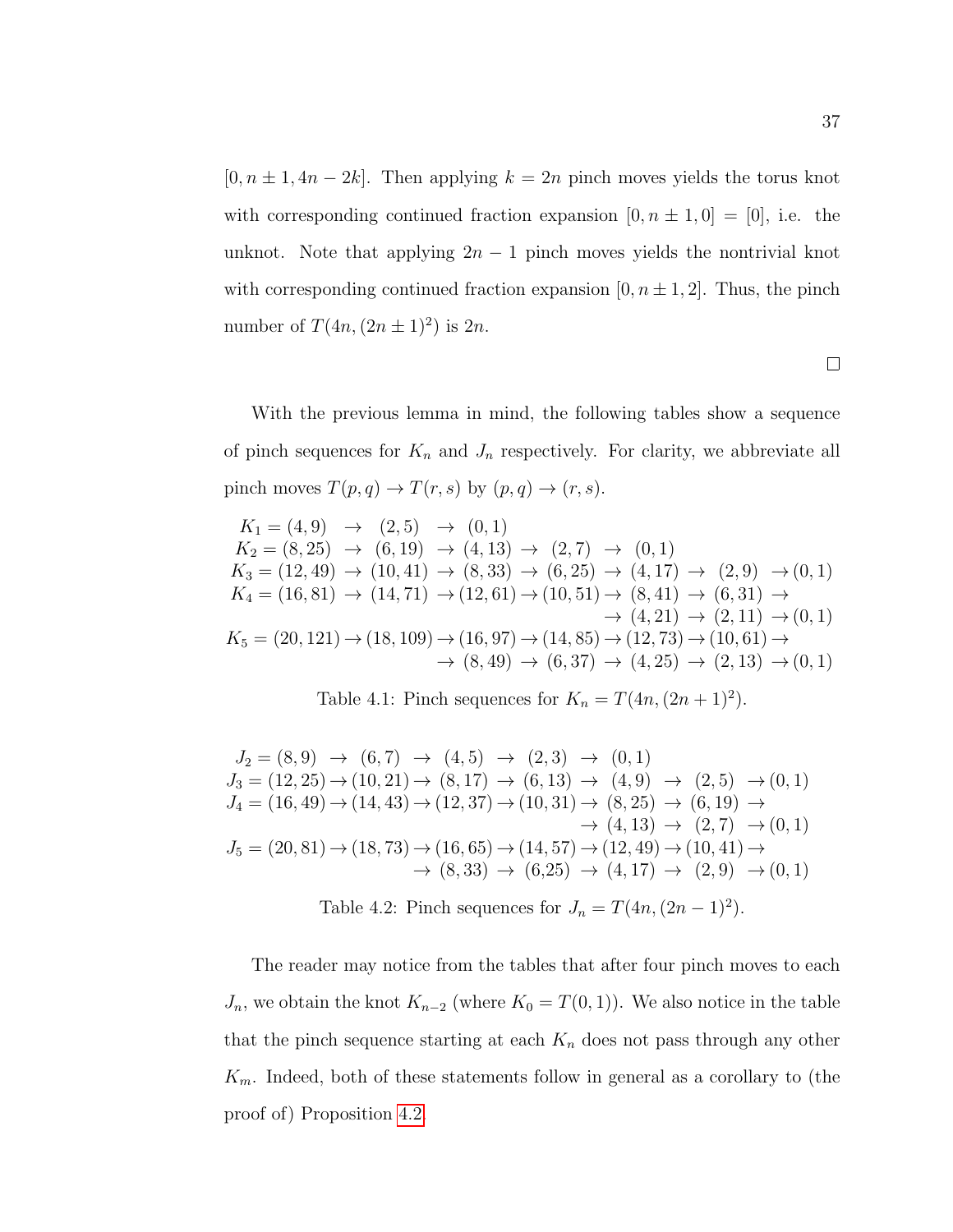<span id="page-48-0"></span>**Corollary 4.4.** Applying a sequence of four pinch moves to  $J_n$  yields the knot  $K_{n-2}$ .

*Proof.* It can be seen from either of the proofs of Proposition [4.2](#page-44-3) that applying 4 pinch moves to the knot  $J_n = T(4n,(2n-1)^2)$  yields the knot  $T(4n-2 \cdot$  $4, (4n - 2 \cdot 4)(n - 1) + 1$ ). Since

$$
(4n - 2 \cdot 4)(n - 1) + 1 = 4n^2 - 12n + 9 = (2(n - 2) + 1)^2
$$

then a sequence of four pinch moves to  $J_n$  yields the knot  $T(4(n-2), (2(n-2))$  $(2) + 1)^2$  =  $K_{n-2}$ .

 $\Box$ 

As noted earlier, Jabuka and Van Cott mentioned that infinitely many counterexamples to Batson's conjecture can be found by working backwards and finding a pinch sequence that passes through  $T(4, 9)$ . In a sense, Corollary [4.4](#page-48-0) says that all of the counterexamples  $J_n$  can be obtained from  $K_{n-2}$  by working backwards in the same way, with the exception of  $J_2 = T(8, 9)$  (since  $K_0$  is unknotted). The next corollary to Proposition [4.2](#page-44-3) says that the family  ${K_n}$  consists of knots which cannot be obtained from each other in the same way.

<span id="page-48-1"></span>**Corollary 4.5.** Each nontrivial  $K_n$  cannot be obtained from any other  $K_m$ from a sequence of pinch moves.

*Proof.* If  $K_n$  is obtained from some other  $K_m$  from a sequence of  $\ell$  pinch moves, the proof of Proposition [4.2](#page-44-3) also shows that  $K_n = T(4n, 4n(n+1)+1)$  can be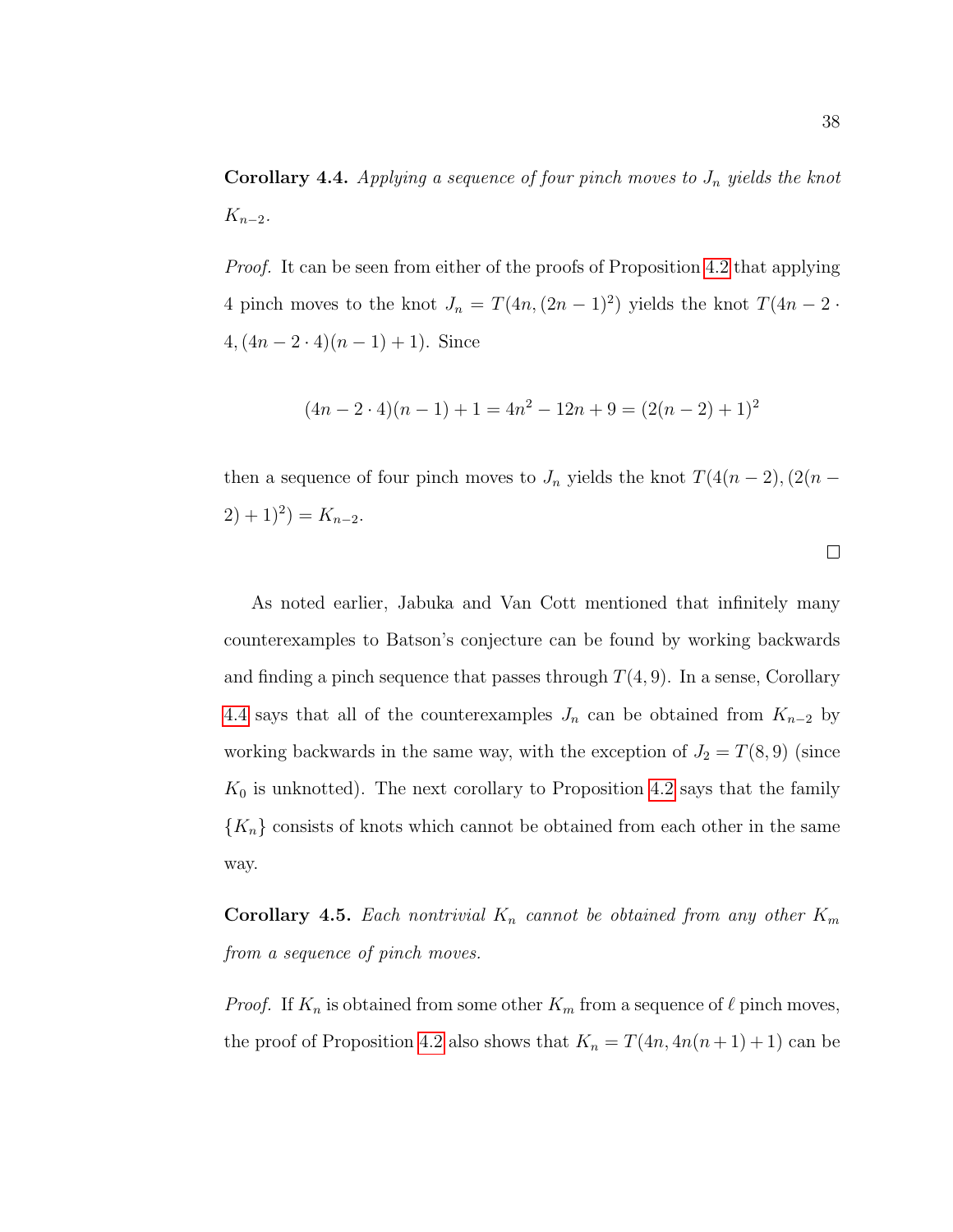written in the form

$$
T(4m-2\ell, (4m-2\ell)(m+1)+1).
$$

Then  $4m - 2\ell = 4n$  for some  $\ell \in \mathbb{Z}$ . This implies  $\ell$  is even, so we can instead write  $\ell = 2k$  and say that  $4m - 4k = 4n$  or  $m - k = n$  for some  $k \in \mathbb{Z}$ .

We also have the equation

$$
(4m - 4k)(m + 1) + 1 = 4n(n + 1) + 1.
$$

This implies

$$
n(n + k + 1) = n(n + 1)
$$

$$
n2 + nk + n = n2 + n
$$

$$
nk = 0.
$$

Since  $n \neq 0$ , then  $k = 0$ , so  $\ell = 0$ , and  $n = m$ . So each  $K_n$  can not be obtained from  $K_m$  from a sequence of pinch moves.

 $\Box$ 

We now know that for each n,  $K_n$  and  $J_n$  have pinch number  $2n$  (except for the unknotted  $J_1$ ). Next we will show that the nonorientable 4-ball genus of each  $K_n$  and  $J_n$  is bounded above by  $2n-1$  by finding a set of  $2n-1$ 1 band surgeries for  $K_n$  and  $J_n$  that yield the unknot. Any given band is an orientation reversing band for  $K_n$  or  $J_n$ , hence the set of band surgeries describes a nonorientable surface  $\Sigma$  bounded by  $K_n$  or  $J_n$  with  $b_1(\Sigma) = 2n-1$ .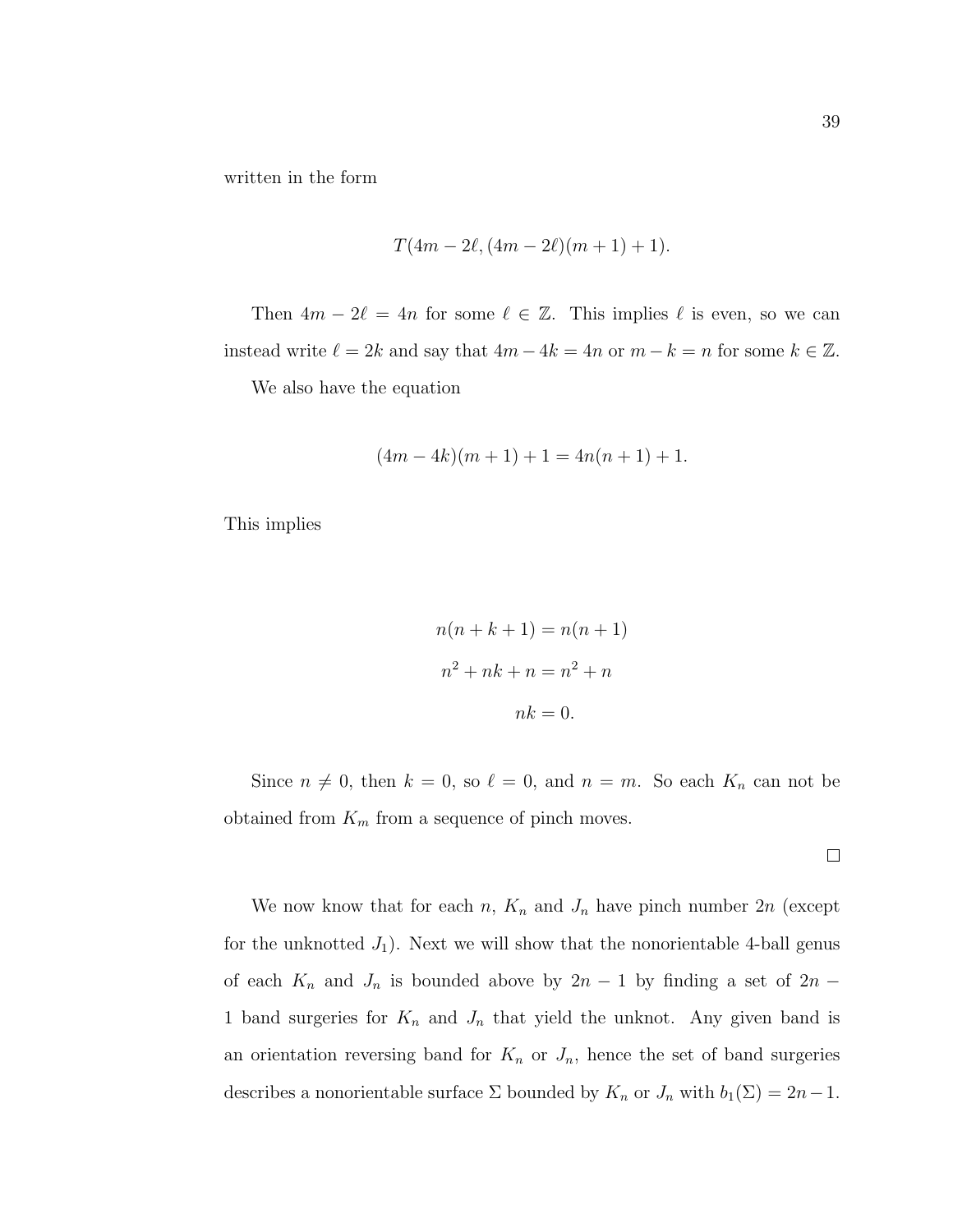<span id="page-50-1"></span>**Proposition 4.6.** There is a set of  $2n-1$  bands for the knot  $T(4n,(2n\pm 1)^2)$ such that surgery on the set of bands yields the slice 2-bridge knot which has continued fraction expansion  $[-(2n \pm 2), -2n]$ .

*Proof.* We consider  $T(4n,(2n \pm 1)^2)$  as the closure of a braid on 4n strands. Label the strands from 1 to 4n reading left to right. The braid has  $m = n \pm 1$ full twists, as well as strand  $4n$  crossing over strands  $4n-1$  through 1 (reading top to bottom). We attach blackboard framed bands from strand k to  $4n - k$ for each  $k = 1, \ldots 2n - 1$ . The situation is depicted in Figure [4.3.](#page-50-0) After performing surgery on the bands, we can isotope the braid to have two sets of  $2n - 1$  semicircles opposite each other. We can pull the bottom half of the semicircles through the  $m$  full twists to obtain the diagram in Figure [4.4.](#page-50-0)

<span id="page-50-0"></span>

Figure 4.3: A braid whose closure is  $T(4n, (2n \pm 1)^2)$ , along with  $2n - 1$  bands.

Figure 4.4: We obtain this figure after performing band surgery and an isotopy.

After pulling the bottom half of the semicircles underneath the last strand (and looking at the braid closure of our previous diagram), we obtain the knot diagram in Figure [4.5.](#page-51-0) Note that this is a 2-bridge knot, as there is a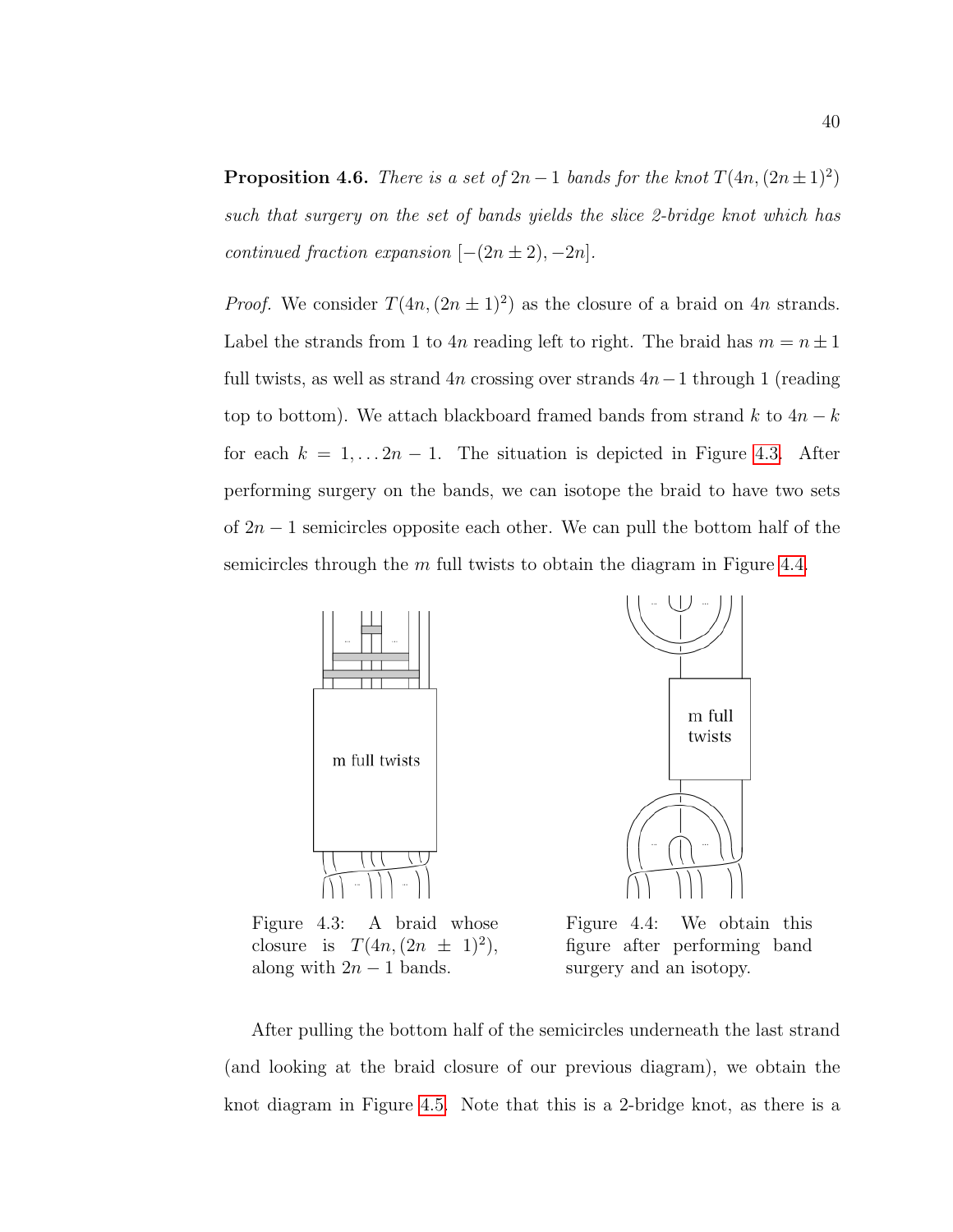<span id="page-51-0"></span>

Figure 4.5: After band surgeries and isotopies, we find a 2-sphere, represented by the box with rounded corners, which splits the knot into two rational tangles.

2-sphere S (also shown in Figure [4.5\)](#page-51-0) which intersects the knot in the four points labeled a, b, c, and d and splits the knot into two trivial tangles. Recall that there is a correspondence between 2-strand trivial tangles and rational numbers (as described above). The first trivial tangle consists of  $m$  full twists and an additional half twist, i.e.  $2m + 1$  half twists. We can compute the slope of this first tangle to be  $\frac{1}{2m+1}$ , since we can isotope it onto a unit square  $[0, 1] \times [0, 1]$  such that the tangle intersects the square in its four corners along with 2m intersection points on the left and right sides of the square.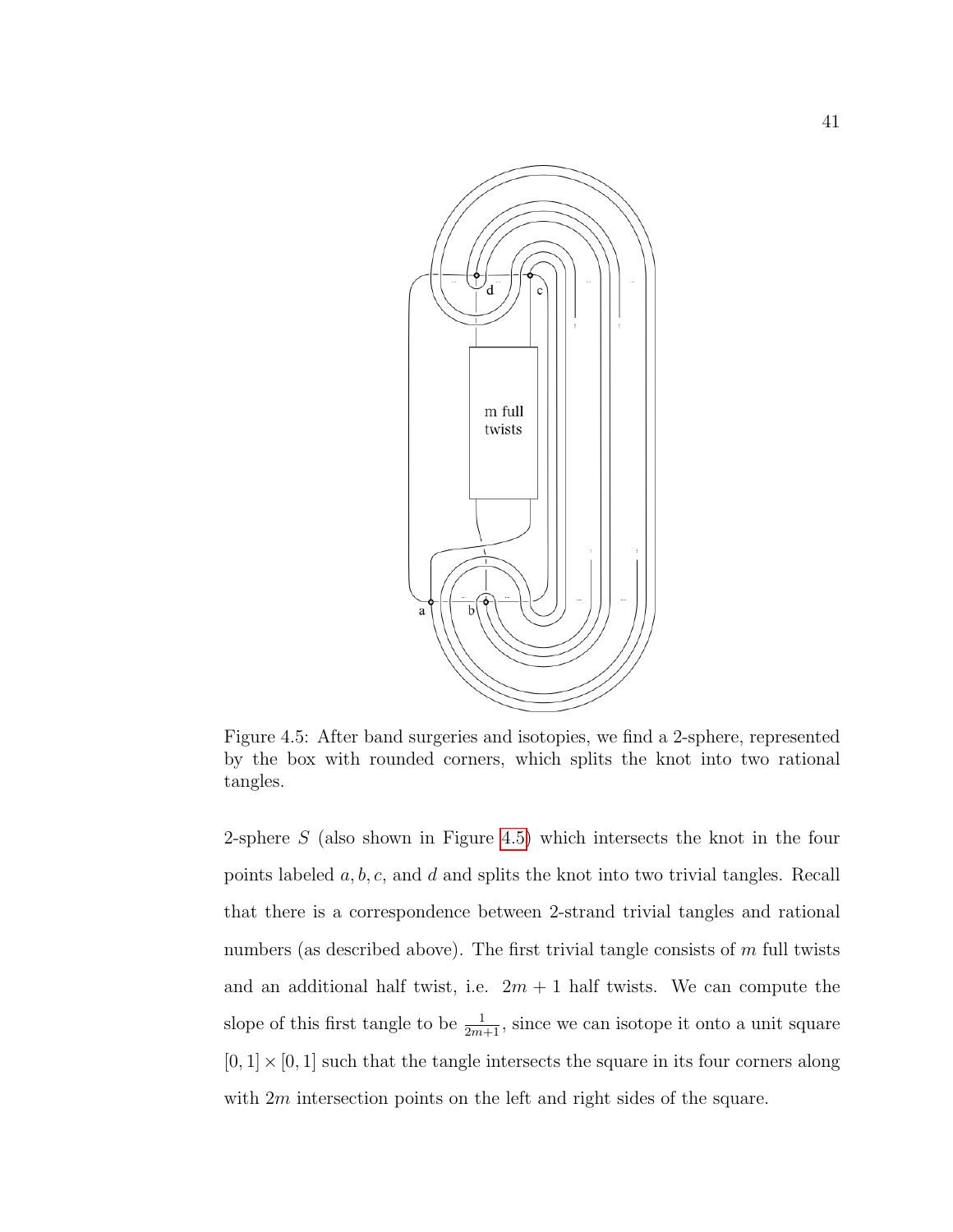For the second tangle, we first isotope the tangle by pulling the points labeled c and  $d$  clockwise around the knot to obtain the picture in Figure [4.6.](#page-53-1) Now, if we draw arcs horizontally from  $a$  to  $b$ ,  $b$  to  $c$ ,  $c$  to  $d$ , and  $d$  to  $a$ (moving right, passing the point at infinity, then appearing from the left side of the page), we can count intersection points of these arcs with the tangle. In fact, the number of intersection points in Figure [4.6](#page-53-1) between the tangle and any of the four arcs is equal to  $2n - 1$ , exactly the number of bands we performed surgery on. We can isotope the tangle to remove one intersection point between the tangle and the arcs from b to c and from d to a, as shown in Figure [4.7.](#page-53-1) Since the tangle intersects the arcs from a to b and c to d in  $2n-1$ points and the arcs from b to c and d to a in  $2n-2$  points, the slope of this tangle is  $\frac{2n}{2n-1}$  (see [\[39\]](#page-61-2) for more details and exposition on this construction of a rational tangle).

We now have that our 2-bridge knot is the union of tangles whose rational slopes are  $\frac{1}{2m+1}$  (where  $m = n \pm 1$ ) and  $\frac{2n}{2n-1}$ . That is, we can write K as  $\tau\left(\frac{1}{2m+1}\right)\cup\tau\left(\frac{2n}{2n-1}\right)$  $\frac{2n}{2n-1}$ ). Consider the matrix  $A =$  $\sqrt{ }$  $\overline{\phantom{a}}$ 1 0  $-2m-1$  1 1  $\overline{\phantom{a}}$  $\in SL(2,\mathbb{Z}).$ Observe that  $\sqrt{ }$  $\Big\}$ 1 0  $-2m-1$  1 1  $\Bigg\}$  $\sqrt{ }$  $\Bigg)$ 1  $2m + 1$ 1  $\Big| =$  $\sqrt{ }$  $\Big\}$ 1 0 1  $\begin{array}{c} \hline \end{array}$ and  $\sqrt{ }$  $\overline{\phantom{a}}$ 1 0  $-2m-1$  1 1  $\overline{\phantom{a}}$  $\sqrt{ }$  $\overline{\phantom{a}}$  $2n$  $2n - 1$ 1  $\Bigg| =$  $\lceil$  $\overline{\phantom{a}}$ 1 0  $-2(n \pm 1) - 1$  1 1  $\overline{\phantom{a}}$  $\sqrt{ }$  $\overline{\phantom{a}}$  $2n$  $2n - 1$ 1  $\overline{\phantom{a}}$ =  $\sqrt{ }$  $\vert$  $2n$  $-4n(n \pm 1) - 1$ 1  $\vert \cdot$ 

Then, from the discussion in section [4.2](#page-42-0) (see also [\[12\]](#page-58-3)), K is equivalent to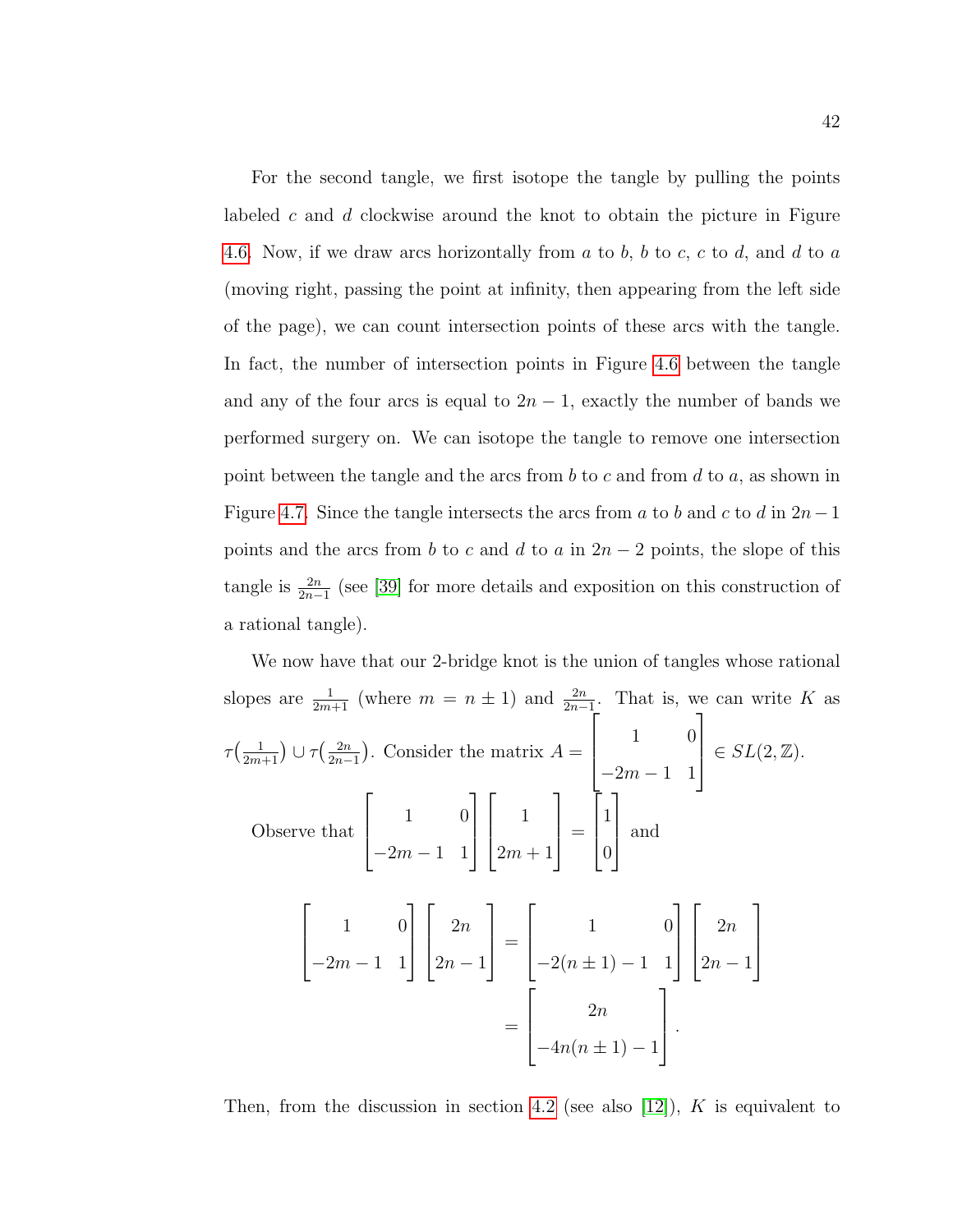<span id="page-53-1"></span>



Figure 4.6: The knot in Figure [4.5](#page-51-0) is a union of two tangles. We isotope the Figure 4.7: After an isotopy, the second tangle by pulling the points labeled  $c$  and  $d$  counterclockwise around the knot to obtain this diagram.

tangle intersects the horizontal arcs from a to b and c to d in  $2n-1$  points and the arcs from  $b$  to  $c$  and  $d$  to  $a$  in  $2n-2$  points.

the knot  $\tau(\frac{1}{0})$  $\frac{1}{0}$ )  $\cup \tau \left( \frac{2n}{-4n(n\pm1)} \right)$  $\frac{2n}{-4n(n+1)-1}$ , also sometimes referred to as the denominator closure of the rational tangle  $\tau\left(\frac{2n}{-4n(n+1)}\right)$  $\frac{2n}{-4n(n+1)-1}$  (see [\[20\]](#page-59-8)). We can compute the continued fraction expansion as

$$
\frac{2n}{-4n(n\pm 1)-1} = \frac{1}{\frac{-4n(n\pm 1)-1}{2n}} = \frac{1}{-(2n\pm 2)+\frac{1}{-2n}}.
$$

Siebenman states in [\[36\]](#page-60-7) that Casson, Gordon, and Conway showed all knots of this form are slice (see also [\[24\]](#page-59-9) for a classification of slice 2-bridge knots). For convenience, see Figure [4.8](#page-54-0) to see a slice band for the knot with continued fraction expansion  $[n+2, n]$ .

 $\Box$ 

#### <span id="page-53-0"></span>4.4 Further Questions

As noted earlier, Milnor's conjecture asserts that the most efficient way to obtain  $g_4$  for a torus knot is also the nicest or most natural way. The pinch bands which motivated Batson's conjecture were in a sense the nicest band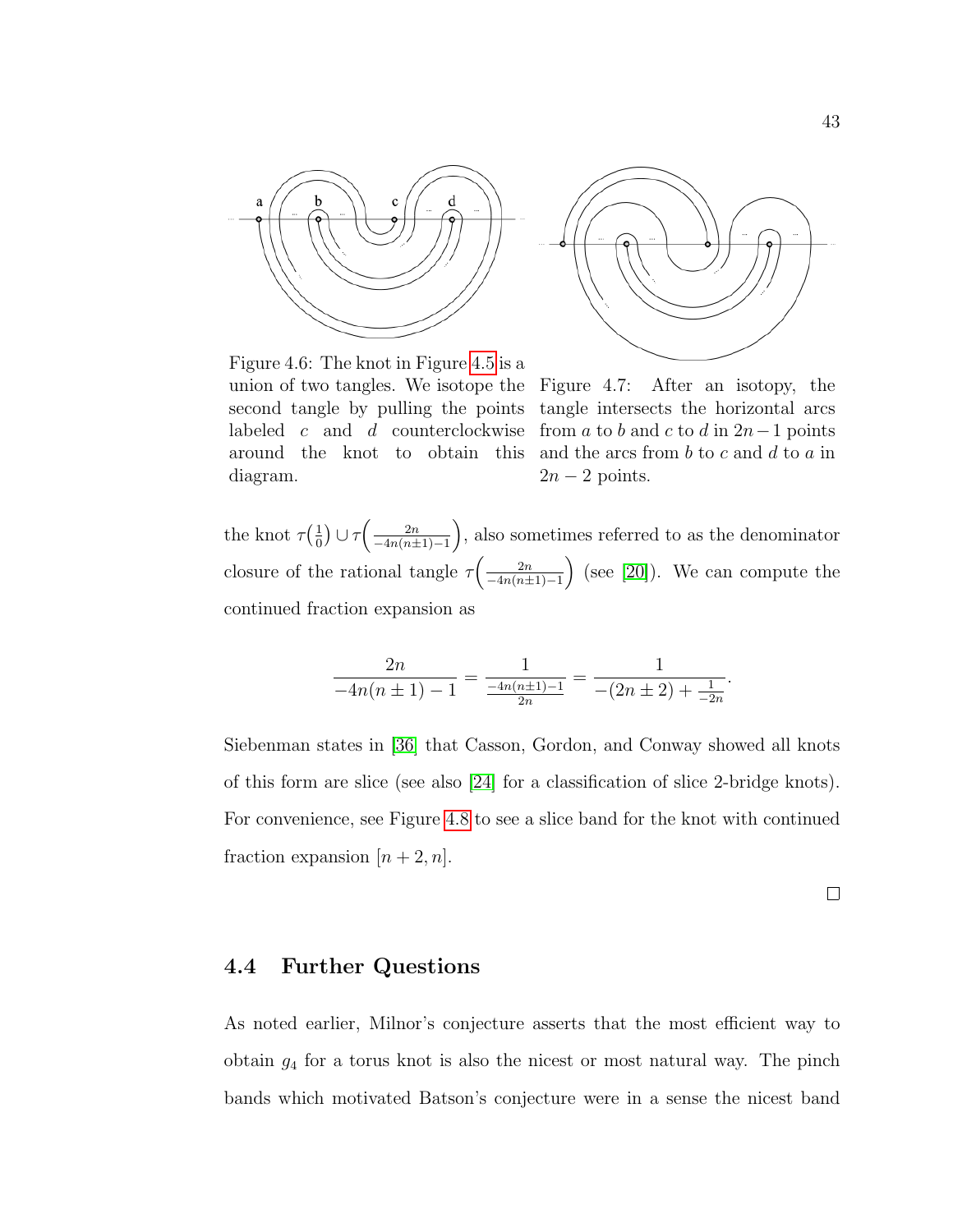<span id="page-54-0"></span>

Figure 4.8: A slice band for the knot with continued fraction expansion  $[n +]$  $2, n$ . After the band surgery, we obtain the two component unlink.

surgeries one can find to obtain the unknot. However, the bands found for our families of counterexamples also have a nice symmetry property to them. Are there counterexamples that do not have a certain amount of symmetry to them? Or is this the best that we can do? We ask the following.

<span id="page-54-1"></span>Question 4.7. Are there other examples of torus knots with nonorientable 4-ball genus less than its pinch number?

While we expect the answer to this question to be yes, it would be significant if the answer were no. Presently, all known counterexamples to Batson's conjecture have nonorientable 4-ball genus only one less than the pinch number, hence showing the answer to Question [4.7](#page-54-1) is no would prove that Batson's conjecture was only off by one - that is, all torus knots have nonorientable 4-ball genus equal to either its pinch number or its pinch number minus one. Should the answer to Question [4.7](#page-54-1) be yes, it is natural to wonder how large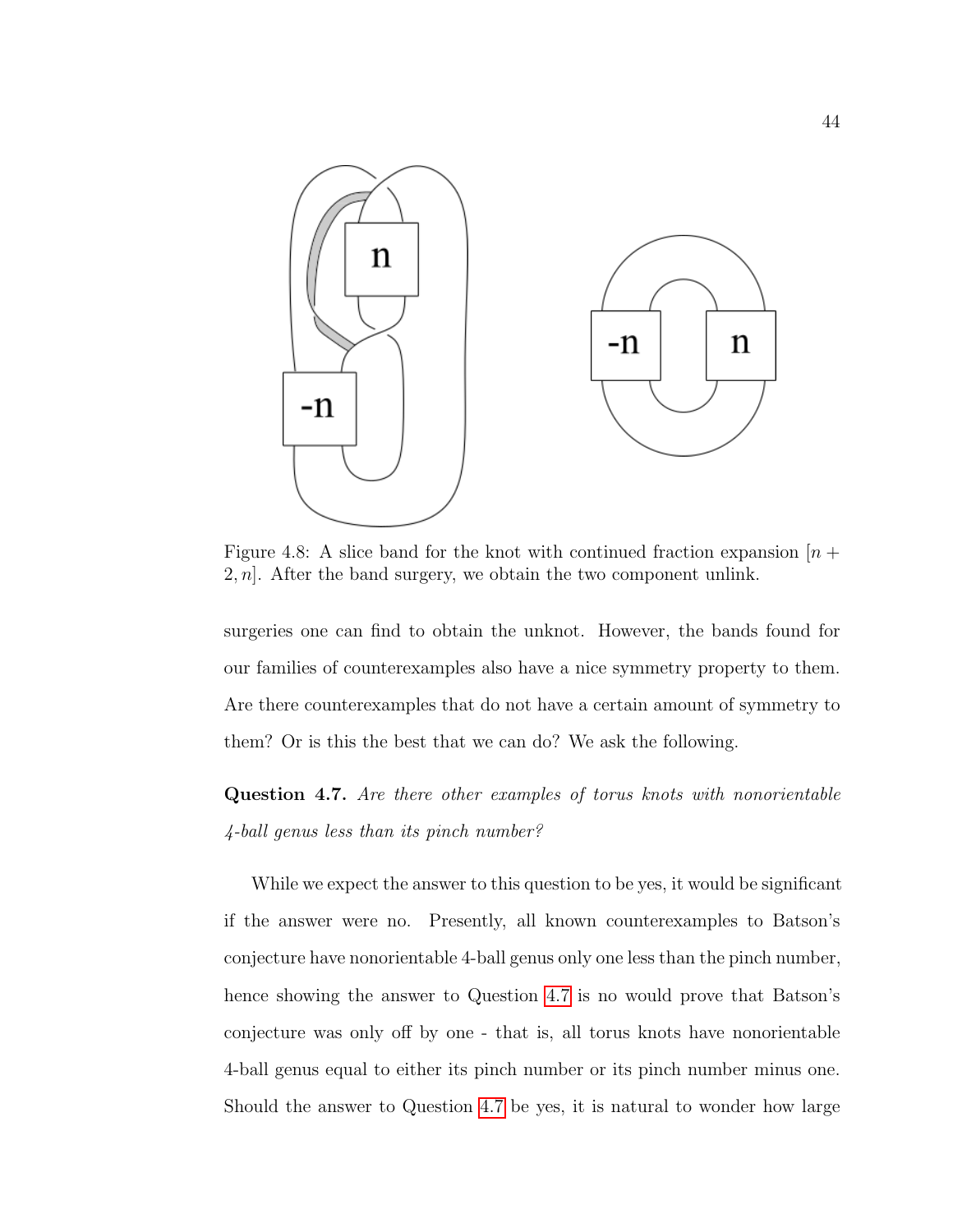the difference between the pinch number and nonorientable 4-ball genus can be.

# Question 4.8. Can the difference between the pinch number and the nonorientable 4-ball genus of a torus knot be arbitrarily large?

Batson verified his conjecture for  $T(2k, 2k-1)$  using a lower bound for  $\gamma_4$ . Osváth, Stipsicz and Szabó provided another lower bound  $\nu - \frac{1}{2}$  $\frac{1}{2}\sigma$  for  $\gamma_4$  in [\[30\]](#page-60-8), where  $\nu$  is the nu-invariant (see [\[31\]](#page-60-9) for a definition) and  $\sigma$  is the signature, and Jabuka and Van Cott gave a combinatorial way to compute this lower bound in certain cases in [\[17\]](#page-59-6). In particular, Jabuka and Van Cott in [\[17\]](#page-59-6) gave a categorization of when  $\nu - \frac{1}{2}$  $\frac{1}{2}\sigma$  is equal to the pinch number minus one for a torus knot. The *sign* of a pinch move  $T(p,q) \to T(r,s)$  is the sign of the value  $p-2t$  or  $q-2h$ , where t and h are the smallest nonnegative integers such that  $t \equiv -q^{-1} \mod p$  and  $h \equiv p^{-1} \mod q$ . Let  $p, q > 1$  be relatively prime with q odd, and let  $T(p, q) = T(p_n, q_n) \to T(p_{n-1}, q_{n-1}) \to \dots \to T(p_0, q_0) = U$  (with  $q_0 = 1$ ) be a sequence of pinch moves from  $T(p, q)$  to the unknot U. Jabuka and Van Cott proved that if p is even, then  $\nu(T(p,q)) - \frac{1}{2}$  $\frac{1}{2}\sigma(T(p,q)) = n - 1$  if and only if there is exactly one index  $k$  such that the sign of the pinch move  $T(p_k, q_k) \rightarrow T(p_{k-1}, q_{k-1})$  is negative (Proposition 5.1(b) of [\[17\]](#page-59-6)).

From the proof of Lemma [4.3,](#page-44-2) we see that the sign of every pinch move  $T((2n\pm 1)^2-2k(n\pm 1), 4n-2k) \rightarrow T((2n\pm 1)^2-2(k+1)(n\pm 1), 4n-2(k+1))$  is equal to the sign of  $p-2t = 4n-2(k+1)(n\pm 1)+1$ , which is positive (except for when  $p - 2t = 0$ , in which case  $q - 2h$  can still be seen to be positive). Following the discussion prior to Lemma [4.3,](#page-44-2) reversing the roles of  $p$  and  $q$ (since to apply Jabuka and Van Cott's result, we require q to be odd), we see that the sign of every pinch move  $T(4n - 2k, (2n \pm 1)^2 - 2k(n \pm 1)) \rightarrow T(4n -$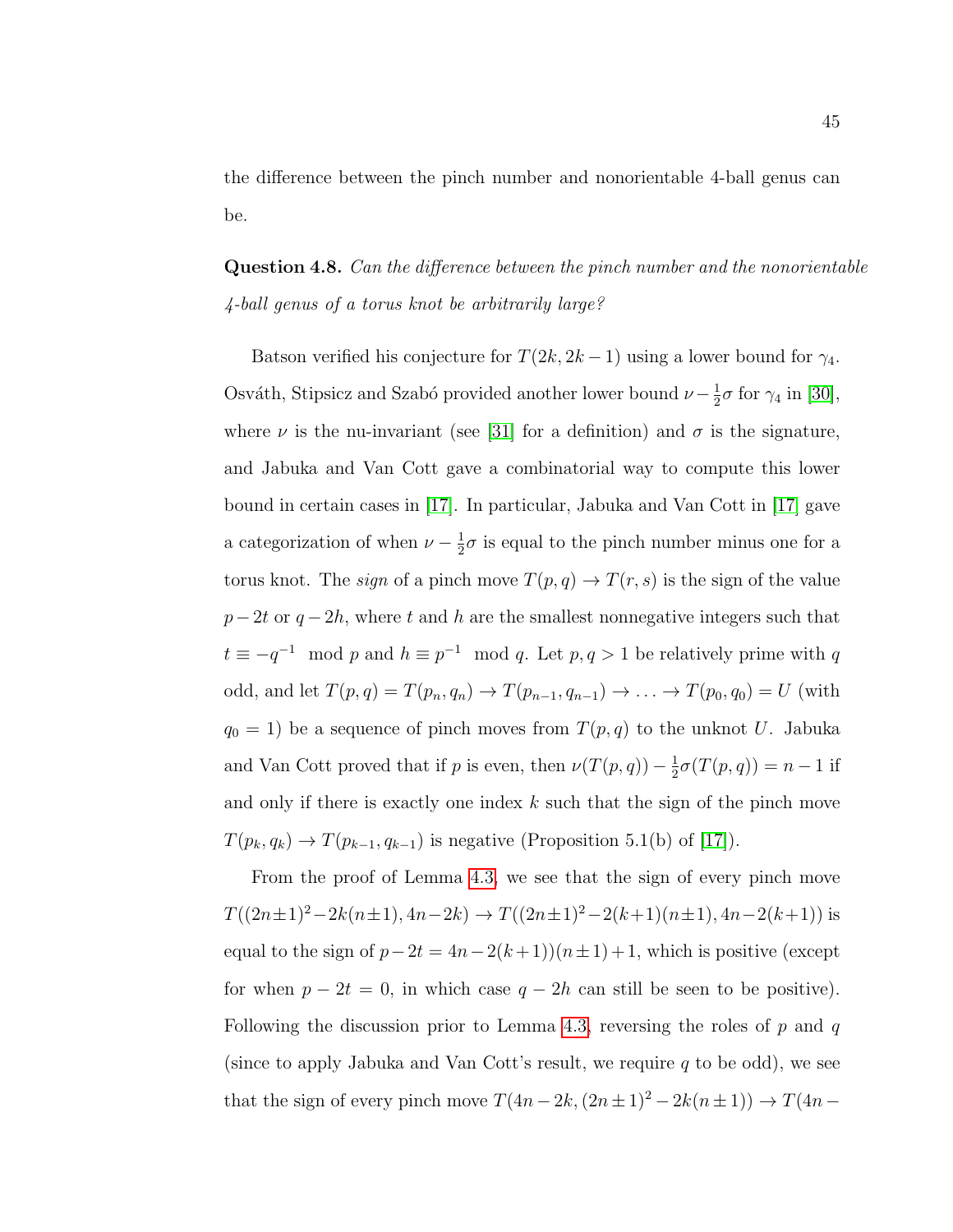$2(k+1), (2n+1)^2 - 2(k+1)(n+1)$  is negative. Thus,  $(\nu - \frac{1}{2})$  $(\frac{1}{2}\sigma)(K_n) < 2n-1$ for each  $n > 0$ , and  $(\nu - \frac{1}{2})$  $\frac{1}{2}\sigma$  $(J_n)$  < 2n – 1 for each n > 1 (the exception n = 1 occurs since  $J_1$  is already unknotted). It would be interesting to see if other lower bounds can be used to compute the exact value of  $\gamma_4$  for  $K_n$  and  $J_n$ . We hence ask the following.

Question 4.9. Is the nonorientable 4-ball genus of  $K_n$  and  $J_n$  equal to  $2n-1$ ?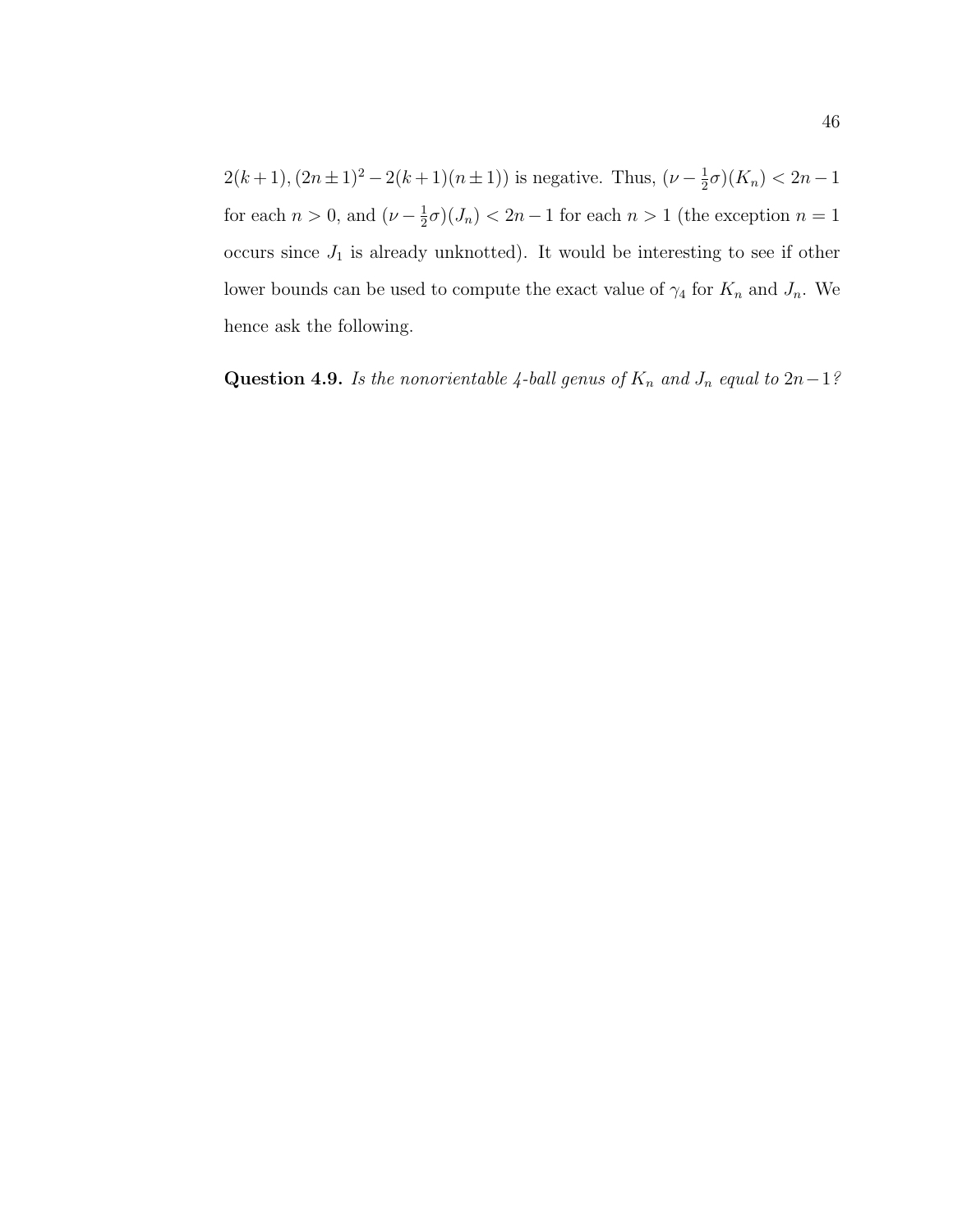## <span id="page-57-0"></span>Bibliography

- <span id="page-57-2"></span>[1] T. Abe, R. Hanaki, and R. Higa. The unknotting number and bandunknotting number of a knot. Osaka J. Math., 49(2):523–550, 2012.
- <span id="page-57-1"></span>[2] T. Abe and T. Kanenobu. Unoriented band surgery on knots and links. Kobe J. Math., 31(1-2):21–44, 2014.
- <span id="page-57-3"></span>[3] E. Artin. Zur Isotopie zweidimensionaler Flächen im  $R_4$ . Abh. Math. Sem. Univ. Hamburg, 4(1):174–177, 1925.
- <span id="page-57-5"></span>[4] D. Auckly. Families of four-dimensional manifolds that become mutually diffeomorphic after one stabilization. In Proceedings of the Pacific Institute for the Mathematical Sciences Workshop "Invariants of Three-Manifolds" (Calgary, AB, 1999), volume 127, pages 277–298, 2003.
- <span id="page-57-4"></span>[5] D. Auckly, H. J. Kim, P. Melvin, D. Ruberman, and H. Schwartz. Isotopy of surfaces in 4-manifolds after a single stabilization. Adv. Math., 341:609– 615, 2019.
- <span id="page-57-7"></span>[6] J. Batson. Nonorientable slice genus can be arbitrarily large. Math. Res. Lett.,  $21(3):423-436$ ,  $2014$ .
- <span id="page-57-6"></span>[7] R. I. Baykur and N. Sunukjian. Round handles, logarithmic transforms and smooth 4-manifolds. J. Topol., 6(1):49–63, 2013.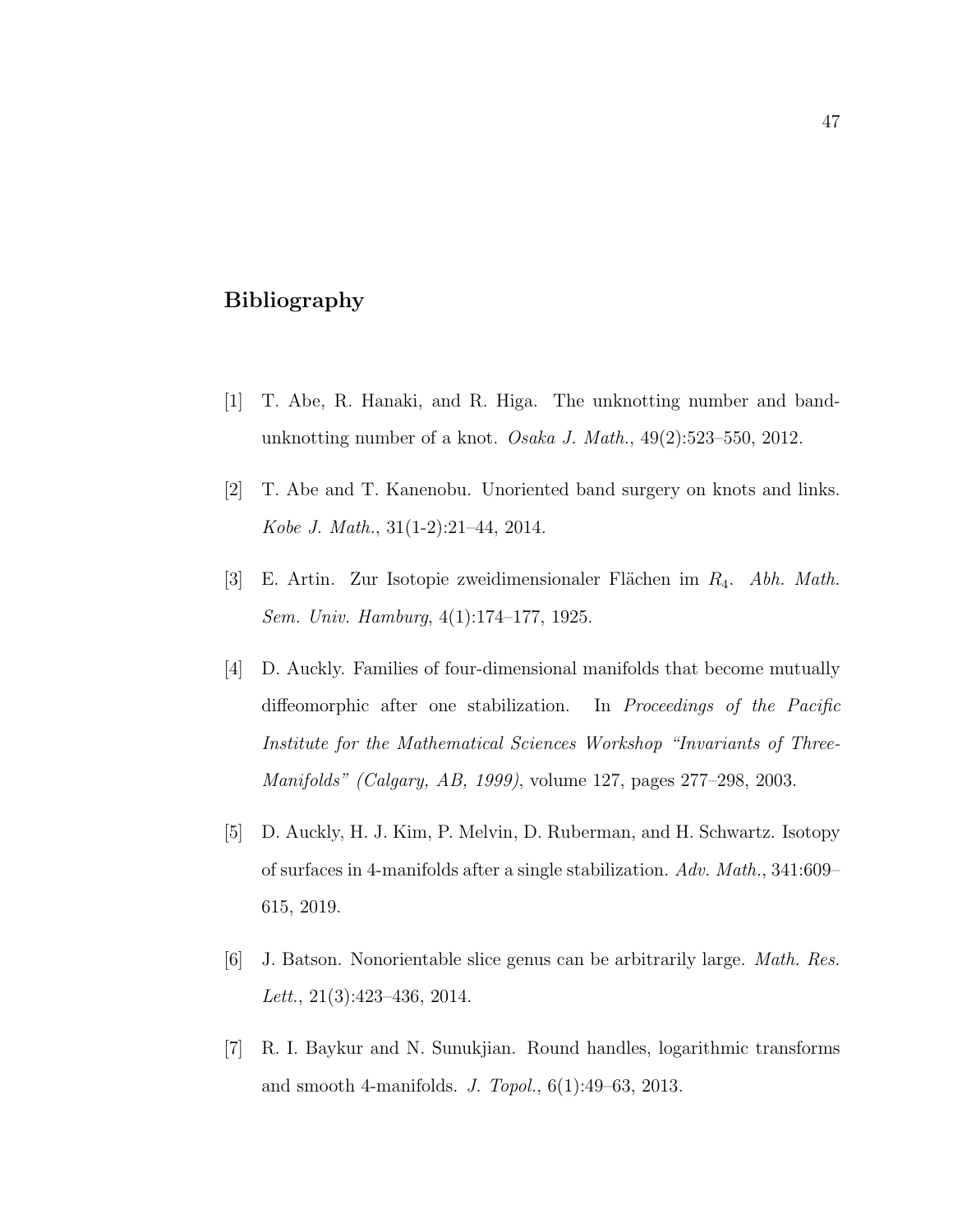- <span id="page-58-7"></span>[8] R. I. Baykur and N. Sunukjian. Knotted surfaces in 4-manifolds and stabilizations. J. Topol., 9(1):215–231, 2016.
- <span id="page-58-8"></span>[9] J. Boyle. Classifying 1-handles attached to knotted surfaces. Trans. Amer. Math. Soc., 306(2):475–487, 1988.
- <span id="page-58-2"></span>[10] G. Burde and H. Zieschang. Knots, volume 5 of De Gruyter Studies in Mathematics. Walter de Gruyter & Co., Berlin, second edition, 2003.
- <span id="page-58-1"></span>[11] S. Carter, S. Kamada, and M. Saito. Surfaces in 4-space, volume 142 of Encyclopaedia of Mathematical Sciences. Springer-Verlag, Berlin, 2004. Low-Dimensional Topology, III.
- <span id="page-58-3"></span>[12] B. Farb and D. Margalit. A primer on mapping class groups, volume 49 of Princeton Mathematical Series. Princeton University Press, Princeton, NJ, 2012.
- <span id="page-58-6"></span>[13] M. H. Freedman and F. Quinn. *Topology of 4-manifolds*, volume 39 of Princeton Mathematical Series. Princeton University Press, Princeton, NJ, 1990.
- <span id="page-58-4"></span>[14] R. E. Gompf and A. I. Stipsicz. 4-manifolds and Kirby calculus, volume 20 of Graduate Studies in Mathematics. American Mathematical Society, Providence, RI, 1999.
- <span id="page-58-0"></span>[15] A. Hatcher. Algebraic topology. Cambridge University Press, Cambridge, 2002.
- <span id="page-58-5"></span>[16] F. Hosokawa and A. Kawauchi. Proposals for unknotted surfaces in fourspaces. Osaka J. Math., 16(1):233–248, 1979.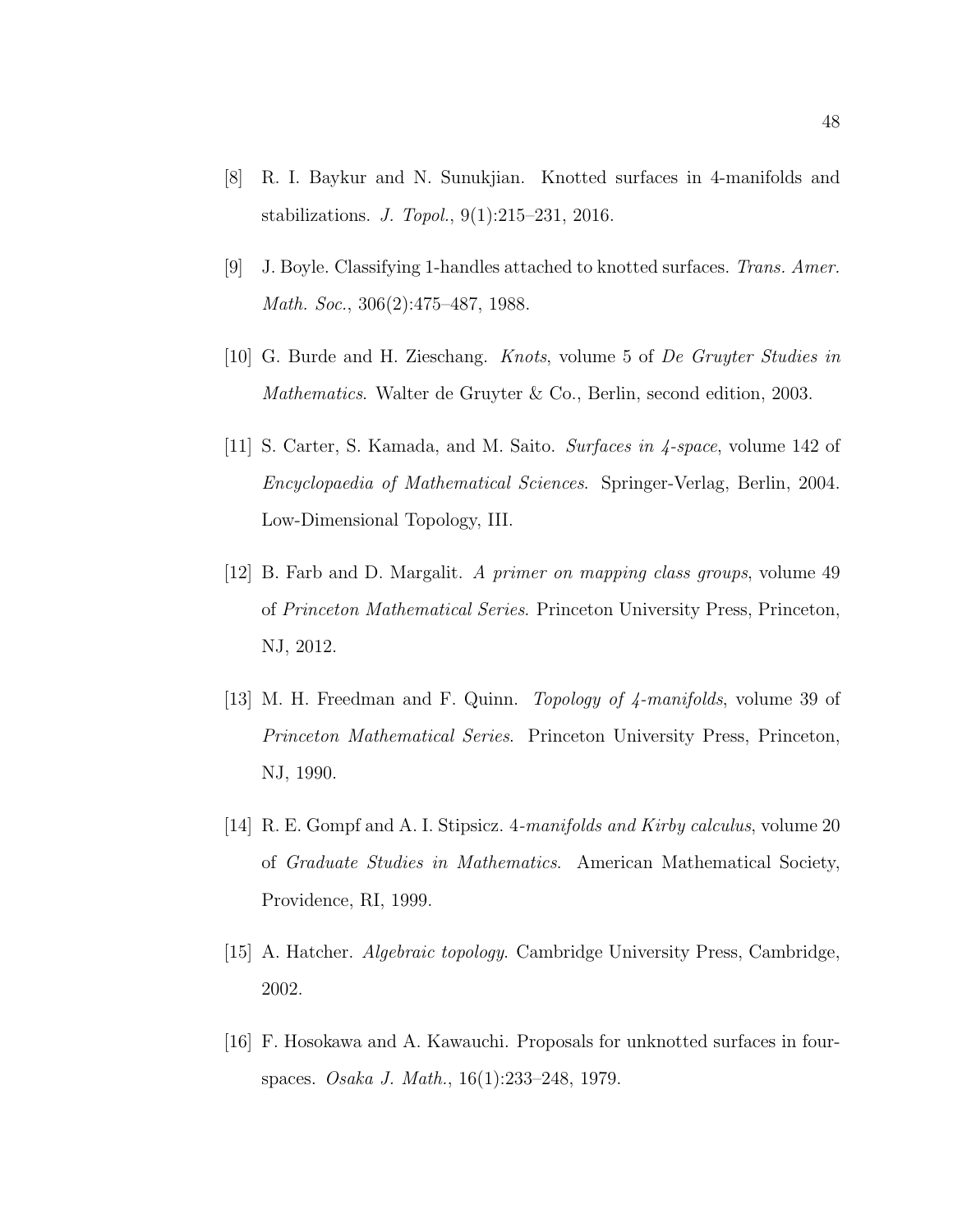- <span id="page-59-6"></span>[17] S. Jabuka and C. A. V. Cott. On a nonorientable analogue of the milnor conjecture, 2018.
- <span id="page-59-7"></span>[18] S. Jabuka and C. A. V. Cott. Comparing nonorientable three genus and nonorientable four genus of torus knots, 2020.
- <span id="page-59-1"></span>[19] S. Kamada. Cords and 1-handles attached to surface-knots. Bol. Soc. Mat. Mex. (3), 20(2):595–609, 2014.
- <span id="page-59-8"></span>[20] L. H. Kauffman and S. Lambropoulou. Classifying and applying rational knots and rational tangles. In Physical knots: knotting, linking, and folding geometric objects in  $\mathbb{R}^3$  (Las Vegas, NV, 2001), volume 304 of Contemp. Math., pages 223–259. Amer. Math. Soc., Providence, RI, 2002.
- <span id="page-59-4"></span>[21] P. B. Kronheimer and T. S. Mrowka. Gauge theory for embedded surfaces. I. Topology, 32(4):773–826, 1993.
- <span id="page-59-5"></span>[22] P. B. Kronheimer and T. S. Mrowka. Gauge theory for embedded surfaces. II. Topology, 34(1):37–97, 1995.
- <span id="page-59-0"></span>[23] W. B. R. Lickorish. An introduction to knot theory, volume 175 of Graduate Texts in Mathematics. Springer-Verlag, New York, 1997.
- <span id="page-59-9"></span>[24] P. Lisca. Lens spaces, rational balls and the ribbon conjecture. Geom. Topol., 11:429–472, 2007.
- <span id="page-59-3"></span>[25] A. Lobb. A counterexample to Batson's conjecture. Math. Res. Lett., 26(6):1789, 2019.
- <span id="page-59-2"></span>[26] V. Longo. An infinite family of counterexamples to batson's conjecture, 2020.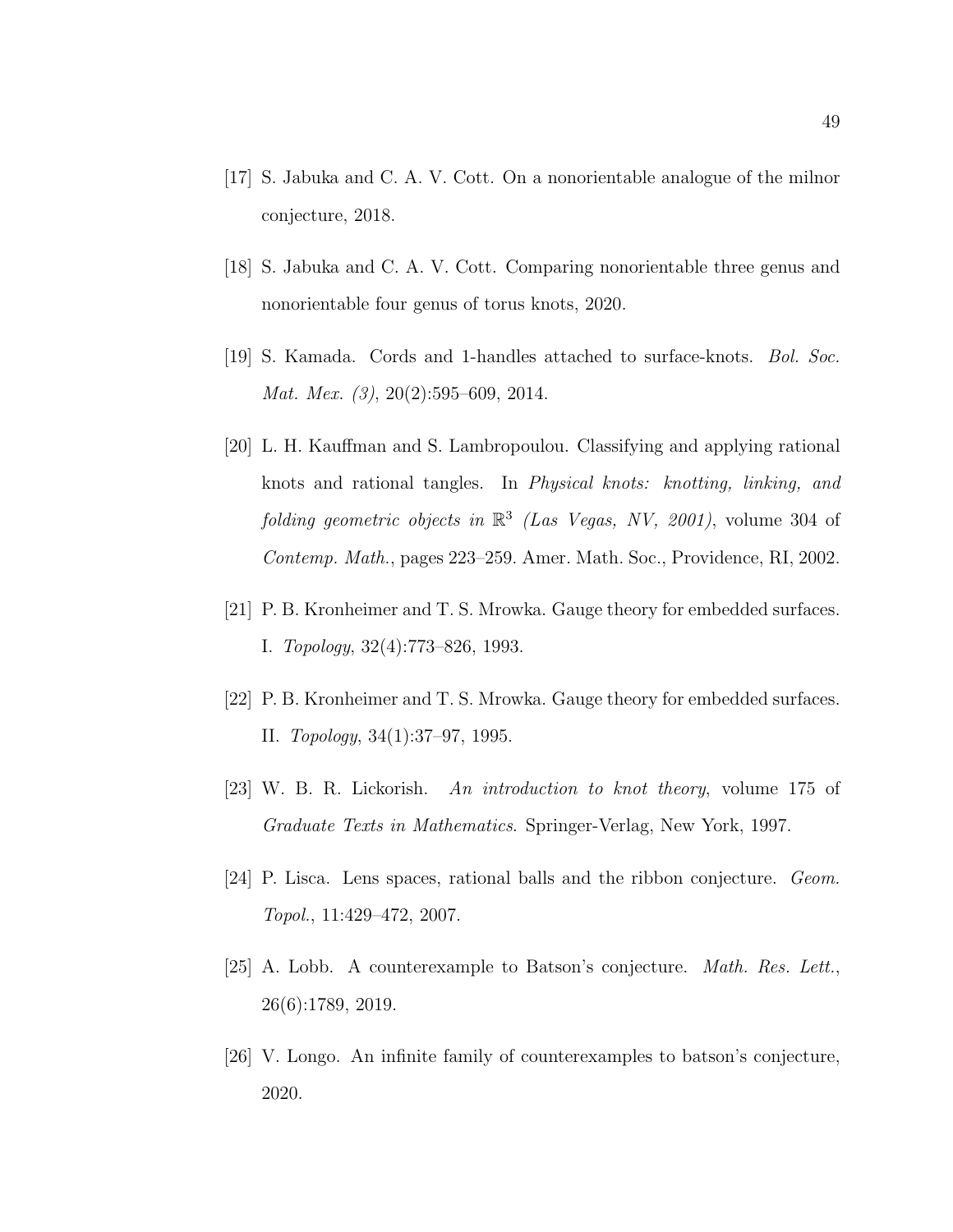- <span id="page-60-3"></span>[27] V. Longo. On 2-knots and connected sums with projective planes. Geom. Dedicata, 207:23–27, 2020.
- <span id="page-60-2"></span>[28] J. W. Milnor and J. D. Stasheff. Characteristic classes. Annals of Mathematics Studies, No. 76. Princeton University Press, Princeton, N. J.; University of Tokyo Press, Tokyo, 1974.
- <span id="page-60-0"></span>[29] J. R. Munkres. Topology. Prentice Hall, Inc., Upper Saddle River, NJ, 2000. Second edition of [ MR0464128].
- <span id="page-60-8"></span>[30] P. S. Ozsváth, A. I. Stipsicz, and Z. Szabó. Unoriented knot Floer homology and the unoriented four-ball genus. *Int. Math. Res. Not. IMRN*, (17):5137–5181, 2017.
- <span id="page-60-9"></span>[31] P. S. Ozsváth and Z. Szabó. Knot Floer homology and rational surgeries. Algebr. Geom. Topol., 11(1):1–68, 2011.
- <span id="page-60-4"></span>[32] S. Satoh. Surface diagrams of twist-spun 2-knots. J. Knot Theory Ramifications, 11(3):413–430, 2002. Knots 2000 Korea, Vol. 1 (Yongpyong).
- <span id="page-60-6"></span>[33] S. Satoh. A note on unknotting numbers of twist-spun knots. Kobe J. Math., 21(1-2):71–82, 2004.
- <span id="page-60-5"></span>[34] S. Satoh. Non-additivity for triple point numbers on the connected sum of surface-knots. Proc. Amer. Math. Soc., 133(2):613–616, 2005.
- <span id="page-60-7"></span><span id="page-60-1"></span>[35] H. Schubert. Knoten mit zwei Brücken. *Math. Z.*, 65:133–170, 1956.
- [36] L. Siebenman. Exercises sur les noeuds rationnels. (1975), mimeographed notes, Orsay.